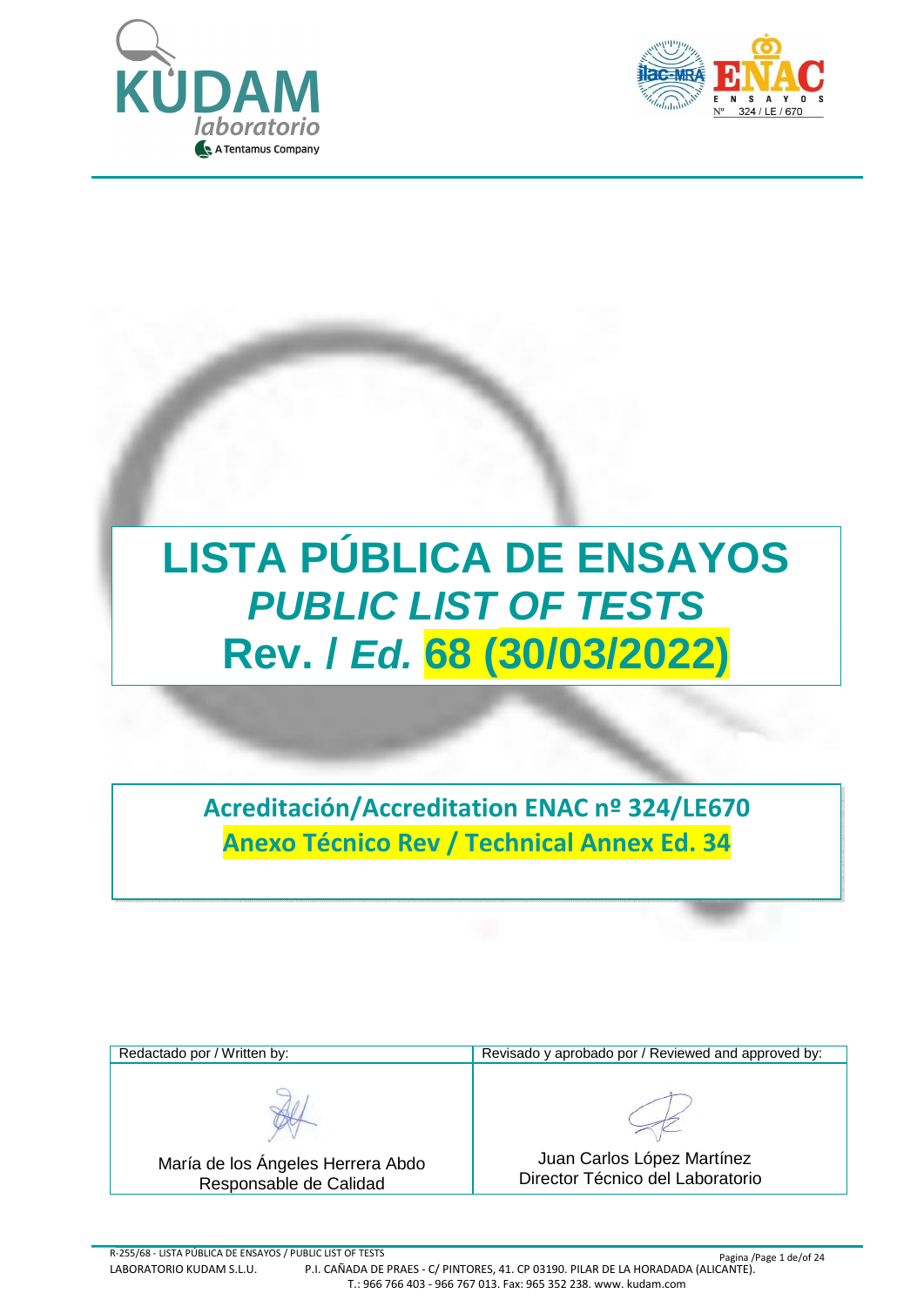



Laboratorio Kudam S.L.U., está acreditado por la Entidad Nacional de Acreditación (ENAC) para la realización de los ensayos de determinación de residuos de plaguicidas con alcance flexible, abierto para matrices y cerrado para plaguicidas. *(Laboratorio Kudam SLU, is accredited by the National Accreditation Entity (ENAC) for the performance of pesticide residue determination tests with flexible scope, open for matrices and closed for pesticides.)*

En esta Lista Pública de Ensayos (LPE), que se encuentra en la página web del laboratorio [\(www.kudam.com\)](www.kudam.com) y en la página web de ENAC [\(www.enac.es\)](www.enac.es), se indican las matrices validadas y comprobadas en cada grupo y los plaguicidas validados por el laboratorio según los distintos métodos de ensayo: CRV0101, CRV3000, CRV 0420 y CRV 3200. *(In this Public List of Tests (LPE), which can be found on the laboratory's website ([www.kudam.com\)](www.kudam.com) and on the ENAC website [\(www.enac.es](www.enac.es)), the matrices validated and verified in each group and pesticides validated by the laboratory according to the different test methods: CRV0101, CRV3000, CRV 0420 and CRV3200.)*

Las matrices se organizan, según la metodogía empleada, como se describe a continuación. *(The matrices are organized according to the method used, as described below.).* La matriz representativa de cada grupo se indica en negrita y cursiva *(The representative matrix of each group is indicated in bold and italic)*

METODO CRV0101: Residuos de plaguicidas por cromatografía de gases *(METHOD CRV0101: Pesticide Residues by Gas Chromatography)*

- *a) Frutas y hortalizas con alto contenido en agua (Fruits and vegetables with high water content)*
- *b) Frutas con alto contenido en ácido y agua (Fruits with high acid and water content)*
- *c) Frutos con alto contenido en grasa (Fruits with a high fat content)*
- *d) Frutos secos (Nuts)*
- *e) Cereales y Legumbres (Cereals and Legumes)*
- *f) Aceite de oliva (Olive oil)*
- *g) Vino (Wine)*
- *h) Zumos (Juices)*
- *i) Cafe en grano verde (Green coffee beans)*

METODO CRV3000: Residuos de plaguicidas por cromatografía líquida *(METHOD CRV3000: Pesticide Residues by Liquid Chromatography)*

- *a) Frutas y hortalizas con alto contenido en agua ( Fruits and vegetables with high water content)*
- *b) Frutas con alto contenido en ácido y agua (Fruits with high acid and water content)*
- *c) Vino (Wine)*
- *d) Zumos (Juices)*

#### METODO CRV0420: Ditiocarbamatos por cromatografía de gases *(Dithiocarbamates by Gas Chromatography Mass Spectrometry (GC/MS/MS))*

*a) Frutas y hortalizas con alto contenido en agua y bajo contenido en grasa (Fruits and vegetables with high water content and low fat content)*

MÉTODO CRV3200: Etefon y Fosetil-Al por cromatografía de líquidos (LC-MS/MS) (Etephon and Fosetyl-Al by liquid chromatography (LC-MS/MS))

- *a) Frutas y hortalizas con alto contenido en agua y bajo contenido en grasa (Fruits and vegetables with high content in water and low content in fat)*
- *b) Vino (Wine)*

Si un cliente solicita el análisis de una muestra perteneciente a una matriz no incluida entre las mencionadas a continuación en esta LPE, será necesario realizar una serie de comprobaciones para poder incluirla en esta lista, comunicando al cliente todos los pasos seguidos. *(If a client requests the analysis of a sample belonging to a matrix not included among those mentioned below in this LPE, it will be necessary to carry out a series of checks to be included in this list, communicating to the client all the steps followed.)*

Cuando los resultados obtenidos de las comprobaciones realizadas son conformes con los criterios de calidad establecidos, se incluirá la matriz en esta LPE y se emitirá el informe de ensayo correspondiente*. (When the results obtained from the checks carried out are in accordance with the established quality criteria, the matrix in this LPE will be included and the corresponding test report will beissued.)*

En el caso que las comprobaciones realizadas no sean conformes con los criterios de calidad establecidos, se informará al cliente que no se podrán emitir resultados para aquellos plaguicidas que presenten incumplimientos y serán excluidos del informe de ensayo. El laboratorio tratará que esta situación se resuelva en el menor tiempo posible, para poder ofrecer a nuestros clientes un servicio de calidad. *(In the event that the checks carried out are not in accordance with the established quality criteria, the client will be informed that results for*  those pesticides that show non-compliance can not be issued and will be excluded from the test report. The laboratory will try to resolve this situation in *the shortest possible time, in order to offer our clients a quality service.)*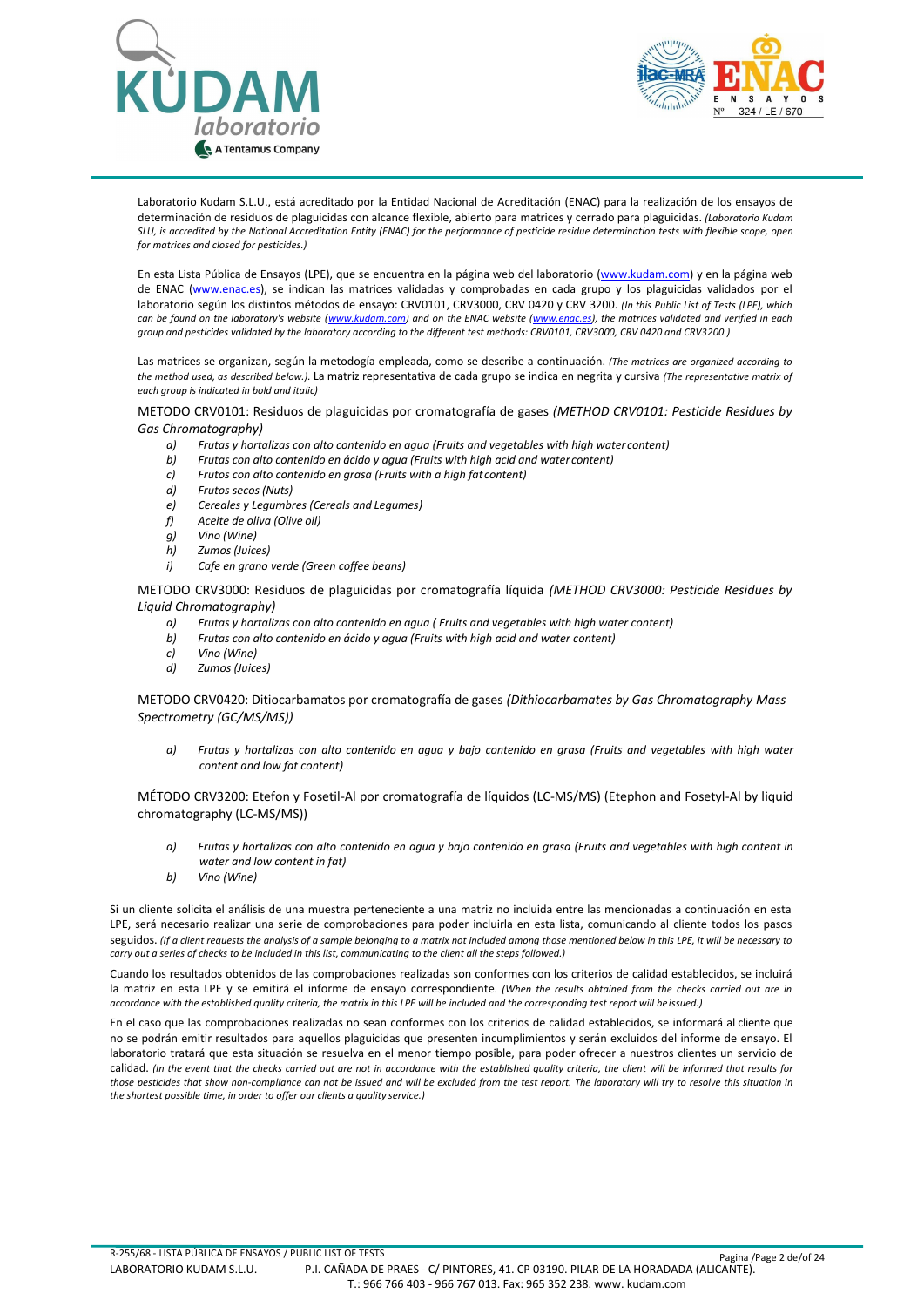



# **ÍNDICE** *(INDEX)*

| 1. | MÉTODO CRV0101: Residuos de Plaguicidas por Cromatografía de Gases (METHOD CRV0101:                                                                                     |
|----|-------------------------------------------------------------------------------------------------------------------------------------------------------------------------|
|    | 1.1. FRUTAS Y HORTALIZAS CON ALTO CONTENIDO EN AGUA (Fruits and vegetables with high water                                                                              |
|    | 1.2. FRUTAS CON ALTO CONTENIDO EN ÁCIDO Y AGUA (Fruits with high acid and water content) 6                                                                              |
|    |                                                                                                                                                                         |
|    |                                                                                                                                                                         |
|    |                                                                                                                                                                         |
|    |                                                                                                                                                                         |
|    |                                                                                                                                                                         |
|    |                                                                                                                                                                         |
|    |                                                                                                                                                                         |
| 2. | MÉTODO CRV3000: Residuos de Plaguicidas por Cromatografía de Líquidos (METHOD CRV3000:                                                                                  |
|    | 2.1. FRUTAS Y HORTALIZAS CON ALTO CONTENIDO EN AGUA (Fruits and vegetables with high water                                                                              |
|    | 2.2. FRUTAS CON ALTO CONTENIDO EN ÁCIDO Y AGUA (Fruits with high acid and water content) 18                                                                             |
|    |                                                                                                                                                                         |
|    |                                                                                                                                                                         |
| 3. | MÉTODO CRV0420: Ditiocarbamatos por Cromatografía de Gases (Dithiocarbamates by Gas                                                                                     |
|    | 3.1. FRUTAS Y HORTALIZAS CON ALTO CONTENIDO EN AGUA Y BAJO CONTENIDO EN GRASA (Fruits and                                                                               |
| 4. | MÉTODO CRV3200: ETEFON Y FOSETIL POR CROMATOGRAFÍA DE LÍQUIDOS CON DETECTOR DE<br>ESPECTROMETRÍA DE MASAS (LC-MS/MS) (Etephon and Fosetyl by liquid chromatography mass |
|    | 4.1. FRUTAS Y HORTALIZAS CON ALTO CONTENIDO EN AGUA Y BAJO CONTENIDO EN GRASA (Fruits and                                                                               |
|    |                                                                                                                                                                         |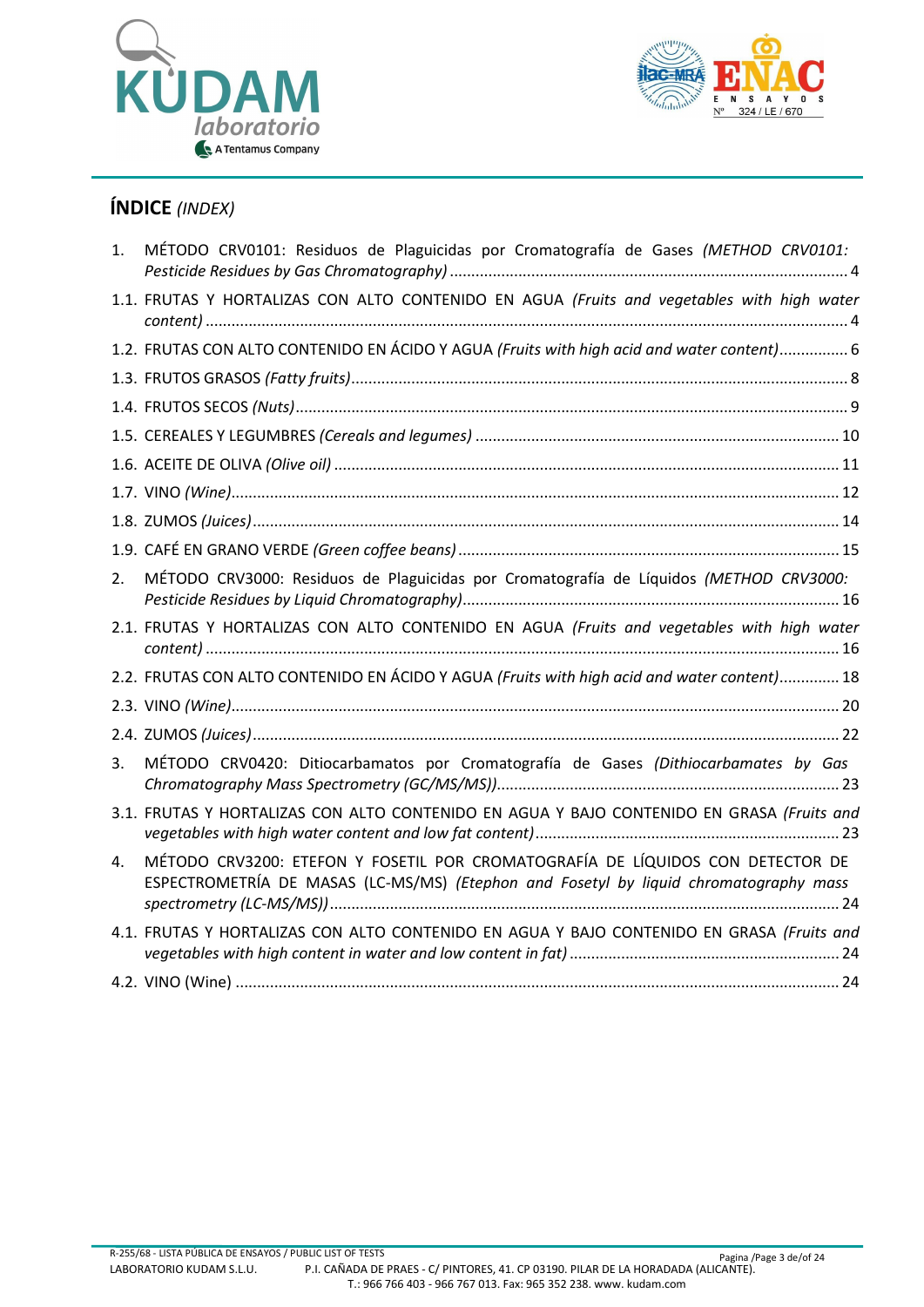



#### **1. MÉTODO CRV0101: Residuos de Plaguicidas por Cromatografía de Gases** *(METHOD CRV0101: Pesticide Residues by Gas Chromatography)*

#### **1.1. FRUTAS Y HORTALIZAS CON ALTO CONTENIDO EN AGUA** *(Fruits and vegetables with high water content)*

| <b>PLAGUICIDA</b>                  | <b>PESTICIDE</b>                      | LC (LoQ)<br>(mg/kg) | <b>PLAGUICIDA</b>                      | <b>PESTICIDE</b>                         | LC (LoQ)<br>(mg/kg) | <b>PLAGUICIDA</b>                    | <b>PESTICIDE</b>                    | LC (LoQ)<br>(mg/kg) |
|------------------------------------|---------------------------------------|---------------------|----------------------------------------|------------------------------------------|---------------------|--------------------------------------|-------------------------------------|---------------------|
| 1,4-dimetilnaftaleno               | $1,4-$<br>Dimethylnaphthalene         | 0,01                | Endosulfan alfa                        | Endosulfan-alpha                         | 0,01                | Nitrofeno                            | Nitrofen                            | 0,01                |
| 2-Ceto-etofumesato                 | 2-keto-ethofumesate                   | 0,01                | Endosulfan beta                        | Endosulfan beta                          | 0,01                | Nitrotal-isopropil                   | Nitrotal-isopropil                  | 0,01                |
| 2-fenilfenol                       | 2-phenylphenol                        | 0,01                | Endrin                                 | Endrin                                   | 0,003               | Nuarimol                             | Nuarimol                            | 0,01                |
| 4,4'<br>Dichlorobenzophenone       | $4,4'$ -<br>Dichlorobenzophenone      | 0,01                | Epoxiconazol                           | Epoxiconazole                            | 0,01                | o,p'-DDD                             | $o, p'$ -DDD                        | 0,01                |
| 4-Chloro-3-<br>methylphenol        | 4-Chloro-3-<br>methylphenol           | 0,01                | Etaconazole                            | Etaconazole                              | 0,01                | o,p'-DDE                             | o,p'-DDE                            | 0,01                |
| Acetocloro                         | Acetochlor                            | 0,01                | Etalfluralina                          | Ethalfluralin                            | 0,01                | Oxadiazón                            | Oxadiazon                           | 0,01                |
| Acrinatrina                        | Acrinathrin                           | 0,01                | Etion                                  | Ethion                                   | 0,01                | Oxadixilo                            | Oxadixyl                            | 0,01                |
| AD-67                              | AD-67<br>Aldrin and Dieldrin          | 0,01<br>0,003       | Etofenprox<br>Etofumesato              | Etofenprox<br>Ethofumesate               | 0,01<br>0,01        | Oxifluorfén<br>p,p'-DDE              | Oxyfluorfen                         | 0,01<br>0,01        |
| Aldrín y Dieldrín<br>Antraquinona  | Anthraquinone                         | 0,01                | Etoprofos                              | Ethoprophos                              | 0,008               | p,p'-TDE (DDD)                       | p,p'-DDE<br>p,p'-TDE (DDD)          | 0,01                |
| Atrazina                           | Atrazine                              | 0,01                | Etoxazol                               | Etoxazole                                | 0,01                | Paratión                             | Parathion                           | 0,01                |
| Azaconazole                        | Azaconazole                           | 0,01                | Etridiazol                             | Etridiazole                              | 0,01                | Paratión-metilo                      | Parathion-methyl                    | 0,01                |
| Azoxistrobina                      | Azoxystrobin                          | 0,01                | Etrimfos                               | Etrimphos                                | 0,01                | Penconazol                           | Penconazole                         | 0,01                |
| Beflubutamida                      | Beflubutamida                         | 0,01                | Fempropatrina                          | Fenpropathrin                            | 0,01                | Pendimetalina                        | Pendimethalin                       | 0,01                |
| Benazolin                          | Benazolin                             | 0,01                | Fenamidona                             | Fenamidone                               | 0,01                | Pentachloroanisole                   | Pentachloroanisole                  | 0,01                |
| Benfuresate                        | Benfuresate                           | 0,01                | Fenarimol                              | Fenarimol                                | 0,01                | Picolinafeno                         | Picolinafen                         | 0,01                |
| Benodanil<br>Benoxacor             | Benodanil<br>Benoxacor                | 0,01<br>0,01        | Fenazaquina<br>Fenbuconazol            | Fenazaquin<br>Fenbuconazole              | 0,01<br>0,01        | Picoxistrobina<br>Piperonyl butoxide | Picoxystrobin<br>Piperonyl butoxide | 0,01<br>0,01        |
| Bentiavalicarb-                    | Benthiavalicarb-                      |                     |                                        |                                          |                     |                                      |                                     |                     |
| isopropilo                         | isopropyl                             | 0,01                | Fenclorfos                             | Fenchlorphos                             | 0,01                | Piraflufeno-etilo                    | Pyraflufen-ethyl                    | 0,01                |
| Benzoylprop                        | Benzoylprop                           | 0,01                | Fenitrotión                            | Fenitrothion                             | 0,01                | Piridabén                            | Pyridaben                           | 0,01                |
| Bifentrina                         | Bifenthrin                            | 0,01                | Fenobucarb                             | Fenobucarb                               | 0,01                | Pirimetanil                          | Pyrimethanil                        | 0,01                |
| Bitertanol                         | <b>Bitertanol</b>                     | 0,01                | Fenpiclonil                            | Fenpiclonil                              | 0,01                | Pirimifos-metil                      | Pirimiphos-methyl                   | 0,01                |
| Boscalida                          | <b>Boscalid</b>                       | 0,01                | Fenpropimorfo                          | Fenpropimorph                            | 0,01                | Pirimiphos-ethyl                     | Pirimiphos-ethyl                    | 0,01                |
| Bromacilo                          | <b>Bromacil</b>                       | 0,01                | Fenson (fenizon)                       | Fenson (fenizon)<br>Phenthoate           | 0,01                | Piriofenona                          | Pyriofenone                         | 0,01                |
| Bromofós-etilo                     | Bromophos-ethyl                       | 0,01                | Fentoato<br>Fenvalerato (incl.         | Fenvalerate (incl.                       | 0,01                | Piriproxifén                         | Pyriproxyfen                        | 0,01                |
| <b>Bromophos</b>                   | <b>Bromophos</b>                      | 0,01                | Esfenvalerato)                         | Esfenvalerate)                           | 0,01                | Plifenate                            | Plifenate                           | 0,01                |
| Bromopropilato                     | Bromopropylate                        | 0,01                | Fipronil (Incl. F.Sulfona<br>[MB46136] | Fipronil (Incl. F.Sulfone<br>[MB46136])  | 0,004               | Procimidona                          | Procymidone                         | 0,01                |
| Bupirimato                         | <b>Bupirimate</b>                     | 0,01                | Flamprop-isopropyl                     | Flamprop-isopropyl                       | 0,01                | Profam                               | Propham                             | 0,01                |
| Butachlor                          | <b>Butachlor</b>                      | 0,01                | Fluacrypyrim                           | Fluacrypyrim<br>Fludioxonil              | 0,01                | Profenofós                           | Profenofos                          | 0,01                |
| Butafenacil<br>Butilato            | <b>Butafenacil</b><br><b>Butylate</b> | 0,01<br>0,01        | Fludioxonilo<br>Flumetralina           | Flumetralin                              | 0,01<br>0,01        | Prometon<br>Prometryn                | Prometon<br>Prometryn               | 0,01<br>0,01        |
| Cadusafos                          | Cadusafos                             | 0,006               | Flumioxazina                           | Flumioxazine                             | 0,01                | Propacloro                           | Propachlor                          | 0,01                |
| Carbofenotion                      | Carbophenothion                       | 0,01                | Fluopicolide                           | Fluopicolide                             | 0,01                | Propanil                             | Propanil                            | 0,01                |
| Chlormephos                        | Chlormephos                           | 0,01                | Fluquinconazol                         | Fluquinconazole                          | 0,01                | Propaphos                            | Propaphos                           | 0,01                |
| Chloroneb                          | Chloroneb                             | 0,01                | Fluridone                              | Fluridone                                | 0,01                | Propargita                           | Propargite                          | 0,01                |
| Chlorthiophos                      | Chlorthiophos                         | 0,01                | Flurtamona                             | Flurtamone                               | 0,01                | Propazine                            | Propazine                           | 0,01                |
| Ciflufenamida                      | Cyflufenamid                          | 0,01                | Flusilazol                             | Flusilazole                              | 0,01                | Propetamphos                         | Propetamphos                        | 0,01                |
| Ciflutrin                          | Cyfluthrin                            | 0,01                | Flutolanil                             | Flutolanil                               | 0,01                | Propizamida                          | Propyzamide                         | 0,01                |
| Cihalofop-butilo<br>Ciproconazol   | Cyhalofop-butyl<br>Cyproconazole      | 0,01<br>0,01        | Flutriafol<br>Fonofos                  | Flutriafol<br>Fonofos                    | 0,01<br>0,01        | Propoxur<br>Proquinazid              | Propoxur<br>Proquinazid             | 0,01<br>0,01        |
| Ciprodinilo                        | Cyprodinil                            | 0,01                | Forato                                 | Phorate                                  | 0,01                | Prosulfocarb                         | Prosulfocarb                        | 0,01                |
| Clodinafop-propargyl               | Clodinafop-propargyl                  | 0,01                | Furalaxil                              | Furalaxyl                                | 0,01                | Prothiofos                           | Prothiofos                          | 0,01                |
| Clomazona                          | Clomazone                             | 0,01                | Halfenprox                             | Halfenprox                               | 0,01                | Pyrifenox                            | Pyrifenox                           | 0,01                |
| Cloquintocet mexyl                 | Cloquintocet mexyl                    | 0,01                | Haloxifop metil<br>Heptacloro          | Haloxyfop-methyl                         | 0,003               | Pyroquilon                           | Pyroquilon                          | 0,01                |
| Clordano                           | Chlordane                             | 0,01                | (incl.Heptacloro-<br>epóxido)          | Heptachlor (incl.<br>Heptachlor epoxide) | 0,003               | Quinalfós                            | Quinalphos                          | 0,01                |
| Clorfenapir                        | Chlorfenapyr                          | 0,01                | Heptenofos                             | Heptenophos                              | 0,01                | Quinoxifeno                          | Quinoxyfen                          | 0,01                |
|                                    |                                       |                     |                                        |                                          |                     | Quintozene                           | Quintozene                          |                     |
| Clorfenvinfós                      | Chlorfenvinphos                       | 0,01                | Hexaclorobenceno                       | Hexachlorobenzene                        | 0,01                | (incl.pentachloro-<br>aniline)       | (incl.pentachloro-<br>aniline)      | 0,01                |
| Clorobencilato                     | Chlorobenzilate                       | 0,01                | Hexaclorociclohexano<br>(нсн) апа      | Hexachlorocyclohexane<br>(НСН), аірпа    | 0,01                | Secbumeton                           | Secbumeton                          | 0,01                |
| Clorobenside                       | Chlorbenside                          | 0,01                | Hexaclorociclohexano<br>(HCH) beta     | Hexachlorocyclohexane<br>(HCH), beta     | 0,01                | Silafluofen                          | Silafluofen                         | 0,01                |
| Clorofensón                        | Chlorfenson                           | 0,01                | Hexaclorociclohexano<br>(HCH) delta    | Hexachlorocyclohexane<br>(HCH) delta     | 0,01                | Siltiofam                            | Silthiofam                          | 0,01                |
| Clorpirifos                        | Chlorpyrifos                          | 0,01                | Hexaconazol                            | Hexaconazole                             | 0,01                | Simetryn                             | Simetryn                            | 0,01                |
| Clorpirifós-metilo                 | Chlorpyrifos-methyl                   | 0,01                | Iprobenfos                             | Iprobenfos                               | 0,01                | Sulfotep                             | Sulfotep                            | 0,01                |
| Clorprofam                         | Chlorpropham                          | 0,01                | Iprovalicarb                           | Iprovalicarb                             | 0,01                | Sulprofos                            | Sulprofos                           | 0,01                |
| Clortal dimetil<br>Cresoxim-metilo | Chlorthal-dimethyl                    | 0,01                | Irgarol                                | Irgarol                                  | 0,01                | Tau fluvalinato<br>Tebuconazol       | Tau-fluvalinate                     | 0,01                |
| Crimidine                          | Kresoxim-methyl<br>Crimidine          | 0,01<br>0,01        | Isazofos<br>Isodrin                    | Isazophos<br>Isodrin                     | 0,01<br>0,01        | Tebufenpirad                         | Tebuconazole<br>Tebufenpyrad        | 0,01<br>0,01        |
| Cyanophos                          | Cyanophos                             | 0,01                | Isofenphos                             | Isofenphos                               | 0,01                | Tecnaceno                            | Tecnazene                           | 0,01                |
| Desmetryn                          | Desmetryn                             | 0,01                | Isofenfos-metilo                       | Isofenphos-methyl                        | 0,01                | Teflutrina                           | Tefluthrin                          | 0,01                |
| Dialato                            | Di-allate                             | 0,01                | Isopropalin                            | Isopropalin                              | 0,01                | Terbutol                             | Terbutol                            | 0,01                |
| Diazinón                           | Diazinon                              | 0,01                | Isoprotiolano                          | Isoprothiolane                           | 0,01                | Terbutryn                            | Terbutryn                           | 0,01                |
| Dichlofenthion                     | Dichlofenthion                        | 0,01                | Isoxadifen-ethyl                       | Isoxadifen-ethyl                         | 0,01                | Tetraconazol                         | Tetraconazole                       | 0,01                |
| Diclobenilo                        | Dichlobenil                           | 0,01                | Lambda-cihalotrina                     | Lambda-cyhalothrin                       | 0,01                | Tetradifón                           | <b>Tetradifon</b>                   | 0,01                |
| Diclobutrazol<br>Diclorán          | Diclobutrazol<br>Dicloran             | 0,01<br>0,01        | Lindano<br>Malatión                    | Lindane<br>Malathion                     | 0,01<br>0,01        | Tetramethrin<br>Tetrasul             | Tetramethrin<br>Tetrasul            | 0,01<br>0,01        |
| Dietofencarb                       | Diethofencarb                         | 0,01                | Mecarbam                               | Mecarbam                                 | 0,01                | Thiazopyr                            | Thiazopyr                           | 0,01                |
|                                    |                                       |                     |                                        |                                          |                     |                                      |                                     |                     |

R-255/68 - LISTA PÚBLICA DE ENSAYOS / PUBLIC LIST OF TESTS Pagina /Page 4 de/of 24 LABORATORIO KUDAM S.L.U. P.I. CAÑADA DE PRAES - C/ PINTORES, 41. CP 03190. PILAR DE LA HORADADA (ALICANTE). T.: 966 766 403 - 966 767 013. Fax: 965 352 238. www. kudam.com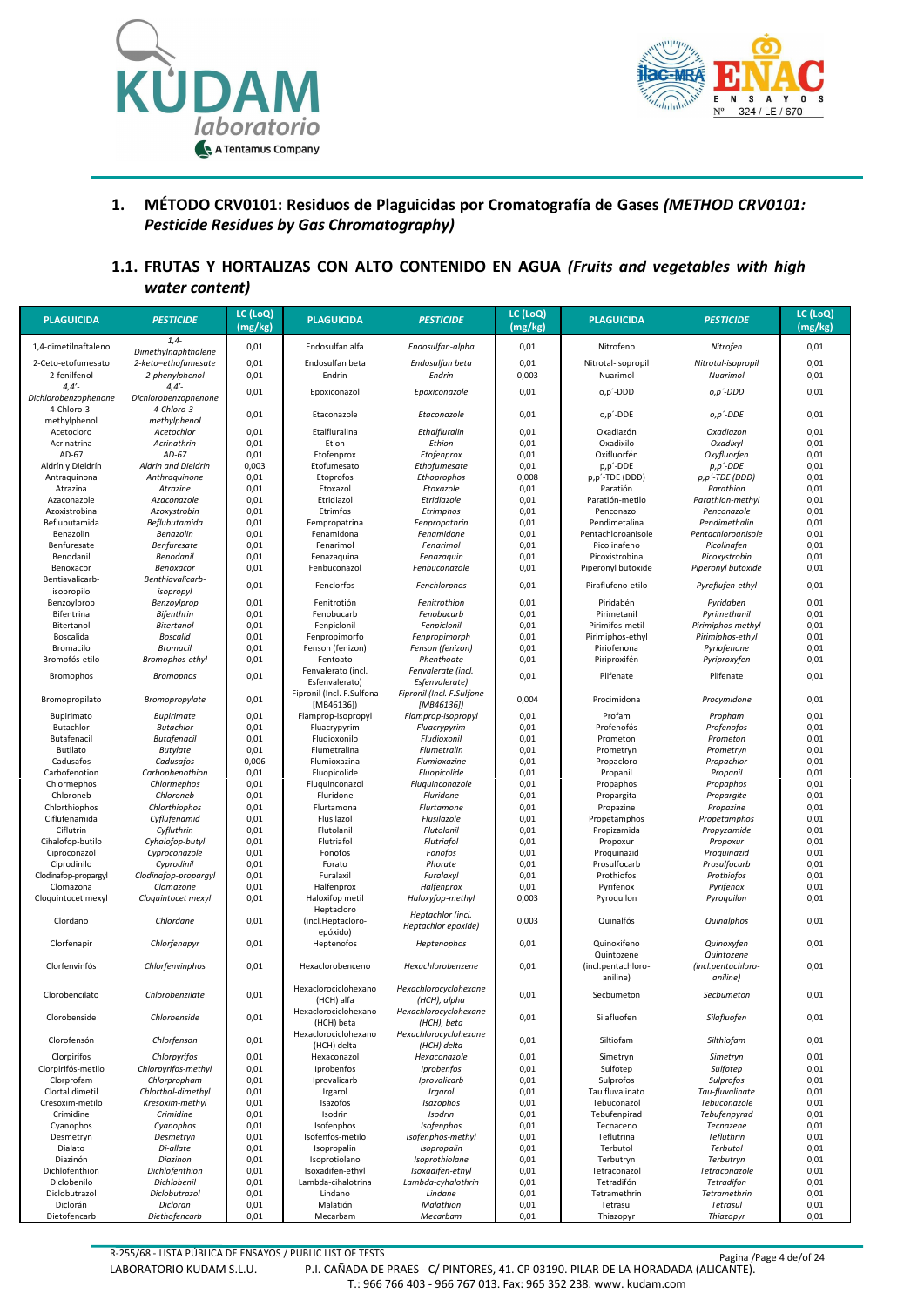



| <b>PLAGUICIDA</b>                          | <b>PESTICIDE</b>                            | LC (LoQ)<br>(mg/kg)  | <b>PLAGUICIDA</b>                    | <b>PESTICIDE</b>                     | LC (LoQ)<br>(mg/kg)  | <b>PLAGUICIDA</b>                                 | <b>PESTICIDE</b>                                     | LC (LoQ)<br>(mg/kg)  |
|--------------------------------------------|---------------------------------------------|----------------------|--------------------------------------|--------------------------------------|----------------------|---------------------------------------------------|------------------------------------------------------|----------------------|
| Difenamide                                 | Diphenamid                                  | 0.01                 | Mefenpyr-ethyl                       | Mefenpyr-ethyl                       | 0,01                 | Thiometon                                         | Thiometon                                            | 0,01                 |
| Difenilamina                               | Diphenylamine                               | 0.01                 | Mepronilo                            | Mepronil                             | 0,01                 | Tiobencarb                                        | Thiobencarb                                          | 0,01                 |
| Difenoconazol                              | Difenoconazole                              | 0.01                 | Metalaxilo (incl.<br>Metalaxilo-M)   | Metalaxyl (incl.<br>Metalaxyl-M      | 0,01                 | Tolclofos metil                                   | Tolclofos-methyl                                     | 0,01                 |
| Diflufenicán                               | Diflufenican                                | 0.01                 | Methoprotryne                        | Methoprotryne                        | 0,01                 | Transfluthrin                                     | Transfluthrin                                        | 0,01                 |
| Dimepiperate                               | Dimepiperate                                | 0.01                 | Metoxicloro                          | Methoxychlor                         | 0,01                 | Trialato                                          | Tri-allate                                           | 0,01                 |
| Dimetenamida                               | Dimethenamid                                | 0.01                 | Metrafenona                          | Metrafenone                          | 0,01                 | Tribufos (s,s,s-tributyl-<br>phosphorotrithioate) | Tribufos (s, s, s-tributyl-<br>phosphorotrithioate)  | 0,01                 |
| Dimoxistrobina                             | Dimoxystrobin                               | 0.01                 | Mevinfós                             | Mevinphos                            | 0,01                 | Tricresyl phosphate                               | Tricresyl phosphate                                  | 0,01                 |
| Diniconazol<br>Dinitramine<br>Dimepiperate | Diniconazole<br>Dinitramine<br>Dimepiperate | 0.01<br>0.01<br>0.01 | Miclobutanil<br>Mirex<br>Napropamida | Myclobutanyl<br>Mirex<br>Napropamide | 0,01<br>0,01<br>0,01 | Trifloxistrobina<br>Trifluralina<br>Vinclozolina  | Trifloxystrobin<br><b>Trifluralin</b><br>Vinclozolin | 0,01<br>0,01<br>0,01 |
| Dipropetryn                                | Dipropetryn                                 | 0,01                 |                                      |                                      |                      |                                                   |                                                      |                      |

| <b>MATRICES VALIDADAS (VALIDATED MATRICES)</b>                                                              |                                         |                                                              |                                        |                                                                  |
|-------------------------------------------------------------------------------------------------------------|-----------------------------------------|--------------------------------------------------------------|----------------------------------------|------------------------------------------------------------------|
| Lechuga / brotes de lechuga<br>(Lettuce / lettuce                                                           | <b>Pepino (Cucumber)</b>                | Sandia (watermelon)                                          |                                        |                                                                  |
| sprouts)                                                                                                    |                                         |                                                              |                                        |                                                                  |
| <b>MATRICES COMPROBADAS (VERIFIED MATRICES)</b><br>Acelga / brotes de                                       |                                         |                                                              |                                        |                                                                  |
| acelga (chard /                                                                                             | Ajo (garlic)                            | Ajo tierno (Garlic shoots)                                   | Albahaca (Basil)                       | Albaricoque (apricot)                                            |
| chard sprouts)                                                                                              |                                         |                                                              |                                        |                                                                  |
| Alcachofa<br>(artichoke)                                                                                    | Apio (celery)                           | Arándano (blueberry)                                         | Batata (sweet potato)                  | Berenjena<br>(aubergine)                                         |
| Berro (cress)                                                                                               | Berza (kale)                            | Boniato (sweet potato)                                       | Borraja (borage)                       | Brócoli (broccoli)                                               |
| Calabacin (courgette)                                                                                       | Calabaza (pumpkin)                      | Canónigos (Lamb's<br>lettuce)                                | Caqui (kaki)                           | Carambola (Carambola<br>fruit)                                   |
| Cardo (thistle)                                                                                             | Cebollas (onions)                       | Cebolletas (spring onion)                                    | Cebollino (chives)                     | Cereza (cherry)                                                  |
| Champiñón (Mushroom)                                                                                        | Chayote (Squash)                        | Chirimoya (Custard apple)                                    | Chirivia (parsnip)                     | Cilantro (coriander)                                             |
| Ciruela (plum)                                                                                              | Coles de bruselas<br>(brussels sprouts) | Coles de china /tat soi<br>(cabbage china / tat soi)         | Coliflor (cauliflower)                 | Colinabo (swede)                                                 |
| Colirrábano (Kohlrabi)                                                                                      | Dátil fresco (Fresh date)               | Eddo (Eddo)                                                  | Endibia (endive)                       | Eneldo (Dill)                                                    |
| Escarola (escarole)                                                                                         | Espárrago (asparagus)                   | Espinaca / brotes de espinaca<br>(spinach / spinach sprouts) | Frambuesa (raspberry)                  | Fresa (strawberry)                                               |
| Fruta de la pasión -<br>Maracuyá – Parchita<br>- Gulupa (Passion<br>fruit - Maracuyá-<br>Parchita - Gulupa) | Granada (pomegranate)                   | Grosella (Currant)                                           | Guayaba (guava)                        | Guisante con y sin<br>vaina (peas with<br>and without<br>sheath) |
| Habas (broad beans)                                                                                         | Hierbabuena<br>(Peppermint)             | Higo (fig)                                                   | Higo chumbo<br>(Prickly pear)          | Hinojo<br>(Fennel)                                               |
| Jengibre (Ginger)                                                                                           | Judía (beans)                           | Kai lan (kai lan)                                            | Kale (kale)                            | Kalettes (Flower<br>Sprouts)                                     |
| Kiwi (kiwi)                                                                                                 | Kumquat (Kumquat)                       | Maíz dulce (sweet corn)                                      | Mango (mango)                          | Manzana (apple)                                                  |
| Melocotón (peach)                                                                                           | Melón amargo (bitter<br>melon)          | Membrillo (quince)                                           | Melón (melon)                          | Menta (Mint)                                                     |
| Mora (Blackberry)                                                                                           | Nabo (turnip)                           | Naborrábano (turnip<br>radish)                               | Nectarina (nectarine)                  | Níspero (Loquat)                                                 |
| Pak choi (pak choy)<br>Perejil (Parsley)                                                                    | Papaya (papaya)<br>Pimiento (pepper)    | Paraguayo (paraguaya)<br>Piña (pineapple)                    | Patata (potato)<br>Pitahaya (pitahaya) | Pera (pear)<br>Plátano (banana)                                  |
| Puerro (leek)                                                                                               | Rábano (radish)                         | Remolacha (beet)                                             | Repollo (cabbage)                      | Romanesco<br>(romanesco)                                         |
| Rúcula (arugula)                                                                                            | Savia roja (Red sap)                    | Seta cultivada (cultured<br>mushroom)                        | Tomate (tomato)                        | Uva de mesa (table<br>qrapes)                                    |
| Uva de vinificación (wine<br>grapes)                                                                        | Yuca (yucca)                            | Zanahoria (carrot)                                           | Zarzamora (Blackberry)                 |                                                                  |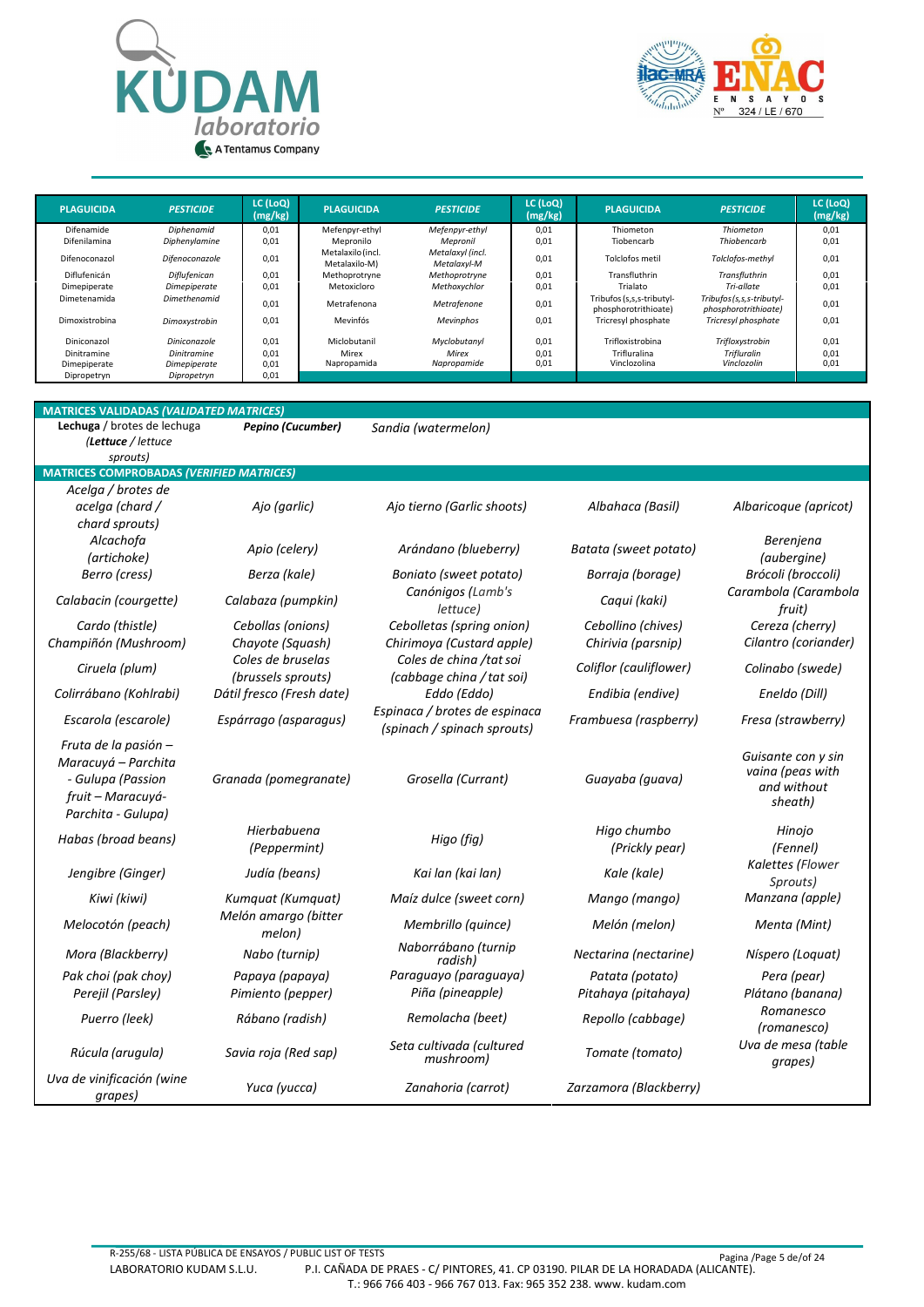



#### **1.2. FRUTAS CON ALTO CONTENIDO EN ÁCIDO Y AGUA** *(Fruits with high acid and water content)*

| <b>PLAGUICIDA</b>                  | <b>PESTICIDE</b>                      | LC (LoQ)<br>(mg/kg) | <b>PLAGUICIDA</b>                      | <b>PESTICIDE</b>                        | LC (LoQ)<br>(mg/kg) | <b>PLAGUICIDA</b>              | <b>PESTICIDE</b>                    | LC (LoQ)<br>(mg/kg) |
|------------------------------------|---------------------------------------|---------------------|----------------------------------------|-----------------------------------------|---------------------|--------------------------------|-------------------------------------|---------------------|
| 1,4-dimetilnaftaleno               | $1,4-$<br>Dimethylnaphthalene         | 0,01                | Endosulfan alfa                        | Endosulfan-alpha                        | 0,01                | Nitrofeno                      | Nitrofen                            | 0,01                |
| 2-Ceto-etofumesato<br>2-fenilfenol | 2-keto-ethofumesate<br>2-phenylphenol | 0,01<br>0,01        | Endosulfan beta<br>Endrin              | Endosulfan beta<br>Endrin               | 0,01<br>0,003       | Nitrotal-isopropil<br>Nuarimol | Nitrotal-isopropil<br>Nuarimol      | 0,01<br>0,01        |
| $4,4'$ -<br>Dichlorobenzophenone   | $4,4'$ -<br>Dichlorobenzophenone      | 0,01                | Epoxiconazol                           | Epoxiconazole                           | 0,01                | o,p'-DDD                       | o,p'-DDD                            | 0,01                |
| 4-Chloro-3-<br>methylphenol        | 4-Chloro-3-<br>methylphenol           | 0,01                | Etaconazole                            | Etaconazole                             | 0,01                | o,p'-DDE                       | o,p'-DDE                            | 0,01                |
| Acetocloro                         | Acetochlor                            | 0,01                | Etalfluralina                          | Ethalfluralin                           | 0,01                | Oxadiazón                      | Oxadiazon                           | 0,01                |
| Acrinatrina                        | Acrinathrin                           | 0,01                | Etion                                  | Ethion                                  | 0,01                | Oxadixilo                      | Oxadixyl                            | 0,01                |
| AD-67                              | AD-67                                 | 0,01                | Etofenprox                             | Etofenprox                              | 0,01                | Oxifluorfén                    | Oxyfluorfen                         | 0,01                |
| Aldrín y Dieldrín                  | Aldrin and Dieldrin                   | 0,003               | Etofumesato                            | Ethofumesate                            | 0,01                | p,p'-DDE                       | $p, p'$ -DDE                        | 0,01                |
| Antraguinona                       | Anthraquinone                         | 0,01                | Etoprofos                              | Ethoprophos                             | 0,008               | p,p'-TDE (DDD)                 | p,p'-TDE (DDD)                      | 0,01                |
| Atrazina                           | Atrazine                              | 0,01                | Etoxazol                               | Etoxazole                               | 0,01                | Paratión                       | Parathion                           | 0,01                |
| Azaconazole                        | Azaconazole                           | 0,01                | Etridiazol                             | Etridiazole                             | 0,01                | Paratión-metilo                | Parathion-methyl                    | 0,01                |
| Azoxistrobina                      | Azoxystrobin                          | 0,01                | Etrimfos                               | Etrimphos                               | 0,01                | Penconazol                     | Penconazole                         | 0,01                |
| Beflubutamida                      | Beflubutamida                         | 0,01                | Fempropatrina                          | Fenpropathrin                           | 0,01                | Pendimetalina                  | Pendimethalin                       | 0,01                |
| Benazolin                          | Benazolin                             | 0,01                | Fenamidona                             | Fenamidone                              | 0,01                | Pentachloroanisole             | Pentachloroanisole                  | 0,01                |
| Benfuresate<br>Benodanil           | Benfuresate<br>Benodanil              | 0,01<br>0,01        | Fenarimol<br>Fenazaguina               | Fenarimol<br>Fenazaquin                 | 0,01<br>0,01        | Picolinafeno<br>Picoxistrobina | Picolinafen                         | 0,01<br>0,01        |
| Benoxacor                          | Benoxacor                             | 0,01                | Fenbuconazol                           | Fenbuconazole                           | 0,01                | Piperonyl butoxide             | Picoxystrobin<br>Piperonyl butoxide | 0,01                |
| Bentiavalicarb-                    | Benthiavalicarb-                      | 0,01                | Fenclorfos                             | Fenchlorphos                            | 0,01                | Piraflufeno-etilo              | Pyraflufen-ethyl                    | 0,01                |
| isopropilo<br>Benzoylprop          | isopropyl<br>Benzoylprop              | 0,01                | Fenitrotión                            | Fenitrothion                            | 0,01                | Piridabén                      | Pyridaben                           | 0,01                |
| Bifentrina                         | <b>Bifenthrin</b>                     | 0,01                | Fenobucarb                             | Fenobucarb                              | 0,01                | Pirimetanil                    | Pyrimethanil                        | 0,01                |
| Bitertanol                         | <b>Bitertanol</b>                     | 0,01                | Fenpiclonil                            | Fenpiclonil                             | 0,01                | Pirimifos-metil                | Pirimiphos-methyl                   | 0,01                |
| Boscalida                          | <b>Boscalid</b>                       | 0,01                | Fenpropimorfo                          | Fenpropimorph                           | 0,01                | Pirimiphos-ethyl               | Pirimiphos-ethyl                    | 0,01                |
| Bromacilo                          | <b>Bromacil</b>                       | 0,01                | Fenson (fenizon)                       | Fenson (fenizon)                        | 0,01                | Piriofenona                    | Pyriofenone                         | 0,01                |
| Bromofós-etilo                     | Bromophos-ethyl                       | 0,01                | Fentoato                               | Phenthoate                              | 0,01                | Piriproxifén                   | Pyriproxyfen                        | 0,01                |
| <b>Bromophos</b>                   | <b>Bromophos</b>                      | 0,01                | Fenvalerato (incl.<br>Esfenvalerato)   | Fenvalerate (incl.<br>Esfenvalerate)    | 0,01                | Plifenate                      | Plifenate                           | 0,01                |
| Bromopropilato                     | Bromopropylate                        | 0,01                | Fipronil (Incl. F.Sulfona<br>[MB46136] | Fipronil (Incl. F.Sulfone<br>[MB46136]) | 0,004               | Procimidona                    | Procymidone                         | 0,01                |
| Bupirimato                         | <b>Bupirimate</b>                     | 0,01                | Flamprop-isopropyl                     | Flamprop-isopropyl                      | 0,01                | Profam                         | Propham                             | 0,01                |
| Butachlor                          | <b>Butachlor</b>                      | 0,01                | Fluacrypyrim                           | Fluacrypyrim                            | 0,01                | Profenofós                     | Profenofos                          | 0,01                |
| Butafenacil                        | <b>Butafenacil</b>                    | 0,01                | Fludioxonilo                           | Fludioxonil                             | 0,01                | Prometon                       | Prometon                            | 0,01                |
| Butilato                           | <b>Butylate</b>                       | 0,01                | Flumetralina                           | Flumetralin                             | 0,01                | Prometryn                      | Prometryn                           | 0,01                |
| Cadusafos                          | Cadusafos                             | 0,006               | Flumioxazina                           | Flumioxazine                            | 0,01                | Propacloro                     | Propachlor                          | 0,01                |
| Carbofenotion                      | Carbophenothion                       | 0,01                | Fluopicolide                           | Fluopicolide                            | 0,01                | Propanil                       | Propanil                            | 0,01                |
| Chlormephos                        | Chlormephos                           | 0,01                | Fluquinconazol                         | Fluquinconazole                         | 0,01                | Propaphos                      | Propaphos                           | 0,01                |
| Chloroneb                          | Chloroneb                             | 0,01                | Fluridone                              | Fluridone                               | 0,01                | Propargita                     | Propargite                          | 0,01                |
| Chlorthiophos                      | Chlorthiophos                         | 0,01                | Flurtamona                             | Flurtamone                              | 0,01                | Propazine                      | Propazine                           | 0,01                |
| Ciflufenamida                      | Cyflufenamid                          | 0,01                | Flusilazol                             | Flusilazole                             | 0,01                | Propetamphos                   | Propetamphos                        | 0,01                |
| Ciflutrin                          | Cyfluthrin                            | 0,01                | Flutolanil                             | Flutolanil                              | 0,01                | Propizamida                    | Propyzamide                         | 0,01                |
| Cihalofop-butilo                   | Cyhalofop-butyl                       | 0,01                | Flutriafol                             | Flutriafol                              | 0,01                | Propoxur                       | Propoxur                            | 0,01                |
| Ciproconazol                       | Cyproconazole                         | 0,01                | Fonofos                                | Fonofos                                 | 0,01                | Proquinazid                    | Proquinazid                         | 0,01                |
| Ciprodinilo                        | Cyprodinil                            | 0,01                | Forato                                 | Phorate                                 | 0,01                | Prosulfocarb                   | Prosulfocarb                        | 0,01                |
| Clodinafop-propargyl               | Clodinafop-propargyl<br>Clomazone     | 0,01<br>0,01        | Furalaxil                              | Furalaxyl                               | 0,01<br>0,01        | Prothiofos                     | Prothiofos                          | 0,01<br>0,01        |
| Clomazona<br>Cloquintocet mexyl    | Cloquintocet mexyl                    | 0,01                | Halfenprox<br>Haloxifop metil          | Halfenprox<br>Haloxyfop-methyl          | 0,003               | Pyrifenox<br>Pyroquilon        | Pyrifenox<br>Pyroquilon             | 0,01                |
| Clordano                           | Chlordane                             | 0,01                | Heptacloro<br>(incl.Heptacloro-        | Heptachlor (incl.                       | 0,003               | Quinalfós                      | Quinalphos                          | 0,01                |
| Clorfenapir                        |                                       |                     | epóxido)                               | Heptachlor epoxide)<br>Heptenophos      |                     | Quinoxifeno                    |                                     |                     |
|                                    | Chlorfenapyr                          | 0,01                | Heptenofos                             |                                         | 0,01                | Quintozene                     | Quinoxyfen<br>Quintozene            | 0,01                |
| Clorfenvinfós                      | Chlorfenvinphos                       | 0,01                | Hexaclorobenceno                       | Hexachlorobenzene                       | 0,01                | (incl.pentachloro-<br>aniline) | (incl.pentachloro-<br>aniline)      | 0,01                |
| Clorobencilato                     | Chlorobenzilate                       | 0,01                | Hexaclorociclohexano<br>(HCH) alfa     | Hexachlorocyclohexane<br>(HCH), alpha   | 0,01                | Secbumeton                     | Secbumeton                          | 0,01                |
| Clorobenside                       | Chlorbenside                          | 0,01                | Hexaclorociclohexano<br>(HCH) beta     | Hexachlorocyclohexane<br>(HCH), beta    | 0,01                | Silafluofen                    | Silafluofen                         | 0,01                |
| Clorofensón                        | Chlorfenson                           | 0,01                | Hexaclorociclohexano<br>(HCH) delta    | Hexachlorocyclohexane<br>(HCH) delta    | 0,01                | Siltiofam                      | Silthiofam                          | 0,01                |
| Clorpirifos                        | Chlorpyrifos                          | 0,01                | Hexaconazol                            | Hexaconazole                            | 0,01                | Simetryn                       | Simetryn                            | 0,01                |
| Clorpirifós-metilo                 | Chlorpyrifos-methyl                   | 0,01                | Iprobenfos                             | Iprobenfos                              | 0,01                | Sulfotep                       | Sulfotep                            | 0,01                |
| Clorprofam                         | Chlorpropham                          | 0,01                | Iprovalicarb                           | Iprovalicarb                            | 0,01                | Sulprofos                      | Sulprofos                           | 0,01                |
| Clortal dimetil                    | Chlorthal-dimethyl                    | 0,01                | Irgarol                                | Irgarol                                 | 0,01                | Tau fluvalinato                | Tau-fluvalinate                     | 0,01                |
| Cresoxim-metilo                    | Kresoxim-methyl                       | 0,01                | Isazofos                               | Isazophos                               | 0,01                | Tebuconazol                    | Tebuconazole                        | 0,01                |
| Crimidine                          | Crimidine                             | 0,01                | Isodrin                                | Isodrin                                 | 0,01                | Tebufenpirad                   | Tebufenpyrad                        | 0,01                |
| Cyanophos                          | Cyanophos                             | 0,01                | Isofenphos                             | Isofenphos                              | 0,01                | Tecnaceno                      | Tecnazene                           | 0,01                |
| Desmetryn                          | Desmetryn<br>Di-allate                | 0,01                | Isofenfos-metilo                       | Isofenphos-methyl                       | 0,01                | Teflutrina                     | Tefluthrin<br><b>Terbutol</b>       | 0,01                |
| Dialato<br>Diazinón                | Diazinon                              | 0,01<br>0,01        | Isopropalin<br>Isoprotiolano           | Isopropalin<br>Isoprothiolane           | 0,01<br>0,01        | Terbutol<br>Terbutryn          | Terbutryn                           | 0,01<br>0,01        |
| Dichlofenthion                     | Dichlofenthion                        | 0,01                | Isoxadifen-ethyl                       | Isoxadifen-ethyl                        | 0,01                | Tetraconazol                   | Tetraconazole                       | 0,01                |
| Diclobenilo                        | Dichlobenil                           | 0,01                | Lambda-cihalotrina                     | Lambda-cyhalothrin                      | 0,01                | Tetradifón                     | Tetradifon                          | 0,01                |
| Diclobutrazol                      | Diclobutrazol                         | 0,01                | Lindano                                | Lindane                                 | 0,01                | Tetramethrin                   | Tetramethrin                        | 0,01                |
| Diclorán                           | Dicloran                              | 0,01                | Malatión                               | Malathion                               | 0,01                | Tetrasul                       | Tetrasul                            | 0,01                |
| Dietofencarb                       | Diethofencarb                         | 0,01                | Mecarbam                               | Mecarbam                                | 0,01                | Thiazopyr                      | Thiazopyr                           | 0,01                |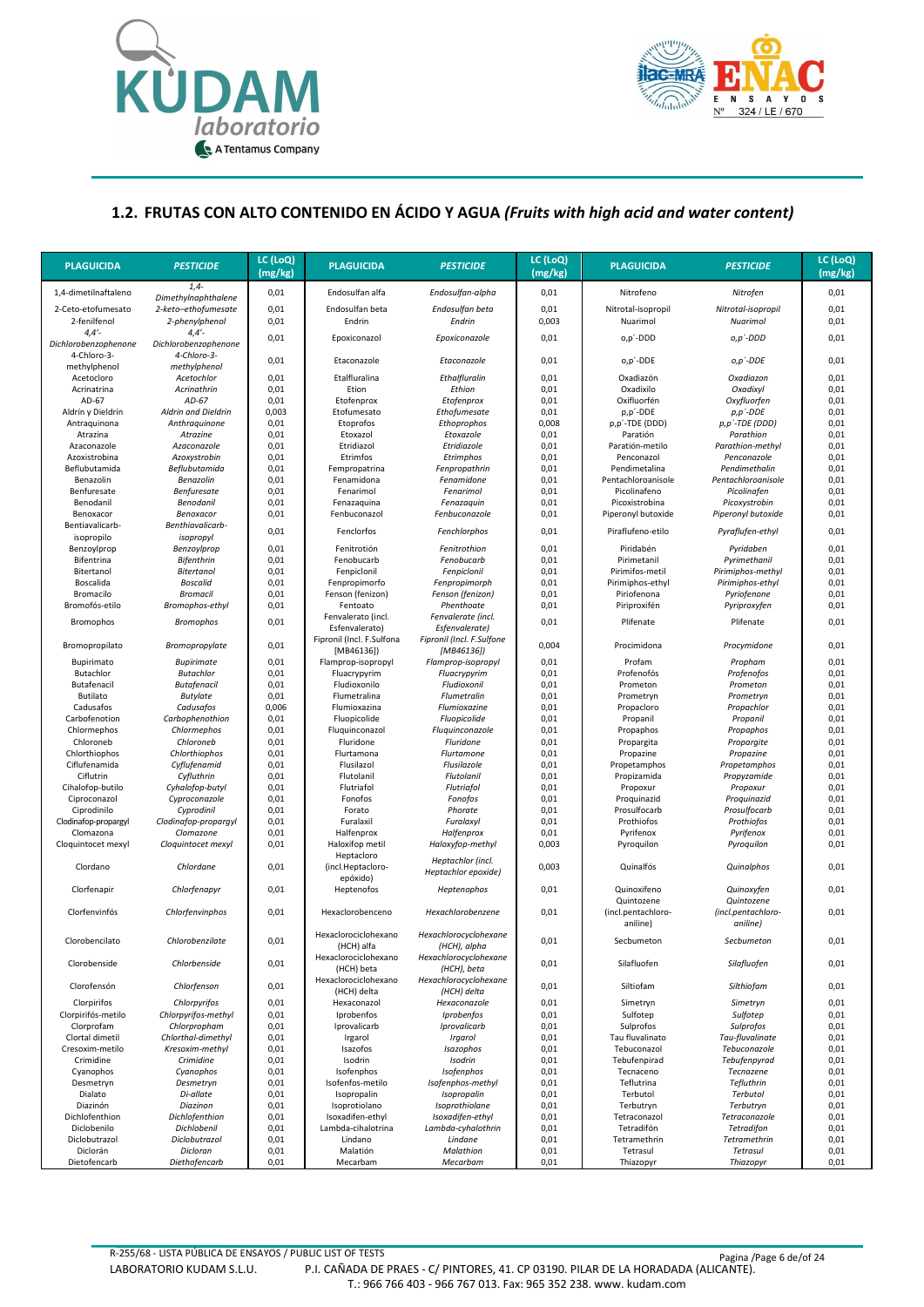



| <b>PLAGUICIDA</b>                          | <b>PESTICIDE</b>                                   | LC (LoQ)<br>(mg/kg)  | <b>PLAGUICIDA</b>                    | <b>PESTICIDE</b>                     | LC (LoQ)<br>(mg/kg)  | <b>PLAGUICIDA</b>                                 | <b>PESTICIDE</b>                                    | LC (LoQ)<br>(mg/kg)  |
|--------------------------------------------|----------------------------------------------------|----------------------|--------------------------------------|--------------------------------------|----------------------|---------------------------------------------------|-----------------------------------------------------|----------------------|
| Difenamide                                 | Diphenamid                                         | 0,01                 | Mefenpyr-ethyl                       | Mefenpyr-ethyl                       | 0,01                 | Thiometon                                         | Thiometon                                           | 0,01                 |
| Difenilamina                               | Diphenylamine                                      | 0,01                 | Mepronilo                            | Mepronil                             | 0,01                 | Tiobencarb                                        | Thiobencarb                                         | 0,01                 |
| Difenoconazol                              | Difenoconazole                                     | 0.01                 | Metalaxilo (incl.<br>Metalaxilo-M)   | Metalaxyl (incl.<br>Metalaxyl-M      | 0.01                 | Tolclofos metil                                   | Tolclofos-methyl                                    | 0,01                 |
| Diflufenicán                               | Diflufenican                                       | 0.01                 | Methoprotryne                        | Methoprotryne                        | 0,01                 | Transfluthrin                                     | Transfluthrin                                       | 0,01                 |
| Dimepiperate                               | Dimepiperate                                       | 0,01                 | Metoxicloro                          | Methoxychlor                         | 0,01                 | Trialato                                          | Tri-allate                                          | 0,01                 |
| Dimetenamida                               | Dimethenamid                                       | 0.01                 | Metrafenona                          | Metrafenone                          | 0,01                 | Tribufos (s.s.s-tributyl-<br>phosphorotrithioate) | Tribufos (s, s, s-tributyl-<br>phosphorotrithioate) | 0,01                 |
| Dimoxistrobina                             | Dimoxystrobin                                      | 0,01                 | Mevinfós                             | Mevinphos                            | 0,01                 | Tricresyl phosphate                               | Tricresyl phosphate                                 | 0,01                 |
| Diniconazol<br>Dinitramine<br>Dimepiperate | Diniconazole<br><b>Dinitramine</b><br>Dimepiperate | 0.01<br>0.01<br>0.01 | Miclobutanil<br>Mirex<br>Napropamida | Myclobutanyl<br>Mirex<br>Napropamide | 0,01<br>0.01<br>0,01 | Trifloxistrobina<br>Trifluralina<br>Vinclozolina  | Trifloxystrobin<br>Trifluralin<br>Vinclozolin       | 0,01<br>0,01<br>0,01 |
| Dipropetryn                                | Dipropetryn                                        | 0,01                 |                                      |                                      |                      |                                                   |                                                     |                      |

| <b>MATRICES VALIDADAS (VALIDATED MATRICES)</b>  |             |               |                       |                     |  |  |  |  |  |
|-------------------------------------------------|-------------|---------------|-----------------------|---------------------|--|--|--|--|--|
| Naranja (Orange)                                |             |               |                       |                     |  |  |  |  |  |
| <b>MATRICES COMPROBADAS (VERIFIED MATRICES)</b> |             |               |                       |                     |  |  |  |  |  |
| Clementina (Tangerine)                          | Lima (Lime) | Limón (Lemon) | Mandarina (Tangerine) | Pomelo (Grapefruit) |  |  |  |  |  |
| Yuzu (Yuzu)                                     |             |               |                       |                     |  |  |  |  |  |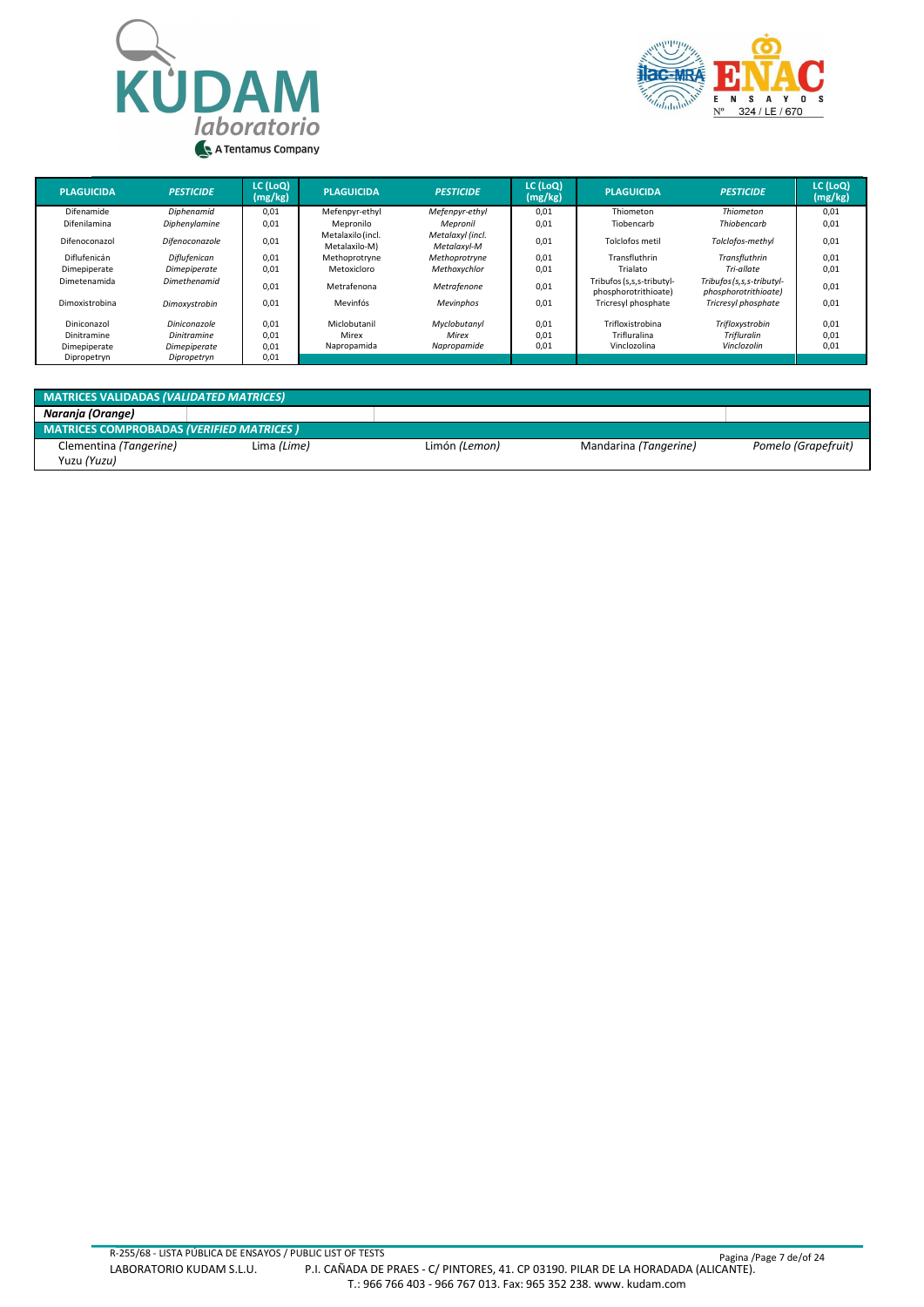



**1.3. FRUTOS GRASOS** *(Fatty fruits)*

| <b>PLAGUICIDA</b>         | <b>PESTICIDE</b>                 | LC (LoQ)<br>(mg/Kg) | <b>PLAGUICIDA</b>                                      | <b>PESTICIDE</b>                                            | LC (LoQ)<br>(mg/Kg) | <b>PLAGUICIDA</b>                            | <b>PESTICIDE</b>                             | LC (LoQ)<br>(mg/Kg) |
|---------------------------|----------------------------------|---------------------|--------------------------------------------------------|-------------------------------------------------------------|---------------------|----------------------------------------------|----------------------------------------------|---------------------|
| 2-fenilfenol              | 2-phenylphenol                   | 0.01                | Etalfluralina                                          | Ethalfluralin                                               | 0.01                | Napropamida                                  | Napropamide                                  | 0.01                |
| 4,4'-Dichlorobenzophenone | $4,4'$ -<br>Dichlorobenzophenone | 0.01                | Etion                                                  | Ethion                                                      | 0.01                | Nuarimol                                     | Nuarimol                                     | 0.01                |
| Acetocloro                | Acetochlor                       | 0.01                | Etofenprox                                             | Etofenprox                                                  | 0.01                | o,p'-DDD                                     | $O, D'$ -DDD                                 | 0.01                |
| Acrinatrina               | Acrinathrin                      | 0.01                | Etoprofos                                              | Ethoprophos                                                 | 0.008               | o,p'-DDE                                     | $o, p'$ -DDE                                 | 0.01                |
| Aldrín y Dieldrín         | <b>Aldrin and Dieldrin</b>       | 0.003               | Etoxazol                                               | Etoxazole                                                   | 0.01                | Oxadiazón                                    | Oxadiazon                                    | 0.01                |
| Antraquinona              | Anthraquinone                    | 0.01                | Etrimfos                                               | Etrimphos                                                   | 0.01                | Oxadixilo                                    | Oxadixyl                                     | 0.01                |
| Atrazina                  | Atrazine                         | 0.01                | Fempropatrina                                          | Fenpropathrin                                               | 0.01                | Oxifluorfén                                  | Oxyfluorfen                                  | 0.01                |
| Azoxistrobina             | Azoxystrobin                     | 0.01                | Fenamidona                                             | Fenamidone                                                  | 0.01                | p,p'-DDE                                     | $p, p'$ -DDE                                 | 0.01                |
| Beflubutamida             | Beflubutamida                    | 0.01                | Fenarimol                                              | Fenarimol                                                   | 0.01                | Paratión                                     | Parathion                                    | 0.01                |
| Benfuresate               | <b>Benfuresate</b>               | 0.01                | Fenazaquina                                            | Fenazaquin                                                  | 0.01                | Penconazol                                   | Penconazole                                  | 0.01                |
| Bentiavalicarb-isopropilo | Benthiavalicarb-<br>isopropyl    | 0.01                | Fenbuconazol                                           | Fenbuconazole                                               | 0.01                | Pendimetalina                                | Pendimethalin                                | 0.01                |
| <b>Bifentrina</b>         | <b>Bifenthrin</b>                | 0.01                | Fenclorfos                                             | Fenchlorphos                                                | 0.01                | Piraflufeno-etilo                            | Pyraflufen-ethyl                             | 0.01                |
| Bitertanol                | <b>Bitertanol</b>                | 0.01                | Fenitrotión                                            | Fenitrothion                                                | 0.01                | Piridabén                                    | Pyridaben                                    | 0.01                |
| Boscalida                 | <b>Boscalid</b>                  | 0.01                | Fenpropimorfo                                          | Fenpropimorph                                               | 0.01                | Pirimetanil                                  | Pyrimethanil                                 | 0.01                |
| Bromacilo                 | <b>Bromacil</b>                  | 0.01                | Fentoato                                               | Phenthoate                                                  | 0.01                | Pirimifos-metil                              | Pirimiphos-methyl                            | 0.01                |
| Bromopropilato            | Bromopropylate                   | 0.01                | Fenvalerato (incl.<br>Esfenvalerato)                   | Fenvalerate (incl.<br>Esfenvalerate)                        | 0.01                | Pirimiphos-ethyl                             | Pirimiphos-ethyl                             | 0.01                |
|                           |                                  |                     | Fipronil (Incl. F.Sulfona                              | Fipronil (Incl.                                             |                     |                                              |                                              |                     |
| Bupirimato                | <b>Bupirimate</b>                | 0.01                | [MB46136]                                              | F.Sulfone<br>[MB46136])                                     | 0.004               | Piriproxifén                                 | Pyriproxyfen                                 | 0.01                |
| Cadusafos                 | Cadusafos                        | 0.006               | Fludioxonilo                                           | Fludioxonil                                                 | 0.01                | Procimidona                                  | Procymidone                                  | 0.01                |
| Carbofenotion             | Carbophenothion                  | 0.01                | Flumetralina                                           | Flumetralin                                                 | 0.01                | Profenofós                                   | Profenofos                                   | 0.01                |
| Ciflufenamida             | Cyflufenamid                     | 0.01                | Flumioxazina                                           | Flumioxazine                                                | 0.01                | Prometryn                                    | Prometryn                                    | 0.01                |
| Ciflutrin                 | Cyfluthrin                       | 0.01                | Fluopicolide                                           | Fluopicolide                                                | 0.01                | Propacloro                                   | Propachlor                                   | 0.01                |
| Cihalofop-butilo          | Cyhalofop-butyl                  | 0.01                | Fluquinconazol                                         | Fluquinconazole                                             | 0.01                | Propargita                                   | Propargite                                   | 0.01                |
| Ciproconazol              | Cyproconazole                    | 0.01                | Flusilazol                                             | Flusilazole                                                 | 0.01                | Propizamida                                  | Propyzamide                                  | 0.01                |
| Ciprodinilo               | Cyprodinil                       | 0.01                | Flutolanil                                             | Flutolanil                                                  | 0.01                | Proguinazid                                  | Proquinazid                                  | 0.01                |
| Clodinafop-propargyl      | Clodinafop-propargyl             | 0.01                | Flutriafol                                             | Flutriafol                                                  | 0.01                | Prosulfocarb                                 | Prosulfocarb                                 | 0.01                |
| Clomazona                 | Clomazone                        | 0.01                | Fonofos                                                | Fonofos                                                     | 0.01                | Prothiofos                                   | Prothiofos                                   | 0.01                |
| Cloquintocet mexyl        | Cloquintocet mexyl               | 0.01                | Haloxifop metil                                        | Haloxyfop-methyl                                            | 0.003               | Pyrifenox                                    | Pyrifenox                                    | 0.01                |
| Clordano                  | Chlordane                        | 0.01                | Heptenofos                                             | Heptenophos                                                 | 0.01                | Quinalfós                                    | Quinalphos                                   | 0.01                |
| Clorfenapir               | Chlorfenapyr                     | 0.01                | (HCH) alfa                                             | Hexaclorociclohexano Hexachlorocyclohex<br>ane (HCH), alpha | 0.01                | Quinoxifeno                                  | Quinoxyfen                                   | 0.01                |
| Clorfenvinfós             | Chlorfenvinphos                  | 0.01                | Hexaclorociclohexano Hexachlorocyclohex<br>(HCH) beta  | ane (HCH), beta                                             | 0.01                | Quintozene<br>(incl.pentachloro-<br>aniline) | Quintozene<br>(incl.pentachloro-<br>aniline) | 0.01                |
| Clorpirifos               | Chlorpyrifos                     | 0.01                | Hexaclorociclohexano Hexachlorocyclohex<br>(HCH) delta | ane (HCH) delta                                             | 0.01                | Sulprofos                                    | Sulprofos                                    | 0.01                |
| Clorpirifós-metilo        | Chlorpyrifos-methyl              | 0.01                | Hexaconazol                                            | Hexaconazole                                                | 0.01                | Tau fluvalinato                              | Tau-fluvalinate                              | 0.01                |
| Clorprofam                | Chlorpropham                     | 0.01                | Iprovalicarb                                           | Iprovalicarb                                                | 0.01                | Tebuconazol                                  | Tebuconazole                                 | 0.01                |
| Clortal dimetil           | Chlorthal-dimethyl               | 0.01                | Isofenphos                                             | Isofenphos                                                  | 0.01                | Tebufenpirad                                 | Tebufenpyrad                                 | 0.01                |
| Cresoxim-metilo           | Kresoxim-methyl                  | 0.01                | Isofenfos-metilo                                       | Isofenphos-methyl                                           | 0.01                | Teflutrina                                   | Tefluthrin                                   | 0.01                |
| Dietofencarb              | Diethofencarb                    | 0.01                | Lambda-cihalotrina                                     | Lambda-cyhalothrin                                          | 0.01                | Terbutryn                                    | Terbutryn                                    | 0.01                |
| Difenilamina              | Diphenylamine                    | 0.01                | Lindano                                                | Lindane                                                     | 0.01                | Tetraconazol                                 | Tetraconazole                                | 0.01                |
| Difenoconazol             | Difenoconazole                   | 0.01                | Malatión                                               | Malathion                                                   | 0.01                | Tetradifón                                   | Tetradifon                                   | 0.01                |
| Diflufenicán              | <b>Diflufenican</b>              | 0.01                | Mecarbam                                               | Mecarbam                                                    | 0.01                | Tetramethrin                                 | Tetramethrin                                 | 0.01                |
| Dimetenamida              | <b>Dimethenamid</b>              | 0.01                | Mefenpyr-ethyl                                         | Mefenpyr-ethyl                                              | 0.01                | Tolclofos metil                              | Tolclofos-methyl                             | 0.01                |
| Diniconazol               | Diniconazole                     | 0.01                | Metalaxilo (incl.<br>Metalaxilo-M)                     | Metalaxyl (incl.<br>Metalaxyl-M                             | 0.01                | Trialato                                     | Tri-allate                                   | 0.01                |
| Endosulfan alfa           | Endosulfan-alpha                 | 0.01                | Metoxicloro                                            | Methoxychlor                                                | 0.01                | Trifloxistrobina                             | Trifloxystrobin                              | 0.01                |
| Endosulfan beta           | Endosulfan beta                  | 0.01                | Metrafenona                                            | Metrafenone                                                 | 0.01                | Trifluralina                                 | <b>Trifluralin</b>                           | 0.01                |
| Endrin                    | Endrin                           | 0.003               | Mevinfós                                               | Mevinphos                                                   | 0.01                | Vinclozolina                                 | Vinclozolin                                  | 0.01                |
| Epoxiconazol              | Epoxiconazole                    | 0.01                | Miclobutanil                                           | Myclobutanyl                                                | 0.01                |                                              |                                              |                     |

| <b>MATRICES VALIDADAS (VALIDATED MATRICES)</b>  |
|-------------------------------------------------|
| Aceituna (Olive)                                |
| <b>MATRICES COMPROBADAS (VERIFIED MATRICES)</b> |
| Aguacate (Avocado)                              |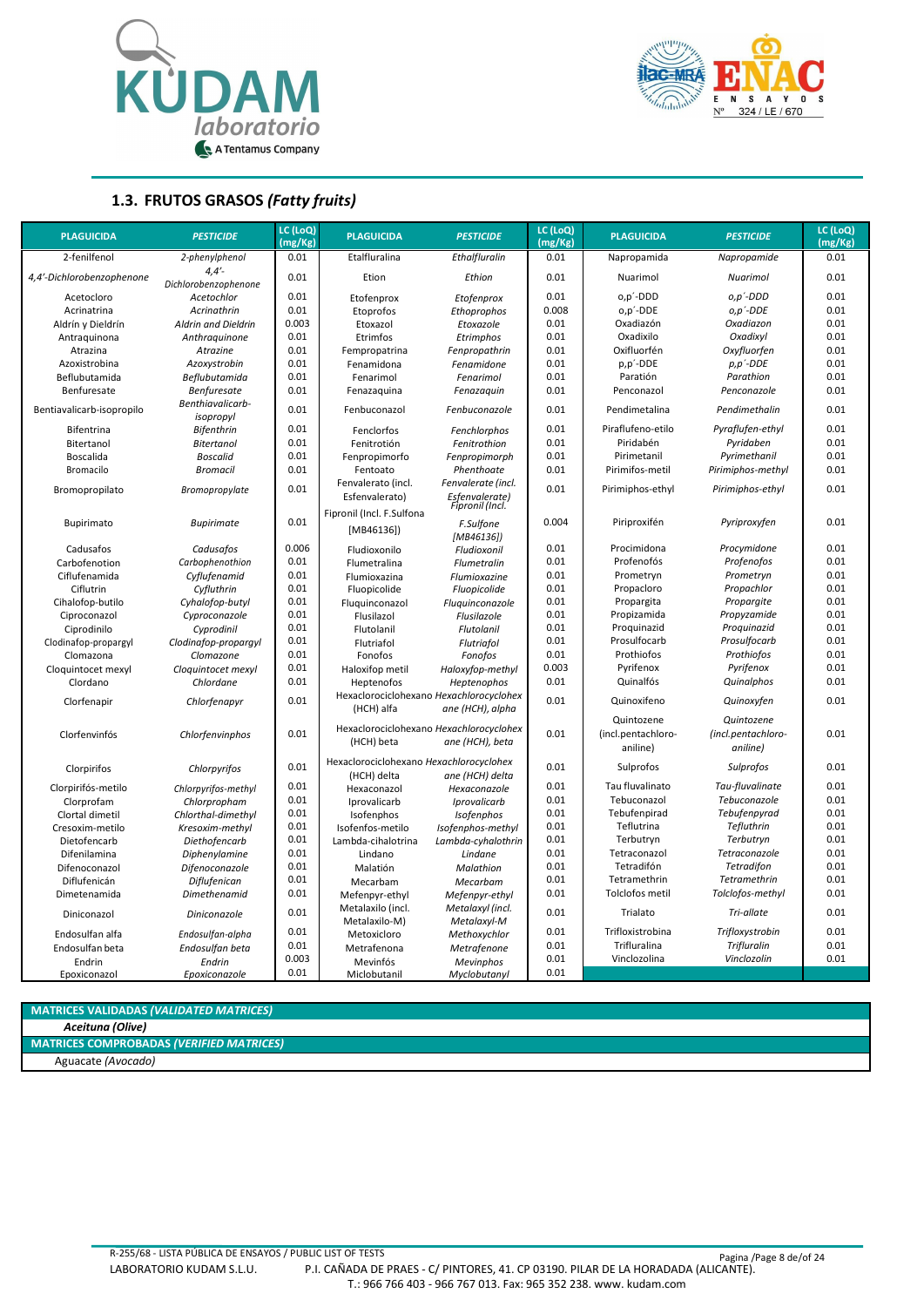



#### **1.4. FRUTOS SECOS** *(Nuts)*

| <b>PLAGUICIDA</b>              | <b>PESTICIDE</b>              | LC (LoQ)<br>(mg/kg) | <b>PLAGUICIDA</b>                      | <b>PESTICIDE</b>                        | LC (LoQ)<br>(mg/kg) | <b>PLAGUICIDA</b>              | <b>PESTICIDE</b>               | LC (LoQ)<br>(mg/kg) |
|--------------------------------|-------------------------------|---------------------|----------------------------------------|-----------------------------------------|---------------------|--------------------------------|--------------------------------|---------------------|
| $4,4'$ -                       | 4.4'                          |                     |                                        |                                         |                     |                                |                                |                     |
| Dichlorobenzophenone           | Dichlorobenzophenone          | 0,01                | Etoxazol                               | Etoxazole                               | 0,01                | p,p'-DDE                       | $p, p'$ -DDE                   | 0,01                |
| Acetocloro                     | Acetochlor                    | 0,01                | Etrimfos                               | Etrimfos                                | 0,01                | Paratión                       | Parathion                      | 0,01                |
| Acrinatrina                    | Acrinathrin                   | 0,01                | Fempropatrina                          | Fenpropathrin                           | 0,01                | Penconazol                     | Penconazole                    | 0,01                |
| Aldrín y Dieldrín              | Aldrin and Dieldrin           | 0,01                | Fenamidona                             | Fenamidone                              | 0,01                | Pendimetalina                  | Pendimethalin                  | 0,01                |
| Beflubutamida                  | Beflubutamida                 | 0,01                | Fenazaguina                            | Fenazaquin                              | 0,01                | Piraflufeno-etilo              | Pyraflufen-ethyl               | 0,01                |
| Benfuresate                    | <b>Benfuresate</b>            | 0,01                | Fenpropimorfo                          | Fenpropimorph                           | 0,01                | Piridabén                      | Pyridaben                      | 0,01                |
| Bentiavalicarbo-<br>isopropilo | Benthiavalicarb-<br>isopropyl | 0,01                | Fenvalerato (incl.<br>Esfenvalerato)   | Fenvalerate (incl.<br>Esfenvalerate)    | 0,01                | Pirimetanil                    | Pyrimethanil                   | 0,01                |
| <b>Bifentrina</b>              | <b>Bifenthrin</b>             | 0,01                | Fipronil (Incl. F.Sulfona<br>[MB46136] | Fipronil (Incl. F.Sulfone<br>[MB46136]) | 0,01                | Pirimifos-metil                | Pirimiphos-methyl              | 0,01                |
| <b>Bromacil</b>                | <b>Bromacil</b>               | 0,01                | Flumetralina                           | Flumetralin                             | 0,01                | Pirimiphos-ethyl               | Pirimiphos-ethyl               | 0,01                |
| Bupirimato                     | <b>Bupirimate</b>             | 0,01                | Fluopicolide                           | Fluopicolide                            | 0,01                | Piriproxifén                   | Pyriproxyfen                   | 0,01                |
| Cadusafos                      | Cadusafos                     | 0,01                | Fluguinconazol                         | Fluguinconazole                         | 0,01                | Procimidona                    | Procymidone                    | 0,01                |
| Carbophenothion                | Carbophenothion               | 0,01                | Flusilazol                             | Flusilazole                             | 0,01                | Prometryn                      | Prometryn                      | 0,01                |
| Ciflufenamida                  | Cyflufenamid                  | 0,01                | Flutolanil                             | Flutolanil                              | 0,01                | Propacloro                     | Propachlor                     | 0,01                |
| Cihalofop-butilo               | Cyhalofop-butyl               | 0,01                | Fonofos                                | Fonofos                                 | 0,01                | Propizamida                    | Propyzamide                    | 0,01                |
| Ciprodinilo                    | Cyprodinil                    | 0,01                | Haloxyfop-methyl                       | Haloxyfop-methyl                        | 0,01                | Proquinazid                    | Proguinazid                    | 0,01                |
| Clordano                       | Chlordane                     | 0,01                | Hexaclorociclohexano<br>(HCH) alfa     | Hexachlorocyclohexane<br>(HCH) alpha    | 0,01                | Prosulfocarb                   | Prosulfocarb                   | 0,01                |
| Clorfenapir                    | Chlorfenapyr                  | 0,01                | Hexaclorociclohexano<br>(HCH) beta     | Hexachlorocyclohexane<br>(HCH) beta     | 0,01                | Prothiofos                     | Prothiofos                     | 0,01                |
| Clorpirifos                    | Chlorpyrifos                  | 0,01                | Hexaclorociclohexano<br>(HCH) delta    | Hexachlorocyclohexane<br>(HCH) delta    | 0,01                | Pyrifenox                      | Pyrifenox                      | 0,01                |
| Clorpirifós-metilo             | Chlorpyrifos-methyl           | 0,01                | Iprovalicarb                           | Iprovalicarb                            | 0,01                | Quinalfós                      | Quinalphos                     | 0,01                |
| Clorprofam                     | Chlorpropham                  | 0,01                | Isofenphos                             | Isofenphos                              | 0,01                | Quinoxifeno<br>Quintozene      | Quinoxyfen<br>Quintozene       | 0,01                |
| Clortal dimetil                | Chlorthal-dimethyl            | 0,01                | Isofenphos-methyl                      | Isofenphos-methyl                       | 0,01                | (incl.pentachloro-<br>aniline) | (incl.pentachloro-<br>aniline) | 0,01                |
| Cresoxim-metilo                | Kresoxim-methyl               | 0,01                | Lambda-cihalotrina                     | Lambda-cyhalothrin                      | 0,01                | Sulprofos                      | Sulprofos                      | 0,01                |
| Dietofencarb                   | Diethofencarb                 | 0,01                | Lindano                                | Lindane                                 | 0,01                | Tebufenpirad                   | Tebufenpyrad                   | 0,01                |
| Difenilamina                   | <b>Diphenylamine</b>          | 0,01                | Mecarbam                               | Mecarbam                                | 0,01                | Teflutrina                     | Tefluthrin                     | 0,01                |
| Diflufenicán                   | <b>Diflufenican</b>           | 0,01                | Metalaxilo (incl.<br>Metalaxilo-M)     | Metalaxyl (incl.<br>Metalaxyl-M)        | 0,01                | Terbutryn                      | Terbutryn                      | 0,01                |
| Dimetenamida                   | <b>Dimethenamid</b>           | 0,01                | Metoxicloro                            | Methoxychlor                            | 0,01                | Tetraconazol                   | Tetraconazole                  | 0,01                |
| Endosulfan alfa                | Endosulfan-alpha              | 0,01                | Metrafenona                            | Metrafenone                             | 0,01                | Tetradifón                     | <b>Tetradifon</b>              | 0,01                |
| Endosulfan beta                | Endosulfan beta               | 0,01                | Miclobutanil                           | Myclobutanyl                            | 0,01                | Tetramethrin                   | Tetramethrin                   | 0,01                |
| Endrin                         | Endrin                        | 0,01                | Napropamida                            | Napropamide                             | 0,01                | Tolclofos metil                | Tolclofos-methyl               | 0,01                |
| Etalfluralina                  | Ethalfluralin                 | 0,01                | o,p'-DDD                               | o,p'-DDD                                | 0,01                | Trialato                       | Tri-allate                     | 0,01                |
| Etion                          | Ethion                        | 0,01                | o,p'-DDE                               | $o, p'$ -DDE                            | 0,01                | Trifloxistrobina               | Trifloxystrobin                | 0,01                |
| Etofenprox                     | Etofenprox                    | 0,01                | Oxadiazón                              | Oxadiazon                               | 0,01                | Trifluralina                   | <b>Trifluralin</b>             | 0,01                |
| Etoprofos                      | Ethoprophos                   | 0.01                | Oxifluorfén                            | Oxvfluorfen                             | 0.01                | Vinclozolina                   | Vinclozolin                    | 0.01                |

| MATRICES VALIDADAS (VALIDATED MATRICES)         |                       |                                       |               |                |
|-------------------------------------------------|-----------------------|---------------------------------------|---------------|----------------|
| Almendras (Almonds)                             |                       |                                       |               |                |
| <b>MATRICES COMPROBADAS (VERIFIED MATRICES)</b> |                       |                                       |               |                |
| Anacardo (Cashew)                               | Avellanas (Hazelnuts) | Castañas (Chestnuts)                  | Chufa (Chufa) | Coco (Coconut) |
| Nuez (Common walnut)                            | Pistacho (Pistachio)  | Semillas de algodón<br>(Cotton seeds) | Cacao (Cocoa) |                |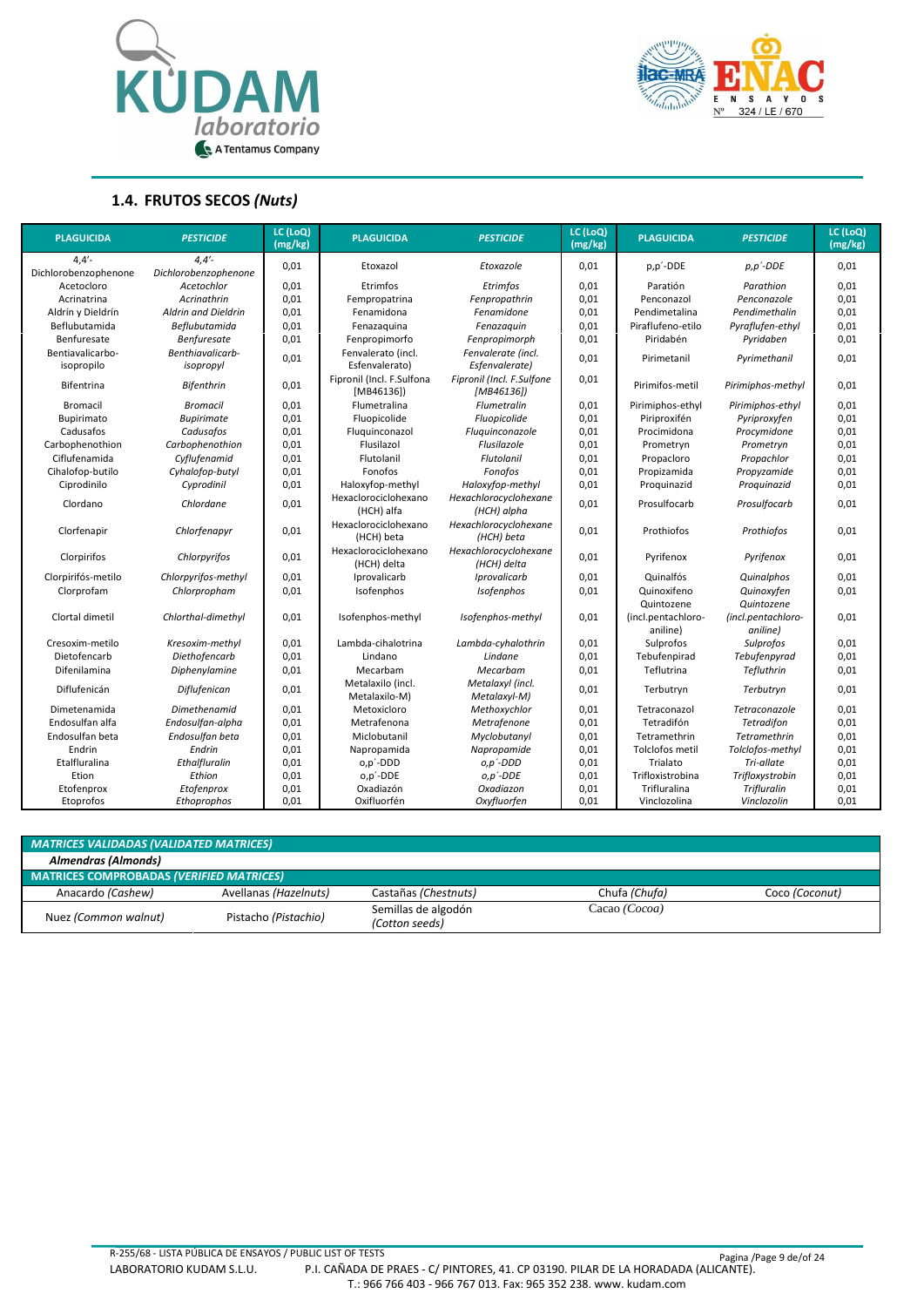



#### **1.5. CEREALES Y LEGUMBRES** *(Cereals and legumes)*

| <b>PLAGUICIDA</b>                                   | <b>PESTICIDE</b>           | LC (LoQ)<br>(mg/Kg) | <b>PLAGUICIDA</b>                                           | <b>PESTICIDE</b>                  | LC (LoQ)<br>(mg/Kg) | <b>PLAGUICIDA</b>           | <b>PESTICIDE</b>   | LC (LOQ)<br>(mg/Kg) |
|-----------------------------------------------------|----------------------------|---------------------|-------------------------------------------------------------|-----------------------------------|---------------------|-----------------------------|--------------------|---------------------|
| 2-fenilfenol                                        | 2-phenylphenol             | 0.01                | Etalfluralina                                               | Ethalfluralin                     | 0.01                | Napropamida                 | Napropamide        | 0.01                |
| 4,4'-Dichlorobenzophenone 4,4'-Dichlorobenzophenone |                            | 0,01                | Etion                                                       | Ethion                            | 0.01                | Nuarimol                    | Nuarimol           | 0.01                |
| Acetocloro                                          | Acetochlor                 | 0.01                | Etofenprox                                                  | Etofenprox                        | 0.01                | o,p'-DDD                    | o,p'-DDD           | 0.01                |
| Acrinatrina                                         | Acrinathrin                | 0.01                | Etoprofos                                                   | Ethoprophos                       | 0.008               | o,p'-DDE                    | $0, p'$ -DDE       | 0.01                |
| Aldrín y Dieldrín                                   | Aldrin and Dieldrin        | 0.003               | Etoxazol                                                    | Etoxazole                         | 0.01                | Oxadiazón                   | Oxadiazon          | 0.01                |
| Antraquinona                                        | Anthraguinone              | 0.01                | Etrimfos                                                    | Etrimfos                          | 0.01                | Oxadixilo                   | Oxadixyl           | 0.01                |
| Atrazina                                            | Atrazine                   | 0.01                | Fempropatrina                                               | Fenpropathrin                     | 0.01                | Oxifluorfén                 | Oxyfluorfen        | 0.01                |
| Azoxistrobina                                       | Azoxystrobin               | 0.01                | Fenamidona                                                  | Fenamidone                        | 0.01                | p,p'-DDE                    | $p, p'$ -DDE       | 0.01                |
| Beflubutamida                                       | <b>Beflubutamida</b>       | 0.01                | Fenarimol                                                   | Fenarimol                         | 0.01                | Paratión                    | Parathion          | 0.01                |
| Benfuresate                                         | <b>Benfuresate</b>         | 0.01                | Fenazaquina                                                 | Fenazaguin                        | 0.01                | Penconazol                  | Penconazole        | 0.01                |
| Bentiavalicarbo-isopropilo                          | Benthiavalicarb- isopropyl | 0.01                | Fenbuconazol                                                | Fenbuconazole                     | 0.01                | Pendimetalina               | Pendimethalin      | 0.01                |
| Bifentrina                                          | <b>Bifenthrin</b>          | 0.01                | Fenclorfos                                                  | Fenchlorphos                      | 0.01                | Piraflufeno-etilo           | Pyraflufen-ethyl   | 0.01                |
| Bitertanol                                          | <b>Bitertanol</b>          | 0.01                | Fenitrotión                                                 | Fenitrothion                      | 0.01                | Piridabén                   | Pyridaben          | 0.01                |
| Boscalida                                           | <b>Boscalid</b>            | 0.01                | Fenpropimorfo                                               | Fenpropimorph                     | 0.01                | Pirimetanil                 | Pyrimethanil       | 0.01                |
| <b>Bromacil</b>                                     | <b>Bromacil</b>            | 0.01                | Fentoato                                                    | Phenthoate                        | 0.01                | Pirimifos-metil             | Pirimiphos-methyl  | 0.01                |
|                                                     |                            |                     | Fenvalerato (incl.                                          | Fenvalerate (incl.                |                     |                             |                    |                     |
| Bromopropilato                                      | Bromopropylate             | 0.01                | Esfenvalerato)                                              | Esfenvalerate)<br>Fipronil (Incl. | 0.01                | Pirimiphos-ethyl            | Pirimiphos-ethyl   | 0.01                |
|                                                     | <b>Bupirimate</b>          | 0.01                | Fipronil (Incl. F.Sulfona                                   |                                   | 0.004               |                             |                    | 0.01                |
| Bupirimato                                          |                            |                     | [MB46136]                                                   | F.Sulfone<br>[MB46136])           |                     | Piriproxifén                | Pyriproxyfen       |                     |
| Cadusafos                                           | Cadusafos                  | 0.006               | Fludioxonilo                                                | Fludioxonil                       | 0.01                | Procimidona                 | Procymidone        | 0.01                |
| Carbophenothion                                     | Carbophenothion            | 0.01                | Flumetralina                                                | <b>Flumetralin</b>                | 0.01                | Profenofós                  | Profenofos         | 0.01                |
| Ciflufenamida                                       | Cyflufenamid               | 0.01                | Flumioxazina                                                | Flumioxazine                      | 0.01                | Prometryn                   | Prometryn          | 0.01                |
| Ciflutrin                                           | Cyfluthrin                 | 0.01                | Fluopicolide                                                | Fluopicolide                      | 0.01                | Propacloro                  | Propachlor         | 0.01                |
| Cihalofop-butilo                                    | Cyhalofop-butyl            | 0.01                | Fluquinconazol                                              | Fluguinconazole                   | 0.01                | Propargita                  | Propargite         | 0.01                |
| Ciproconazol                                        | Cyproconazole              | 0.01                | Flusilazol                                                  | Flusilazole                       | 0.01                | Propizamida                 | Propyzamide        | 0.01                |
| Ciprodinilo                                         | Cyprodinil                 | 0.01                | Flutolanil                                                  | <b>Flutolanil</b>                 | 0.01                | Proquinazid                 | Proquinazid        | 0.01                |
| Clodinafop-propargyl                                | Clodinafop-propargyl       | 0.01                | Flutriafol                                                  | Flutriafol                        | 0.01                | Prosulfocarb                | Prosulfocarb       | 0.01                |
| Clomazona                                           | Clomazone                  | 0.01                | Fonofos                                                     | Fonofos                           | 0.01                | Prothiofos                  | Prothiofos         | 0.01                |
| Cloquintocet mexyl                                  | Cloquintocet mexyl         | 0.01                | Haloxyfop-methyl<br>Hexaclorociclohexano Hexachlorocyclohex | Haloxyfop-methyl                  | 0.003               | Pyrifenox                   | Pyrifenox          | 0,01                |
| Clordano                                            | Chlordane                  | 0.01                | (HCH) alfa                                                  | ane (HCH) alpha                   | 0.01                | Quinalfós                   | Quinalphos         | 0.01                |
| Clorfenapir                                         | Chlorfenapyr               | 0.01                | Hexachlorocyclohexan Hexachlorocyclohex<br>e (HCH) beta     | ane (HCH) beta                    | 0.01                | Quinoxifeno                 | Quinoxyfen         | 0.01                |
|                                                     |                            |                     | Hexaclorociclohexano Hexachlorocyclohex                     |                                   |                     | Quintozene                  | Quintozene         |                     |
| Clorfenvinfós                                       | Chlorfenvinphos            | 0.01                | (HCH) delta                                                 | ane (HCH) delta                   | 0.01                | (incl.pentachloro- aniline) | (incl.pentachloro- | 0.01                |
|                                                     |                            |                     |                                                             |                                   |                     |                             | aniline)           |                     |
| Clorpirifos                                         | Chlorpyrifos               | 0.01                | Heptenophos                                                 | Heptenophos                       | 0.005               | Sulprofos                   | Sulprofos          | 0.01                |
| Clorpirifós-metilo                                  | Chlorpyrifos-methyl        | 0.01                | Hexaconazol                                                 | Hexaconazole                      | 0.01                | Tau fluvalinato             | Tau-fluvalinate    | 0.01                |
| Clorprofam                                          | Chlorpropham               | 0.01                | Iprovalicarb                                                | Iprovalicarb                      | 0.01                | Tebuconazol                 | Tebuconazole       | 0.01                |
| Clortal dimetil                                     | Chlorthal-dimethyl         | 0.01                | Isofenphos                                                  | Isofenphos                        | 0.01                | Tebufenpirad                | Tebufenpyrad       | 0.01                |
| Cresoxim-metilo                                     | Kresoxim-methyl            | 0.01                | Isofenphos-methyl                                           | Isofenphos-methyl                 | 0.01                | Teflutrina                  | Tefluthrin         | 0.01                |
| Dietofencarb                                        | <b>Diethofencarb</b>       | 0.01                | Lambda-cihalotrina                                          | Lambda-<br>cyhalothrin            | 0.01                | Terbutryn                   | Terbutryn          | 0.01                |
| Difenilamina                                        | Diphenylamine              | 0.01                | Lindano                                                     | Lindane                           | 0.01                | Tetraconazol                | Tetraconazole      | 0.01                |
| Difenoconazol                                       | Difenoconazole             | 0.01                | Malatión                                                    | Malathion                         | 0.01                | Tetradifón                  | Tetradifon         | 0.01                |
| Diflufenicán                                        | Diflufenican               | 0.01                | Mecarbam                                                    | Mecarbam                          | 0.01                | Tetramethrin                | Tetramethrin       | 0.01                |
| Dimetenamida                                        | <b>Dimethenamid</b>        | 0.01                | Mefenpyr-ethyl                                              | Mefenpyr-ethyl                    | 0.01                | Tolclofos metil             | Tolclofos-methyl   | 0.01                |
| Diniconazol                                         | Diniconazole               | 0.01                | Metalaxilo (incl.                                           | Metalaxyl (incl.                  | 0.01                | Trialato                    | Tri-allate         | 0.01                |
| Endosulfan alfa                                     | Endosulfan-alpha           | 0.01                | Metalaxilo-M)<br>Metoxicloro                                | Metalaxyl-M)<br>Methoxychlor      | 0.01                | Trifloxistrobina            | Trifloxystrobin    | 0.01                |
| Endosulfan beta                                     | Endosulfan beta            | 0.01                |                                                             | Metrafenone                       | 0.01                | Trifluralina                | <b>Trifluralin</b> | 0.01                |
| Endrin                                              | Endrin                     | 0.003               | Metrafenona<br>Mevinfós                                     | <b>Mevinphos</b>                  | 0.01                | Vinclozolina                | Vinclozolin        | 0.01                |
| Epoxiconazol                                        | Epoxiconazole              | 0.01                | Miclobutanil                                                | Myclobutanyl                      | 0.01                |                             |                    |                     |
|                                                     |                            |                     |                                                             |                                   |                     |                             |                    |                     |

## **MATRICES VALIDADAS** *(VALIDATED MATRICES)*

| Trigo (Wheat)                                   |                    |                     |               |                                              |  |  |  |  |  |  |
|-------------------------------------------------|--------------------|---------------------|---------------|----------------------------------------------|--|--|--|--|--|--|
| <b>MATRICES COMPROBADAS (VERIFIED MATRICES)</b> |                    |                     |               |                                              |  |  |  |  |  |  |
| Arroz (Rice)                                    | Avena (Oats)       | Cebada (Barley)     | Centeno (Rye) | Garbanzos (legumbre)<br>(Chickpeas (legume)) |  |  |  |  |  |  |
| Judia (legumbre)                                | Lenteja (legumbre) | Maiz (cereal)       | Mijo (Millet) | Quinoa (Quinoa)                              |  |  |  |  |  |  |
| (Beans (legume))                                | (Lentil (legume))  | (Corn (cereal)      |               |                                              |  |  |  |  |  |  |
| Teff (Teff)                                     | Haba de soja       | Guisante (legumbre) |               |                                              |  |  |  |  |  |  |
|                                                 | (Soybean)          | (Pea (legume))      |               |                                              |  |  |  |  |  |  |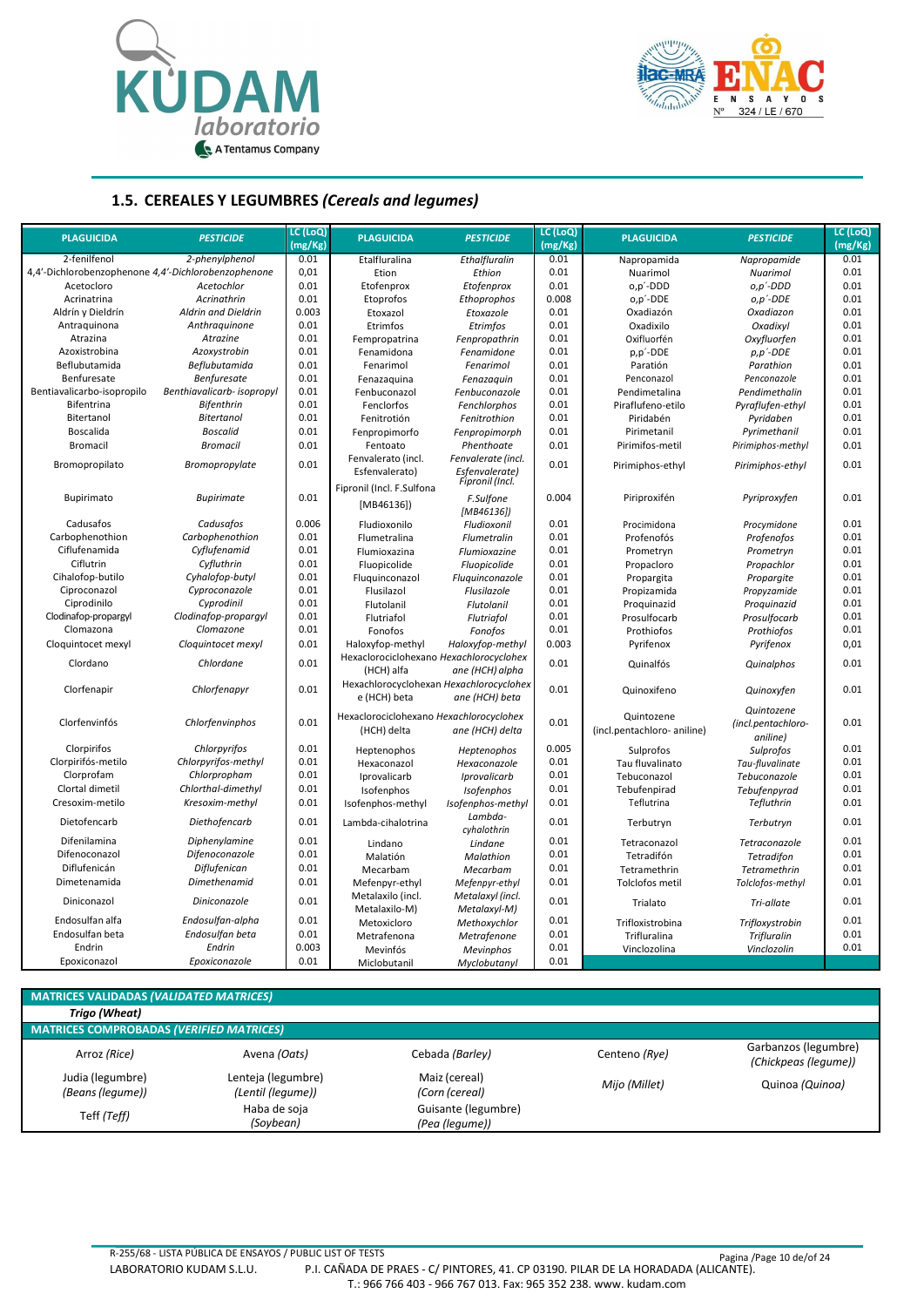



#### **1.6. ACEITE DE OLIVA** *(Olive oil)*

| <b>PLAGUICIDA</b>              | <b>PESTICIDE</b>              | LC (LoQ)<br>$\sqrt{mg/kg}$ | <b>PLAGUICIDA</b>                      | <b>PESTICIDE</b>                        | LC (LoQ)<br>(mg/kg) | <b>PLAGUICIDA</b>                            | <b>PESTICIDE</b>                             | LC (LoQ)<br>(mg/kg) |
|--------------------------------|-------------------------------|----------------------------|----------------------------------------|-----------------------------------------|---------------------|----------------------------------------------|----------------------------------------------|---------------------|
| 4.4'                           | 4.4'                          |                            |                                        |                                         |                     |                                              |                                              |                     |
| Dichlorobenzophenone           | Dichlorobenzophenone          | 0,01                       | Endrin                                 | Endrin                                  | 0,01                | Oxadixilo                                    | Oxadixyl                                     | 0,01                |
| Acetocloro                     | Acetochlor                    | 0,01                       | Etalfluralina                          | Ethalfluralin                           | 0,01                | Oxifluorfén                                  | Oxyfluorfen                                  | 0,01                |
| Acrinatrina                    | Acrinathrin                   | 0,01                       | Etion                                  | Ethion                                  | 0,01                | $p, p'$ -DDE                                 | $p, p'$ -DDE                                 | 0,01                |
| Aldrín y Dieldrín              | Aldrin and Dieldrin           | 0,01                       | Etofenprox                             | Etofenprox                              | 0,01                | Paratión                                     | Parathion                                    | 0,01                |
| Antraquinona                   | Anthraguinone                 | 0,01                       | Etoxazol                               | Etoxazole                               | 0,01                | Penconazol                                   | Penconazole                                  | 0,01                |
| Atrazina                       | Atrazine                      | 0,01                       | Etrimfos                               | Etrimfos                                | 0,01                | Pendimetalina                                | Pendimethalin                                | 0,01                |
| Beflubutamida                  | Beflubutamida                 | 0,01                       | Fempropatrina                          | Fenpropathrin                           | 0,01                | Piraflufeno-etilo                            | Pyraflufen-ethyl                             | 0,01                |
| Benfuresate                    | <b>Benfuresate</b>            | 0,01                       | Fenamidona                             | Fenamidone                              | 0,01                | Piridabén                                    | Pyridaben                                    | 0,01                |
| Bentiavalicarbo-<br>isopropilo | Benthiavalicarb-<br>isopropyl | 0,01                       | Fenazaquina                            | Fenazaquin                              | 0,01                | Pirimetanil                                  | Pyrimethanil                                 | 0,01                |
| Bifentrina                     | <b>Bifenthrin</b>             | 0,01                       | Fenpropimorfo                          | Fenpropimorph                           | 0,01                | Pirimifos-metil                              | Pirimiphos-methyl                            | 0,01                |
| Boscalida                      | <b>Boscalid</b>               | 0,01                       | Fentoato                               | Phenthoate                              | 0,01                | Pirimiphos-ethyl                             | Pirimiphos-ethyl                             | 0,01                |
| <b>Bromacil</b>                | <b>Bromacil</b>               | 0,01                       | Fenvalerato (incl.<br>Esfenvalerato)   | Fenvalerate (incl.<br>Esfenvalerate)    | 0,01                | Piriproxifén                                 | Pyriproxyfen                                 | 0,01                |
| Cadusafos                      | Cadusafos                     | 0,01                       | Fipronil (Incl. F.Sulfona<br>[MB46136] | Fipronil (Incl. F.Sulfone<br>[MB46136]) | 0,005               | Procimidona                                  | Procymidone                                  | 0,01                |
| Carbophenothion                | Carbophenothion               | 0,01                       | Fludioxonilo                           | Fludioxonil                             | 0,01                | Propacloro                                   | Propachlor                                   | 0,01                |
| Ciflufenamida                  | Cyflufenamid                  | 0,01                       | Flumetralina                           | Flumetralin                             | 0,01                | Propargita                                   | Propargite                                   | 0,01                |
| Ciflutrin                      | Cyfluthrin                    | 0,01                       | Flumioxazina                           | Flumioxazine                            | 0,01                | Proquinazid                                  | Proguinazid                                  | 0,01                |
| Cihalofop-butilo               | Cyhalofop-butyl               | 0,01                       | Fluguinconazol                         | Fluguinconazole                         | 0,01                | Prosulfocarb                                 | Prosulfocarb                                 | 0,01                |
| Ciprodinilo                    | Cyprodinil                    | 0,01                       | Flutolanil                             | Flutolanil                              | 0,01                | Prothiofos                                   | Prothiofos                                   | 0,01                |
| Clodinafop-propargyl           | Clodinafop-propargyl          | 0,01                       | Fonofos                                | Fonofos                                 | 0,01                | Pyrifenox                                    | Pyrifenox                                    | 0,01                |
| Clomazona                      | Clomazone                     | 0,01                       | Haloxyfop-methyl                       | Haloxyfop-methyl                        | 0,01                | Quinalfós                                    | Quinalphos                                   | 0,01                |
| Cloquintocet mexyl             | Cloquintocet mexyl            | 0,01                       | Hexaclorociclohexano<br>(HCH) alfa     | Hexachlorocyclohexane<br>(HCH) alpha    | 0,01                | Quinoxifeno                                  | Quinoxyfen                                   | 0,01                |
| Clordano                       | Chlordane                     | 0,01                       | Hexaclorociclohexano<br>(HCH) beta     | Hexachlorocyclohexane<br>(HCH) beta     | 0,01                | Quintozene<br>(incl.pentachloro-<br>aniline) | Quintozene<br>(incl.pentachloro-<br>aniline) | 0,01                |
| Clorfenapir                    | Chlorfenapyr                  | 0,01                       | Hexaclorociclohexano<br>(HCH) delta    | Hexachlorocyclohexane<br>(HCH) delta    | 0,01                | Sulprofos                                    | Sulprofos                                    | 0,01                |
| Clorfenvinfós                  | Chlorfenvinphos               | 0,01                       | Isofenphos                             | <b>Isofenphos</b>                       | 0,01                | Tau fluvalinato                              | Tau-fluvalinate                              | 0,01                |
| Clorpirifos                    | Chlorpyrifos                  | 0,01                       | Isofenphos-methyl                      | Isofenphos-methyl                       | 0,01                | Tebufenpirad                                 | Tebufenpyrad                                 | 0,01                |
| Clorpirifós-metilo             | Chlorpyrifos-methyl           | 0,01                       | Lambda-cihalotrina                     | Lambda-cyhalothrin                      | 0,01                | Teflutrina                                   | Tefluthrin                                   | 0,01                |
| Clorprofam                     | Chlorpropham                  | 0,01                       | Lindano                                | Lindane                                 | 0,01                | Tetraconazol                                 | Tetraconazole                                | 0,01                |
| Clortal dimetil                | Chlorthal-dimethyl            | 0,01                       | Malatión                               | Malathion                               | 0,01                | Tetradifón                                   | <b>Tetradifon</b>                            | 0,01                |
| Cresoxim-metilo                | Kresoxim-methyl               | 0,01                       | Mecarbam                               | Mecarbam                                | 0,01                | Tetramethrin                                 | <b>Tetramethrin</b>                          | 0,01                |
| Dietofencarb                   | Diethofencarb                 | 0,01                       | Metoxicloro                            | Methoxychlor                            | 0,01                | Tolclofos metil                              | Tolclofos-methyl                             | 0,01                |
| Difenilamina                   | Diphenylamine                 | 0,01                       | Metrafenona                            | Metrafenone                             | 0,01                | Trialato                                     | Tri-allate                                   | 0,01                |
| Diflufenicán                   | Diflufenican                  | 0,01                       | Mevinfós                               | <b>Mevinphos</b>                        | 0,01                | Trifloxistrobina                             | Trifloxystrobin                              | 0,01                |
| Dimetenamida                   | <b>Dimethenamid</b>           | 0,01                       | o,p'-DDD                               | $0, p'$ -DDD                            | 0,01                | Trifluralina                                 | <b>Trifluralin</b>                           | 0,01                |
| Endosulfan alfa                | Endosulfan-alpha              | 0,01                       | o,p'-DDE                               | o,p'-DDE                                | 0,01                | Vinclozolina                                 | Vinclozolin                                  | 0,01                |
| Endosulfan beta                | Endosulfan beta               | 0,01                       | Oxadiazón                              | Oxadiazon                               | 0.01                |                                              |                                              |                     |

**MATRICES VALIDADAS** *(VALIDATED MATRICES)*

*Aceite de olvia (Olive oil)*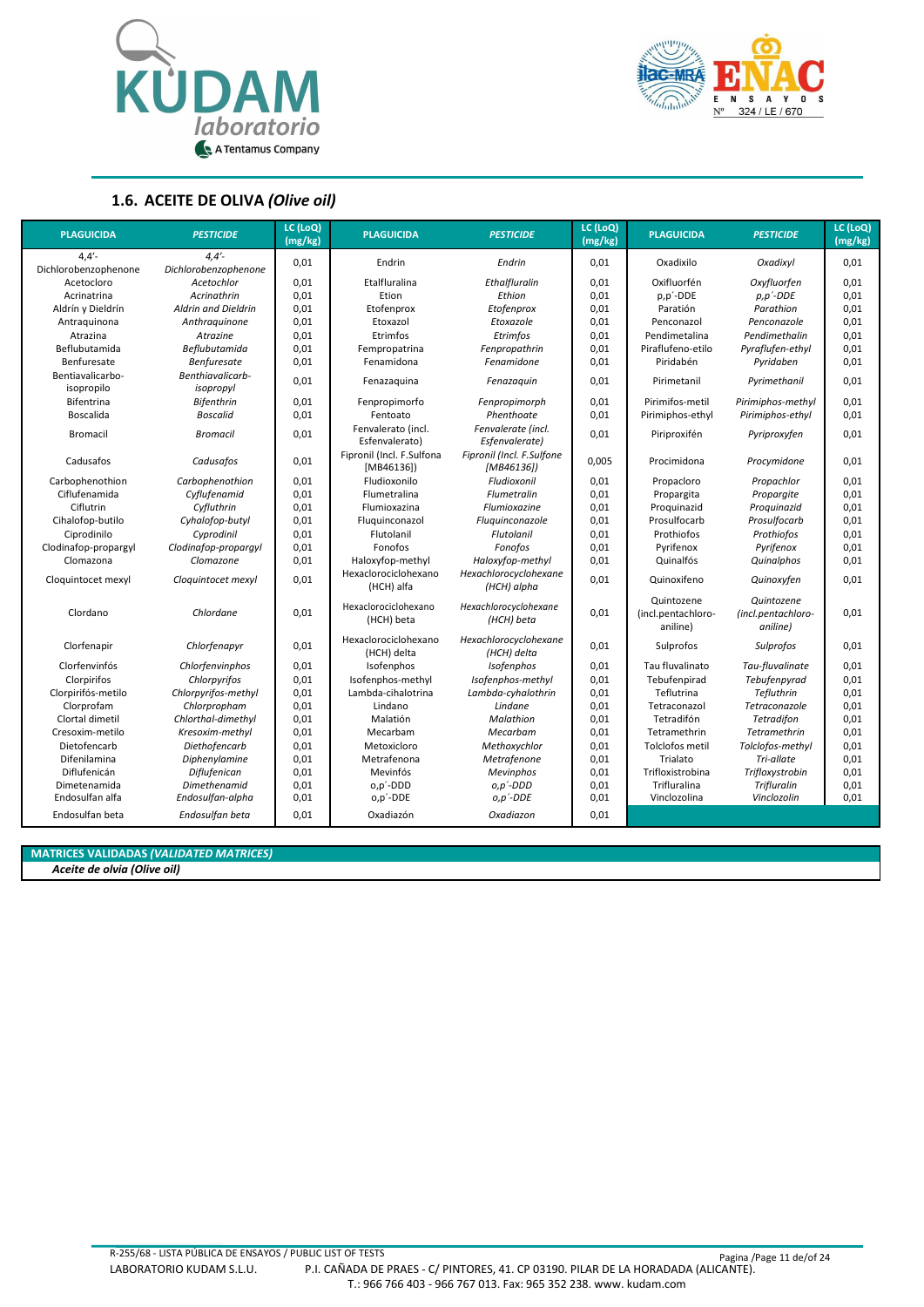



#### **1.7. VINO** *(Wine)*

| <b>PLAGUICIDA</b>          | <b>PESTICIDE</b>           | LC (LoQ)<br>(mg/Kg) | <b>PLAGUICIDA</b>                                 | <b>PESTICIDE</b>                                               | LC (LoQ)<br>(mg/Kg) | <b>PLAGUICIDA</b>                            | <b>PESTICIDE</b>                             | LC (LoQ)<br>(mg/Kg) |
|----------------------------|----------------------------|---------------------|---------------------------------------------------|----------------------------------------------------------------|---------------------|----------------------------------------------|----------------------------------------------|---------------------|
| 2-Ceto-etofumesato         | 2-keto-ethofumesate        | 0,01                | Endosulfan-beta                                   | Endosulfan beta                                                | 0,01                | Nitrofeno                                    | Nitrofen                                     | 0,01                |
| 2-fenilfenol               | 2-phenylphenol             | 0,01                | Endrin                                            | Endrin                                                         | 0,01                | Nitrotal isopropil                           | Nitrotal-isopropil                           | 0,01                |
| 4,4'-Dichlorobenzophenone  | 4,4'-Dichlorobenzophenone  | 0,01                | Epoxiconazol                                      | Epoxiconazole                                                  | 0,01                | Nuarimol                                     | Nuarimol                                     | 0,01                |
| 4-Chloro-3-methylphenol    | 4-Chloro-3-methylphenol    | 0,01                | Etaconazole                                       | Etaconazole                                                    | 0,01                | o,p-DDD                                      | o,p´-DDD                                     | 0,01                |
| Acetocloro                 | Acetochlor                 | 0,01                | Etalfluralina                                     | Ethalfluralin                                                  | 0,01                | o,p-DDE                                      | o,p'-DDE                                     | 0,01                |
| Acrinatrina                | Acrinathrin                | 0,01                | Etion                                             | Ethion                                                         | 0,01                | Oxadiazón                                    | Oxadiazon                                    | 0,01                |
| AD-67                      | AD-67                      | 0,01                | Etofenprox                                        | Etofenprox                                                     | 0,01                | Oxadixilo                                    | Oxadixyl                                     | 0,01                |
| Aldrin y Dieldrin          | Aldrin and Dieldrin        | 0,01                | Etofumesato                                       | Ethofumesate                                                   | 0,01                | Oxifluorfén                                  | Oxyfluorfen                                  | 0,01                |
| Antraguinona               | Anthraquinone              | 0,01                | Etoprofos                                         | Ethoprophos                                                    | 0,01                | p,p-DDE                                      | $p, p'$ -DDE                                 | 0,01                |
| Atrazina                   | Atrazine                   | 0,01                | Etoxazol                                          | Etoxazole                                                      | 0,01                | p,p'-TDE (DDD)                               | p,p'-TDE (DDD)                               | 0,01                |
| Azaconazole                | Azaconazole                | 0,01                | Etrimfos                                          | Etrimphos                                                      | 0,01                | Paratión                                     | Parathion                                    | 0,01                |
| Beflubutamida              | Beflubutamida              | 0,01                | Fempropatrina                                     | Fenpropathrin                                                  | 0,01                | Paratión-metilo                              | Parathion-methyl                             | 0,01                |
| Benazolin                  | Benazolin                  | 0,01                | Fenamidona                                        | Fenamidone                                                     | 0,01                | Penconazol                                   | Penconazole                                  | 0,01                |
| Benfuresate                | <b>Benfuresate</b>         | 0,01                | Fenarimol                                         | Fenarimol                                                      | 0,01                | Pendimetalina                                | Pendimethalin                                | 0,01                |
| Benodanil                  | Benodanil                  | 0,01                | Fenazaquina                                       | Fenazaquin                                                     | 0,01                | Pentachloroanisole                           | Pentachloroanisole                           | 0,01                |
| Bentiavalicarbo-isopropilo | Benthiavalicarb- isopropyl | 0,01                | Fenbuconazol                                      | Fenbuconazole                                                  | 0,01                | Picolinafeno                                 | Picolinafen                                  | 0,01                |
| Benzoylprop                | Benzoylprop                | 0,01                | Fenclorfos                                        | Fenchlorphos                                                   | 0,01                | Picoxistrobina                               | Picoxystrobin                                | 0,01                |
| Bifentrina                 | <b>Bifenthrin</b>          | 0,01                | Fenitrotión                                       | Fenitrothion                                                   | 0,01                | Piperonyl butoxide                           | Piperonyl butoxide                           | 0,01                |
| Bitertanol                 | <b>Bitertanol</b>          | 0,01                | Fenobucarb                                        | Fenobucarb                                                     | 0,01                | Piraflufeno etilo                            | Pyraflufen-ethyl                             | 0,01                |
| Boscalida                  | <b>Boscalid</b>            | 0,01                | Fenpiclonil                                       | Fenpiclonil                                                    | 0,01                | Piridabén                                    | Pyridaben                                    | 0,01                |
| <b>Bromacil</b>            | <b>Bromacil</b>            | 0,01                | Fenpropimorfo                                     | Fenpropimorph                                                  | 0,01                | Pirimetanil                                  | Pyrimethanil                                 | 0,01                |
| <b>Bromophos</b>           | <b>Bromophos</b>           | 0,01                | Fenson                                            | Fenson (fenizon)                                               | 0,01                | Pirimifos-metil                              | Pirimiphos-methyl                            | 0,01                |
| Bromopropilato             | Bromopropylate             | 0,01                | Fentoato                                          | Phenthoate                                                     | 0,01                | Pirimiphos-ethyl                             | Pirimiphos-ethyl                             | 0,01                |
| Butachlor                  | <b>Butachlor</b>           | 0,01                | Fenvalerato (incl.<br>Esfenvalerato)              | Fenvalerate (incl.<br>Esfenvalerate)                           | 0,01                | Piriofenona                                  | Pyriofenone                                  | 0,01                |
| Butafenacil                | <b>Butafenacil</b>         | 0,01                | Fipronil (Incl. F.Sulfona<br>[MB46136]            | Fipronil (Incl. F.Sulfone<br>[MB46136])                        | 0,01                | Piriproxifén                                 | Pyriproxyfen                                 | 0,01                |
| <b>Butilato</b>            | <b>Butylate</b>            | 0,01                | Flamprop-isopropyl                                | Flamprop-isopropyl                                             | 0,01                | Procimidona                                  | Procymidone                                  | 0,01                |
| Cadusafos                  | Cadusafos                  | 0,01                | Fluacrypyrim                                      | Fluacrypyrim                                                   | 0,01                | Profam                                       | Propham                                      | 0,01                |
| Carbophenothion            | Carbophenothion            | 0,01                | Fludioxonilo                                      | Fludioxonil                                                    | 0,01                | Profenofós                                   | Profenofos                                   | 0,01                |
| Chlormephos                | Chlormephos                | 0,01                | Flumetralina                                      | Flumetralin                                                    | 0,01                | Prometryn                                    | Prometryn                                    | 0,01                |
| Chloroneb                  | Chloroneb                  | 0,01                | Fluopicolide                                      | Fluopicolide                                                   | 0,01                | Propacloro                                   | Propachlor                                   | 0,01                |
| Chlorthiophos              | Chlorthiophos              | 0,01                | Fluquinconazol                                    | Fluquinconazole                                                | 0,01                | Propanil                                     | Propanil                                     | 0,01                |
| Ciflufenamida              | Cyflufenamid               | 0,01                | Flurtamona                                        | Flurtamone                                                     | 0,01                | Propargita                                   | Propargite                                   | 0,01                |
| Ciflutrin                  | Cyfluthrin                 | 0,01                | Flusilazol                                        | Flusilazole                                                    | 0,01                | Propazine                                    | Propazine                                    | 0,01                |
| Cihalofop-butilo           | Cyhalofop-butyl            | 0,01                | Flutolanil                                        | Flutolanil                                                     | 0,01                | Propetamphos                                 | Propetamphos                                 | 0,01                |
| Ciproconazol               | Cyproconazole              | 0,01                | Flutriafol                                        | Flutriafol                                                     | 0,01                | Propizamida                                  | Propyzamide                                  | 0,01                |
| Ciprodinilo                | Cyprodinil                 | 0,01                | Fonofos                                           | Fonofos                                                        | 0,01                | Propoxur                                     | Propoxur                                     | 0,01                |
| Clodinafop-propargyl       | Clodinafop-propargyl       | 0,01                | Furalaxyl                                         | Furalaxyl                                                      | 0,01                | Proquinazid                                  | Proquinazid                                  | 0,01                |
| Clomazona                  | Clomazone                  | 0,01                |                                                   | Halfenprox (brofenprox) Halfenprox (brofenprox)                | 0,01                | Prosulfocarb                                 | Prosulfocarb                                 | 0,01                |
| Cloquintocet mexyl         | Cloquintocet mexyl         | 0,01                | Haloxyfop-methyl                                  | Haloxyfop-methyl<br>Hexaclorociclohexano Hexachlorocyclohexane | 0,01                | Prothiofos                                   | Prothiofos                                   | 0,01                |
| Clordano                   | Chlordane                  | 0,01                | (HCH) alfa                                        | (HCH), alpha                                                   | 0,01                | Pyrifenox                                    | Pyrifenox                                    | 0,01                |
| Clorfenvinfós              | Chlorfenvinphos            | 0,01                | (HCH) beta                                        | Hexaclorociclohexano Hexachlorocyclohexane<br>(HCH), beta      | 0,01                | Pyroquilon                                   | Pyroquilon                                   | 0,01                |
| Clorobencilato             | Chlorobenzilate            | 0,01                | Hexaclorociclohexano<br>(HCH) delta<br>Heptacloro | Hexachlorocyclohexane<br>(HCH) delta                           | 0,01                | Quinalfós                                    | Quinalphos                                   | 0,01                |
| Clorobenside               | Chlorbenside               | 0,01                | (incl.Heptacloro-<br>epóxido)                     | Heptachlor (incl.<br>Heptachlor epoxide)                       | 0,01                | Quinoxifeno                                  | Quinoxyfen                                   | 0,01                |
| Clorofensón                | Chlorfenson                | 0,01                | Heptenophos                                       | Heptenophos                                                    | 0,01                | Quintozene<br>(incl.pentachloro-<br>aniline) | Quintozene<br>(incl.pentachloro-<br>aniline) | 0,01                |
| Clorpirifos                | Chlorpyrifos               | 0,01                | Hexaclorobenceno                                  | Hexachlorobenzene                                              | 0,01                | Silafluofen                                  | Silafluofen                                  | 0,01                |
| Clorpirifós-metilo         | Chlorpyrifos-methyl        | 0,01                | Hexaconazol                                       | Hexaconazole                                                   | 0,01                | Siltiofam                                    | Silthiofam                                   | 0,01                |
| Clorprofam                 | Chlorpropham               | 0,01                | Iprobenfos                                        | Iprobenfos                                                     | 0,01                | Simetryn                                     | Simetryn                                     | 0,01                |
| Clortal dimetil            | Chlorthal-dimethyl         | 0,01                | Iprovalicarb                                      | Iprovalicarb                                                   | 0,01                | Sulfotep                                     | Sulfotep                                     | 0,01                |
| Cresoxim-metilo            | Kresoxim-methyl            | 0,01                | Irgarol                                           | Irgarol                                                        | 0,01                | Sulprofos                                    | Sulprofos                                    | 0,01                |
| Crimidine                  | Crimidine                  | 0,01                | Isazofos                                          | Isazophos                                                      | 0,01                | Tebuconazol                                  | Tebuconazole                                 | 0,01                |
| Cyanophos                  | Cyanophos                  | 0,01                | Isodrin                                           | Isodrin                                                        | 0,01                | Tebufenpirad                                 | Tebufenpyrad                                 | 0,01                |
| Desmetryn                  | Desmetryn                  | 0,01                | Isofenphos                                        | Isofenphos                                                     | 0,01                | Tecnaceno                                    | Tecnazene                                    | 0,01                |
| Dialato                    | Di-allate                  | 0,01                | Isofenphos-methyl                                 | Isofenphos-methyl                                              | 0,01                | Teflutrina                                   | Tefluthrin                                   | 0,01                |
| Diazinón                   | Diazinon                   | 0,01                | Isopropalin                                       | Isopropalin                                                    | 0,01                | Terbutryn                                    | Terbutryn                                    | 0,01                |
| Dichlofenthion             | Dichlofenthion             | 0,01                | Isoprotiolano                                     | Isoprothiolane                                                 | 0,01                | Tetraconazol                                 | Tetraconazole                                | 0,01                |
| Diclobutrazol              | Diclobutrazol              | 0,01                | Isoxadifen-ethyl                                  | Isoxadifen-ethyl                                               | 0,01                | Tetradifón                                   | Tetradifon                                   | 0,01                |
| Diclorán                   | Dicloran                   | 0,01                | Lambda-cihalotrina                                | Lambda-cyhalothrin                                             | 0,01                | Tetramethrin                                 | Tetramethrin                                 | 0,01                |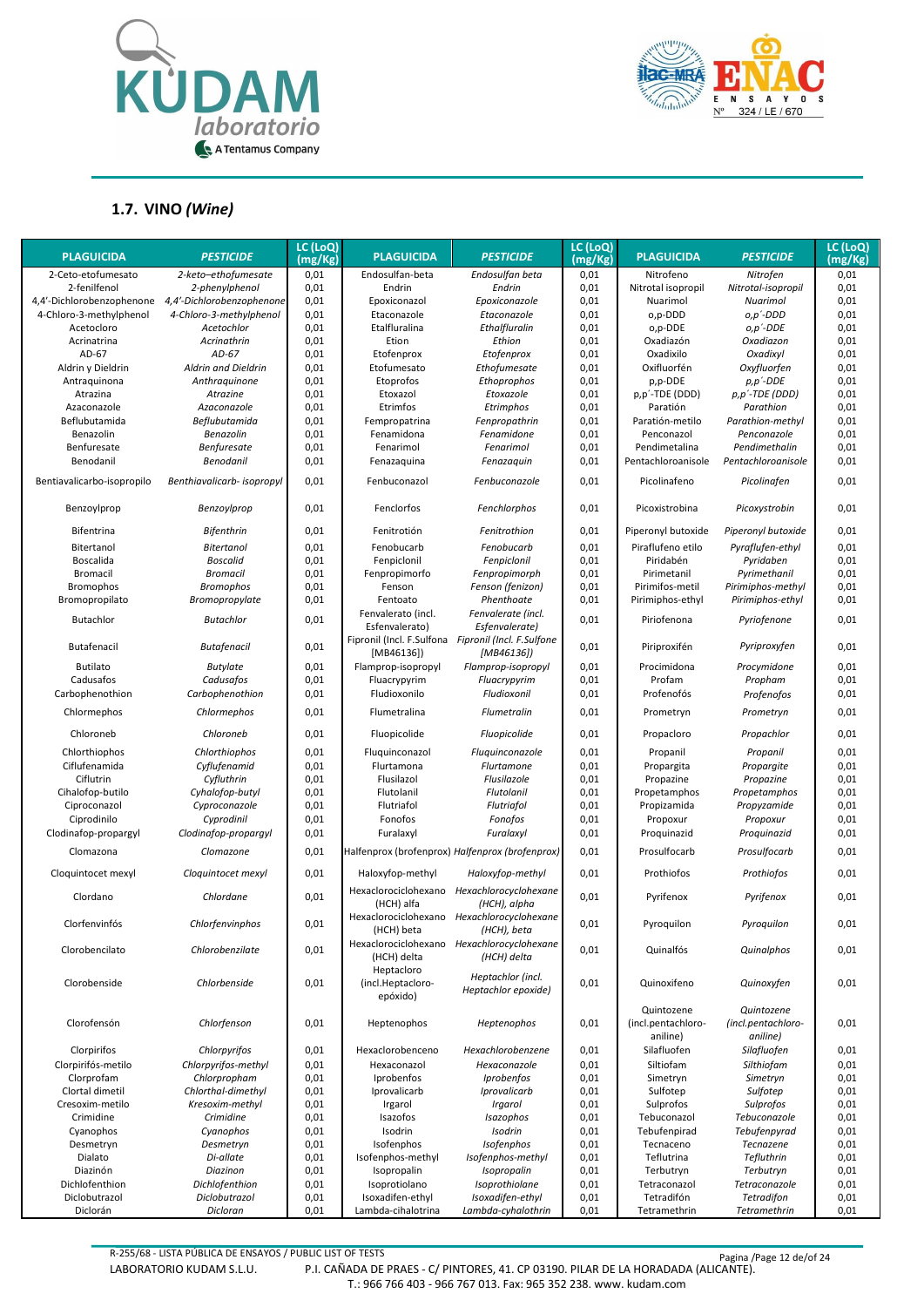



| <b>PLAGUICIDA</b> | <b>PESTICIDE</b>   | LC (LoQ)<br>(mg/Kg) | <b>PLAGUICIDA</b>                 | <b>PESTICIDE</b>                | LC (LoQ)<br>(mg/Kg) | <b>PLAGUICIDA</b>                 | <b>PESTICIDE</b>                                                                         | LC (LoQ)<br>(mg/Kg) |
|-------------------|--------------------|---------------------|-----------------------------------|---------------------------------|---------------------|-----------------------------------|------------------------------------------------------------------------------------------|---------------------|
| Dietofencarb      | Diethofencarb      | 0,01                | Lindano                           | Lindane                         | 0,01                | Tetrasul                          | Tetrasul                                                                                 | 0,01                |
| Difenamide        | Diphenamid         | 0,01                | Malatión                          | Malathion                       | 0,01                | Thiazopyr                         | Thiazopyr                                                                                | 0,01                |
| Difenilamina      | Diphenylamine      | 0,01                | Mecarbam                          | Mecarbam                        | 0,01                | Tiobencarb                        | Thiobencarb                                                                              | 0,01                |
| Difenoconazol     | Difenoconazole     | 0,01                | Mefenpyr-ethyl                    | Mefenpyr-ethyl                  | 0,01                | Tolclofos metil                   | Tolclofos-methyl                                                                         | 0,01                |
| Diflufenicán      | Diflufenican       | 0,01                | Mepronilo                         | Mepronil                        | 0,01                | Transfluthrin                     | <b>Transfluthrin</b>                                                                     | 0,01                |
| Dimepiperate      | Dimepiperate       | 0,01                | Metalaxilo<br>(incl.metalaxilo-M) | Metalaxyl (incl.<br>Metalaxyl-M | 0,01                | Trialato                          | Tri-allate                                                                               | 0,01                |
| Dimetenamida      | Dimethenamid       | 0,01                | Methoprotryne                     | Methoprotryne                   | 0,01                | phosphorotrithioate)<br>(Butifos) | Tribufos (s,s,s-tributyl Tribufos (s,s,s-tributyl-<br>phosphorotrithioate)<br>(butiphos) | 0,01                |
| Dimoxistrobina    | Dimoxystrobin      | 0,01                | Metoxicloro                       | Methoxychlor                    | 0,01                | Tricresyl phosphate               | Tricresyl phosphate                                                                      | 0,01                |
| Diniconazol       | Diniconazole       | 0,01                | Metrafenona                       | Metrafenone                     | 0,01                | Trifloxistrobina                  | Trifloxystrobin                                                                          | 0,01                |
| Dinitramine       | <b>Dinitramine</b> | 0,01                | Miclobutanil                      | Myclobutanyl                    | 0,01                | <b>Trifluralina</b>               | <b>Trifluralin</b>                                                                       | 0,01                |
| Dipropetryn       | Dipropetryn        | 0,01                | Mirex                             | Mirex                           | 0,01                | Vinclozolina                      | Vinclozolin                                                                              | 0,01                |
| Endosulfan-alfa   | Endosulfan-alpha   | 0,01                | Napropamida                       | Napropamide                     | 0,01                |                                   |                                                                                          |                     |

| MATRICES VALIDADAS (VALIDATED MATRICES)         |                         |                       |                                 |               |  |  |  |  |  |  |  |
|-------------------------------------------------|-------------------------|-----------------------|---------------------------------|---------------|--|--|--|--|--|--|--|
| Vino (Wine)                                     |                         |                       |                                 |               |  |  |  |  |  |  |  |
| <b>MATRICES COMPROBADAS (VERIFIED MATRICES)</b> |                         |                       |                                 |               |  |  |  |  |  |  |  |
| Vino moscatel (Moscatel wine)                   | Vino rosado (pink wine) | Vino tinto (red wine) | Vino espumosos (sparkling wine) | Vino naranja  |  |  |  |  |  |  |  |
|                                                 |                         |                       |                                 | (orange wine) |  |  |  |  |  |  |  |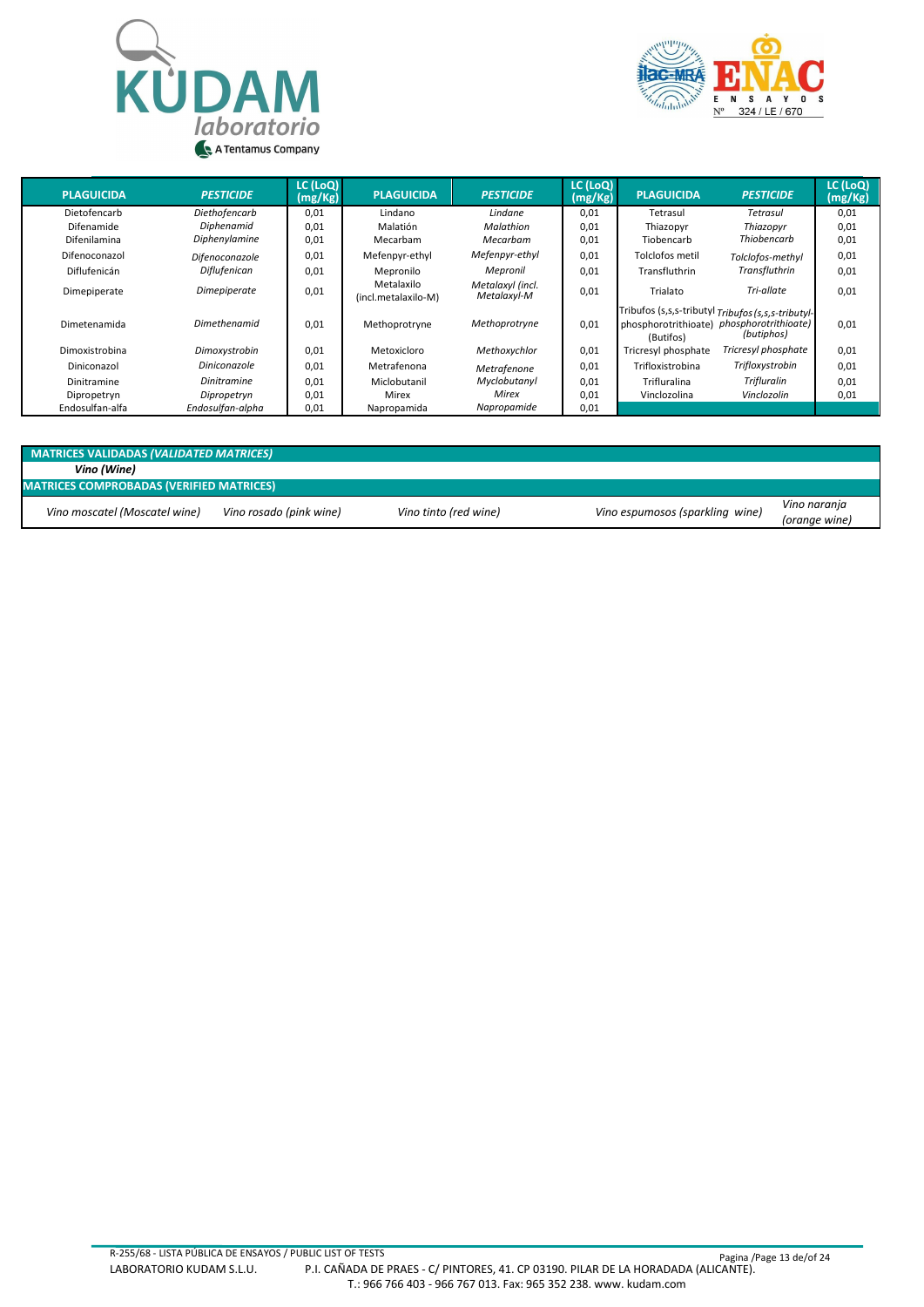



#### **1.8. ZUMOS** *(Juices)*

| <b>PLAGUICIDA</b>          | <b>PESTICIDE</b>                | LC (LoQ)<br>(mg/Kg) | <b>PLAGUICIDA</b>                    | <b>PESTICIDE</b>                                                  | LC (LoQ)<br>(mg/Kg) | <b>PLAGUICIDA</b>                        | <b>PESTICIDE</b>                             | LC (LoQ)<br>(mg/Kg) |
|----------------------------|---------------------------------|---------------------|--------------------------------------|-------------------------------------------------------------------|---------------------|------------------------------------------|----------------------------------------------|---------------------|
| 2-fenilfenol               | 2-phenylphenol<br>4,4'          | 0,01                | Etalfluralina                        | Ethalfluralin                                                     | 0,01                | Napropamida                              | Napropamide                                  | 0,01                |
| 4,4'-Dichlorobenzophenone  | Dichlorobenzophe<br>none        | 0,01                | Etion                                | Ethion                                                            | 0,01                | Nuarimol                                 | Nuarimol                                     | 0,01                |
| Acetocloro                 | Acetochlor                      | 0,01                | Etofenprox                           | Etofenprox                                                        | 0,01                | o,p'-DDD                                 | o,p'-DDD                                     | 0,01                |
| Acrinatrina                | Acrinathrin                     | 0,01                | Etoprofos                            | Ethoprophos                                                       | 0.008               | o,p'-DDE                                 | o,p'-DDE                                     | 0,01                |
| Aldrín y Dieldrín          | Aldrin and<br>Dieldrin          | 0,003               | Etoxazol                             | Etoxazole                                                         | 0,01                | Oxadiazón                                | Oxadiazon                                    | 0,01                |
| Antraquinona               | Anthraquinone                   | 0,01                | Etrimfos                             | Etrimfos                                                          | 0,01                | Oxadixilo                                | Oxadixyl                                     | 0,01                |
| Atrazina                   | Atrazine                        | 0,01                | Fempropatrina                        | Fenpropathrin                                                     | 0,01                | Oxifluorfén                              | Oxyfluorfen                                  | 0,01                |
| Azoxistrobina              | Azoxystrobin                    | 0,01                | Fenamidona                           | Fenamidone                                                        | 0,01                | p,p'-DDE                                 | $p, p'$ -DDE                                 | 0,01                |
| Beflubutamida              | Beflubutamida                   | 0,01                | Fenarimol                            | Fenarimol                                                         | 0,01                | Paratión                                 | Parathion                                    | 0,01                |
| Benfuresate                | Benfuresate<br>Benthiavalicarb- | 0,01                | Fenazaquina                          | Fenazaquin                                                        | 0,01                | Penconazol                               | Penconazole                                  | 0,01                |
| Bentiavalicarbo-isopropilo | isopropyl                       | 0,01                | Fenbuconazol                         | Fenbuconazole                                                     | 0,01                | Pendimetalina                            | Pendimethalin                                | 0,01                |
| Bifentrina                 | <b>Bifenthrin</b>               | 0,01                | Fenclorfos                           | Fenchlorphos                                                      | 0,01                | Piraflufeno-etilo                        | Pyraflufen-ethyl                             | 0,01                |
| Bitertanol                 | <b>Bitertanol</b>               | 0,01                | Fenitrotión                          | Fenitrothion                                                      | 0,01                | Piridabén                                | Pyridaben                                    | 0,01                |
| Boscalida                  | <b>Boscalid</b>                 | 0,01                | Fenpropimorfo                        | Fenpropimorph                                                     | 0,01                | Pirimetanil                              | Pyrimethanil                                 | 0,01                |
| <b>Bromacil</b>            | <b>Bromacil</b>                 | 0,01                | Fentoato                             | Phenthoate                                                        | 0,01                | Pirimifos-metil                          | Pirimiphos-methyl                            | 0,01                |
| Bromopropilato             | <b>Bromopropylate</b>           | 0,01                | Fenvalerato (incl.<br>Esfenvalerato) | Fenvalerate (incl.<br>Esfenvalerate)                              | 0,01                | Pirimiphos-ethyl                         | Pirimiphos-ethyl                             | 0,01                |
| Bupirimato                 | <b>Bupirimate</b>               | 0,01                | [MB46136])                           | Fipronil (Incl. F.Sulfona Fipronil (Incl. F.Sulfone<br>[MB46136]) | 0.004               | Piriproxifén                             | Pyriproxyfen                                 | 0,01                |
| Cadusafos                  | Cadusafos                       | 0.006               | Fludioxonilo                         | Fludioxonil                                                       | 0,01                | Procimidona                              | Procymidone                                  | 0,01                |
| Carbophenothion            | Carbophenothion                 | 0,01                | Flumetralina                         | Flumetralin                                                       | 0,01                | Profenofós                               | Profenofos                                   | 0,01                |
| Ciflufenamida              | Cyflufenamid                    | 0,01                | Flumioxazina                         | Flumioxazine                                                      | 0,01                | Prometryn                                | Prometryn                                    | 0,01                |
| Ciflutrin                  | Cyfluthrin                      | 0,01                | Fluopicolide                         | Fluopicolide                                                      | 0,01                | Propacloro                               | Propachlor                                   | 0,01                |
| Cihalofop-butilo           | Cyhalofop-butyl                 | 0,01                | Fluquinconazol                       | Fluquinconazole                                                   | 0,01                | Propargita                               | Propargite                                   | 0,01                |
| Ciproconazol               | Cyproconazole                   | 0,01                | Flusilazol                           | Flusilazole                                                       | 0,01                | Propizamida                              | Propyzamide                                  | 0,01                |
| Ciprodinilo                | Cyprodinil                      | 0,01                | Flutolanil                           | <b>Flutolanil</b>                                                 | 0,01                | Proquinazid                              | Proquinazid                                  | 0,01                |
| Clodinafop-propargyl       | Clodinafop-<br>propargyl        | 0,01                | Flutriafol                           | Flutriafol                                                        | 0,01                | Prosulfocarb                             | Prosulfocarb                                 | 0,01                |
| Clomazona                  | Clomazone                       | 0,01                | Fonofos                              | Fonofos                                                           | 0,01                | Prothiofos                               | Prothiofos                                   | 0,01                |
| Cloquintocet mexyl         | Cloquintocet<br>mexyl           | 0,01                | Haloxyfop-methyl                     | Haloxyfop-methyl                                                  | 0.003               | Pyrifenox                                | Pyrifenox                                    | 0,01                |
| Clordano                   | Chlordane                       | 0,01                | Hexaclorociclohexano<br>(HCH) alfa   | Hexachlorocyclohexane<br>(HCH) alpha                              | 0,01                | Quinalfós                                | Quinalphos                                   | 0,01                |
| Clorfenapir                | Chlorfenapyr                    | 0,01                | Hexaclorociclohexano<br>HCH) beta    | Hexachlorocyclohexane<br>(HCH) beta                               | 0,01                | Quinoxifeno                              | Quinoxyfen                                   | 0,01                |
| Clorfenvinfós              | Chlorfenvinphos                 | 0,01                | Hexaclorociclohexano<br>HCH) delta   | Hexachlorocyclohexane<br>(HCH) delta                              | 0,01                | Quintozene<br>(incl.pentachloro-aniline) | Quintozene<br>(incl.pentachloro-<br>aniline) | 0,01                |
| Clorpirifos                | Chlorpyrifos                    | 0,01                | Heptenophos                          | Heptenophos                                                       | 0.005               | Sulprofos                                | Sulprofos                                    | 0,01                |
| Clorpirifós-metilo         | Chlorpyrifos-<br>methyl         | 0,01                | Hexaconazol                          | Hexaconazole                                                      | 0,01                | Tau fluvalinato                          | Tau-fluvalinate                              | 0,01                |
| Clorprofam                 | Chlorpropham                    | 0,01                | Iprovalicarb                         | Iprovalicarb                                                      | 0,01                | Tebuconazol                              | Tebuconazole                                 | 0,01                |
| Clortal dimetil            | Chlorthal-<br>dimethyl          | 0,01                | Isofenphos                           | Isofenphos                                                        | 0,01                | Tebufenpirad                             | Tebufenpyrad                                 | 0,01                |
| Cresoxim-metilo            | Kresoxim-methyl                 | 0,01                | Isofenphos-methyl                    | Isofenphos-methyl                                                 | 0,01                | Teflutrina                               | Tefluthrin                                   | 0,01                |
| Dietofencarb               | Diethofencarb                   | 0,01                | Lambda-cihalotrina                   | Lambda-cyhalothrin                                                | 0,01                | Terbutryn                                | Terbutryn                                    | 0,01                |
| Difenilamina               | Diphenylamine                   | 0,01                | Lindano                              | Lindane                                                           | 0,01                | Tetraconazol                             | Tetraconazole                                | 0,01                |
| Difenoconazol              | Difenoconazole                  | 0,01                | Malatión                             | Malathion                                                         | 0,01                | Tetradifón                               | <b>Tetradifon</b>                            | 0,01                |
| Diflufenicán               | Diflufenican                    | 0,01                | Mecarbam                             | Mecarbam                                                          | 0,01                | Tetramethrin                             | Tetramethrin                                 | 0,01                |
| Dimetenamida               | <b>Dimethenamid</b>             | 0,01                | Mefenpyr-ethyl                       | Mefenpyr-ethyl                                                    | 0,01                | Tolclofos metil                          | Tolclofos-methyl                             | 0,01                |
| Diniconazol                | Diniconazole                    | 0,01                | Metalaxilo<br>(incl.metalaxilo-M)    | Metalaxyl (incl.<br>Metalaxyl-M)                                  | 0,01                | Trialato                                 | Tri-allate                                   | 0,01                |
| Endosulfan alfa            | Endosulfan-alpha                | 0,01                | Metoxicloro                          | Methoxychlor                                                      | 0,01                | Trifloxistrobina                         | Trifloxystrobin                              | 0,01                |
| Endosulfan beta            | Endosulfan beta                 | 0,01                | Metrafenona                          | Metrafenone                                                       | 0,01                | Trifluralina                             | <b>Trifluralin</b>                           | 0,01                |
| Endrin                     | Endrin                          | 0.003               | Mevinfós                             | Mevinphos                                                         | 0,01                | Vinclozolina                             | Vinclozolin                                  | 0,01                |
| Epoxiconazol               | Epoxiconazole                   | 0,01                | Miclobutanil                         | Myclobutanyl                                                      | 0,01                |                                          |                                              |                     |

| <b>MATRICES VALIDADAS (VALIDATED MATRICES)</b>  |                                        |                             |                                        |                                      |
|-------------------------------------------------|----------------------------------------|-----------------------------|----------------------------------------|--------------------------------------|
| Zumo de naranja                                 |                                        |                             |                                        |                                      |
| (Orange juice)                                  |                                        |                             |                                        |                                      |
| <b>MATRICES COMPROBADAS (VERIFIED MATRICES)</b> |                                        |                             |                                        |                                      |
| Mosto (Grape-juice)                             | Zumo de granada<br>(Pomegranate juice) | Zumo de limón (Lemon juice) | Zumo de mandarina<br>(Tangerine juice) | Zumo de pomelo<br>(Grapefruit juice) |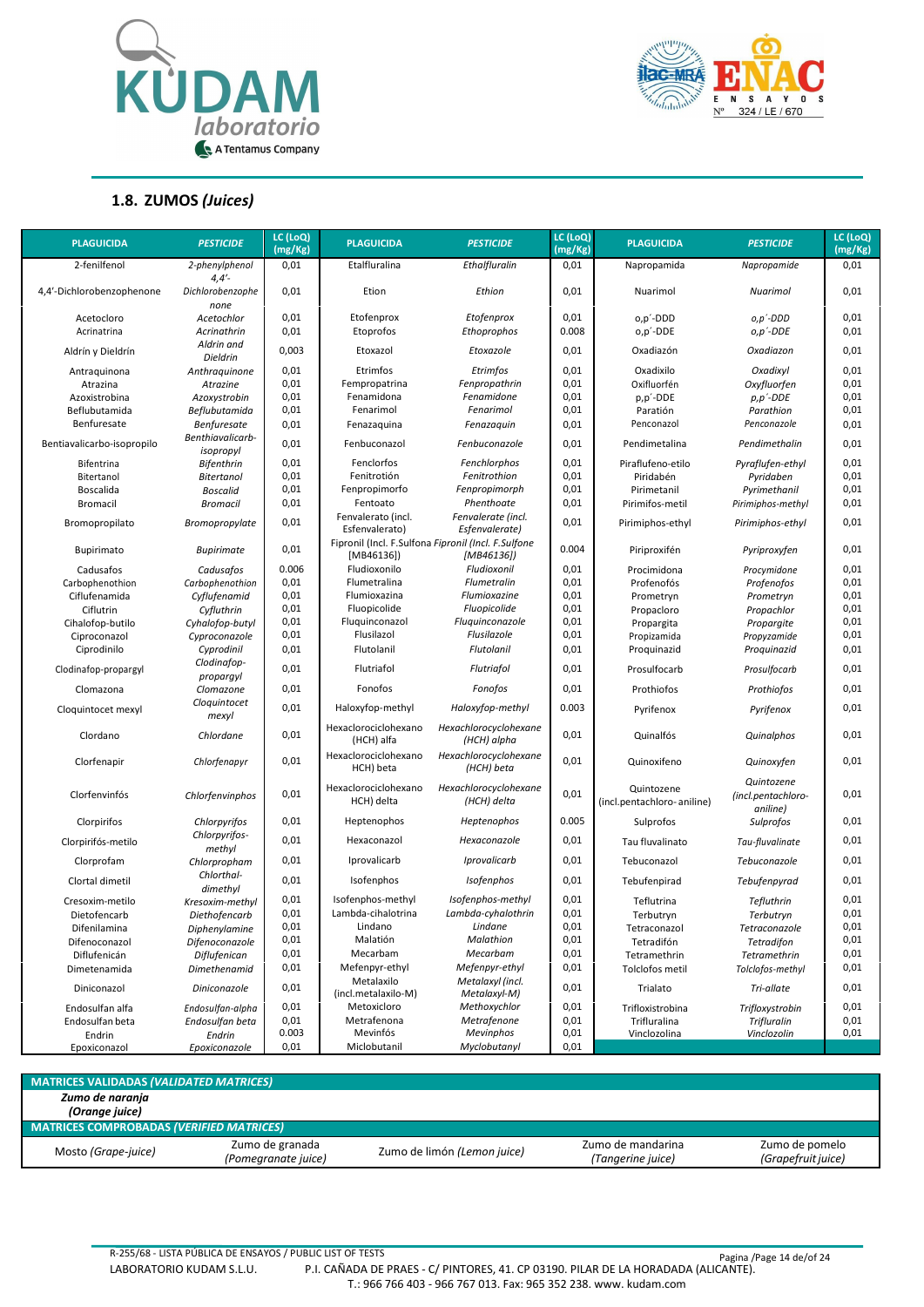



#### **1.9. CAFÉ EN GRANO VERDE** *(Green coffee beans)*

| <b>PLAGUICIDA</b>         | <b>PESTICIDE</b>              | LC (LoQ)<br>(mg/kg) | <b>PLAGUICIDA</b>                  | <b>PESTICIDE</b>                     | LC (LoQ)<br>(mg/kg) | <b>PLAGUICIDA</b>                            | <b>PESTICIDE</b>                             | LC (LoQ)<br>(mg/kg) |
|---------------------------|-------------------------------|---------------------|------------------------------------|--------------------------------------|---------------------|----------------------------------------------|----------------------------------------------|---------------------|
| 2-fenilfenol              | 2-phenylphenol                | 0,01                | Endrin                             | Endrin                               | 0,01                | Nuarimol                                     | Nuarimol                                     | 0,01                |
| 4,4'-Dichlorobenzophenone | 4.4'<br>Dichlorobenzophenone  | 0,01                | Epoxiconazol                       | Epoxiconazole                        | 0,01                | o,p'-DDD                                     | o,p'-DDD                                     | 0,01                |
| Acetocloro                | Acetochlor                    | 0,01                | Etalfluralina                      | Ethalfluralin                        | 0,01                | o,p'-DDE                                     | $o, p'$ -DDE                                 | 0,01                |
| Acrinatrina               | Acrinathrin                   | 0,01                | Etion                              | Ethion                               | 0,01                | Oxadiazón                                    | Oxadiazon                                    | 0,01                |
| Aldrín y Dieldrín         | <b>Aldrin and Dieldrin</b>    | 0,01                | Etofenprox                         | Etofenprox                           | 0,01                | Oxadixilo                                    | Oxadixyl                                     | 0,01                |
| Antraquinona              | Anthraquinone                 | 0,01                | Etoprofos                          | Ethoprophos                          | 0,01                | Oxifluorfén                                  | Oxyfluorfen                                  | 0,01                |
| Atrazina                  | Atrazine                      | 0,01                | Etoxazol                           | Etoxazole                            | 0,01                | p,p'-DDE                                     | $p, p'$ -DDE                                 | 0,01                |
| Beflubutamida             | Beflubutamida                 | 0,01                | Etrimfos                           | Etrimfos                             | 0,01                | Paratión                                     | Parathion                                    | 0,01                |
| Benfuresate               | <b>Benfuresate</b>            | 0,01                | Fempropatrina                      | Fenpropathrin                        | 0,01                | Penconazol                                   | Penconazole                                  | 0,01                |
| Bentiavalicarbo-          | Benthiavalicarb-<br>isopropyl | 0,01                | Fenamidona                         | Fenamidone                           | 0,01                | Pendimetalina                                | Pendimethalin                                | 0,01                |
| Bifentrina                | <b>Bifenthrin</b>             | 0,01                | Fenarimol                          | Fenarimol                            | 0,01                | Piraflufeno-etilo                            | Pyraflufen-ethyl                             | 0,01                |
| Bitertanol                | <b>Bitertanol</b>             | 0,01                | Fenazaguina                        | Fenazaguin                           | 0,01                | Piridabén                                    | Pyridaben                                    | 0,01                |
| <b>Bromacil</b>           | <b>Bromacil</b>               | 0,01                | Fenbuconazol                       | Fenbuconazole                        | 0,01                | Pirimetanil                                  | Pyrimethanil                                 | 0,01                |
| Bromopropilato            | Bromopropylate                | 0,01                | Fenitrotión                        | Fenitrothion                         | 0,01                | Pirimifos-metil                              | Pirimiphos-methyl                            | 0,01                |
| Bupirimato                | <b>Bupirimate</b>             | 0,01                | Fentoato                           | Phenthoate                           | 0,01                | Pirimiphos-ethyl                             | Pirimiphos-ethyl                             | 0,01                |
| Cadusafos                 | Cadusafos                     | 0,01                | Fludioxonilo                       | Fludioxonil                          | 0,01                | Piriproxifén                                 | Pyriproxyfen                                 | 0,01                |
| Carbophenothion           | Carbophenothion               | 0,01                | Flumetralina                       | <b>Flumetralin</b>                   | 0,01                | Procimidona                                  | Procymidone                                  | 0,01                |
| Ciflufenamida             | Cyflufenamid                  | 0,01                | Flumioxazina                       | Flumioxazine                         | 0,01                | Profenofós                                   | Profenofos                                   | 0,01                |
| Cihalofop-butilo          | Cyhalofop-butyl               | 0,01                | Flusilazol                         | Flusilazole                          | 0,01                | Prometryn                                    | Prometryn                                    | 0,01                |
| Ciproconazol              | Cyproconazole                 | 0,01                | Flutolanil                         | <b>Flutolanil</b>                    | 0,01                | Propacloro                                   | Propachlor                                   | 0,01                |
| Ciprodinilo               | Cyprodinil                    | 0,01                | Flutriafol                         | Flutriafol                           | 0,01                | Propizamida                                  | Propyzamide                                  | 0,01                |
| Clodinafop-propargyl      | Clodinafop-proparayl          | 0,01                | Fonofos                            | Fonofos                              | 0,01                | Proquinazid                                  | Proquinazid                                  | 0,01                |
| Clomazona                 | Clomazone                     | 0,01                | Haloxyfop-methyl                   | Haloxyfop-methyl                     | 0,01                | Prosulfocarb                                 | Prosulfocarb                                 | 0,01                |
| Cloquintocet mexyl        | Cloquintocet mexyl            | 0,01                | Heptenophos                        | Heptenophos                          | 0,01                | Prothiofos                                   | Prothiofos                                   | 0,01                |
| Clorfenapir               | Chlorfenapyr                  | 0,01                | Hexaclorociclohexano<br>(HCH) alfa | Hexachlorocyclohexane<br>(HCH) alpha | 0,01                | Quinalfós                                    | Quinalphos                                   | 0,01                |
| Clorfenvinfós             | Chlorfenvinphos               | 0,01                | Hexaclorociclohexano<br>(HCH) beta | Hexachlorocyclohexane<br>(HCH) beta  | 0,01                | Quinoxifeno                                  | Quinoxyfen                                   | 0,01                |
| Clorpirifos               | Chlorpyrifos                  | 0,01                | Hexaconazol                        | Hexaconazole                         | 0,01                | Quintozene<br>(incl.pentachloro-<br>aniline) | Quintozene<br>(incl.pentachloro-<br>aniline) | 0,01                |
| Clorpirifós-metilo        | Chlorpyrifos-methyl           | 0,01                | Iprovalicarb                       | Iprovalicarb                         | 0,01                | Sulprofos                                    | Sulprofos                                    | 0,01                |
| Clorprofam                | Chlorpropham                  | 0,01                | Isofenphos                         | Isofenphos                           | 0,01                | Tebuconazol                                  | Tebuconazole                                 | 0,01                |
| Clortal dimetil           | Chlorthal-dimethyl            | 0,01                | Isofenphos-methyl                  | Isofenphos-methyl                    | 0,01                | Tebufenpirad                                 | Tebufenpyrad                                 | 0,01                |
| Cresoxim-metilo           | Kresoxim-methyl               | 0,01                | Lindano                            | Lindane                              | 0,01                | Teflutrina                                   | Tefluthrin                                   | 0,01                |
| Dietofencarb              | Diethofencarb                 | 0,01                | Malatión                           | Malathion                            | 0,01                | Terbutryn                                    | Terbutryn                                    | 0,01                |
| Difenilamina              | Diphenylamine                 | 0,01                | Mecarbam                           | Mecarbam                             | 0,01                | Tetraconazol                                 | Tetraconazole                                | 0,01                |
| Difenoconazol             | Difenoconazole                | 0,01                | Metoxicloro                        | Methoxychlor                         | 0,01                | Tolclofos metil                              | Tolclofos-methyl                             | 0,01                |
| Diflufenicán              | <b>Diflufenican</b>           | 0,01                | Metrafenona                        | Metrafenone                          | 0,01                | Trialato                                     | Tri-allate                                   | 0,01                |
| Diniconazol               | Diniconazole                  | 0,01                | Mevinfós                           | Mevinphos                            | 0,01                | Trifloxistrobina                             | Trifloxystrobin                              | 0,01                |
| Endosulfan alfa           | Endosulfan-alpha              | 0,01                | Miclobutanil                       | Myclobutanyl                         | 0,01                | Trifluralina                                 | <b>Trifluralin</b>                           | 0,01                |
| Endosulfan beta           | Endosulfan beta               | 0.01                | Napropamida                        | Napropamide                          | 0,01                |                                              |                                              |                     |

#### **MATRICES VALIDADAS** *(VALIDATED MATRICES)*

*Café en grano verde*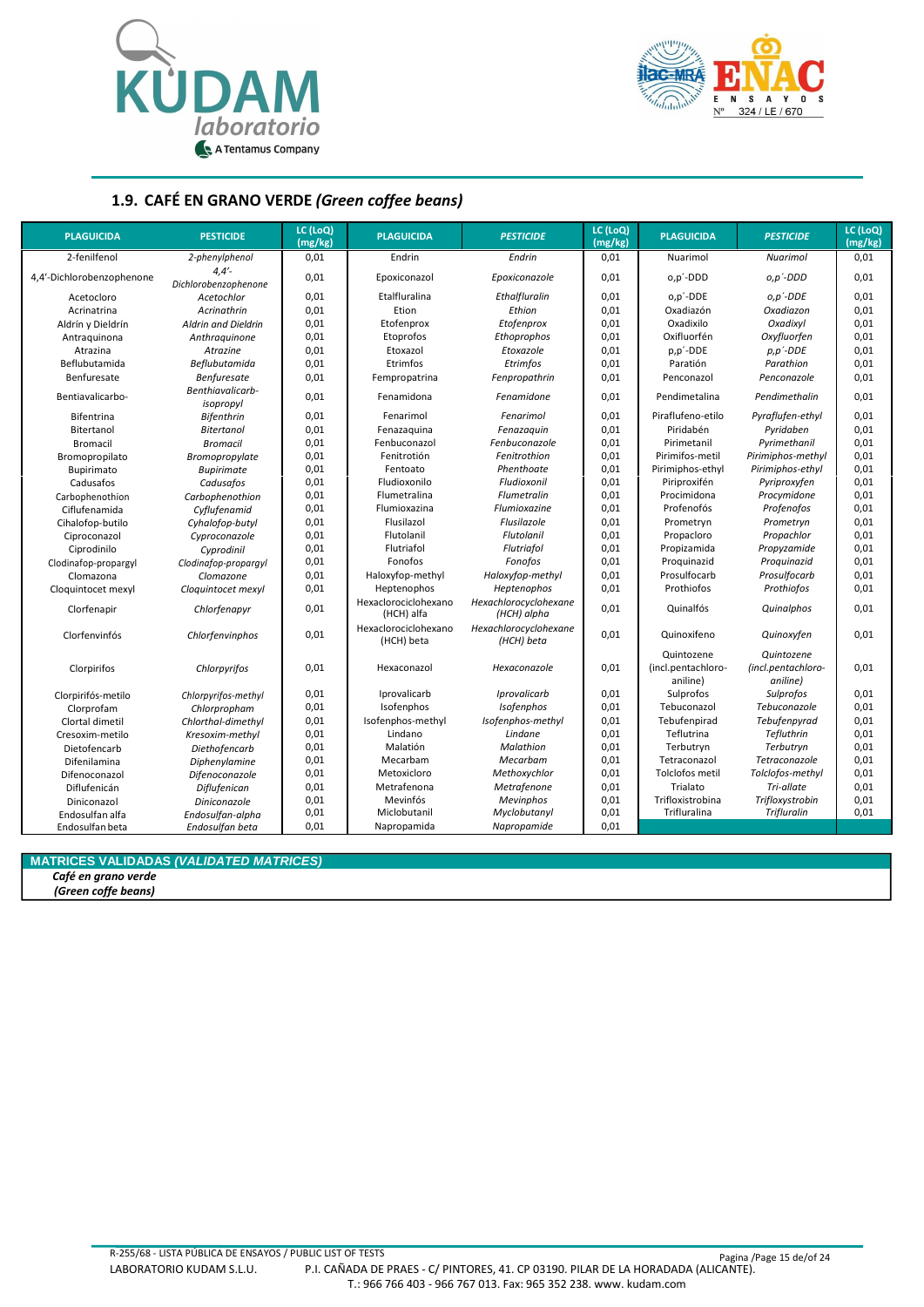



#### **2. MÉTODO CRV3000: Residuos de Plaguicidas por Cromatografía de Líquidos** *(METHOD CRV3000: Pesticide Residues by Liquid Chromatography)*

**2.1. FRUTAS Y HORTALIZAS CON ALTO CONTENIDO EN AGUA** *(Fruits and vegetables with high water content)*

| <b>PLAGUICIDA</b>                                        | <b>PESTICIDE</b>                                           | LC<br>(LOQ)  | <b>PLAGUICIDA</b>                              | <b>PESTICIDE</b>                                 | LC (LoQ)      | <b>PLAGUICIDA</b>                                                         | <b>PESTICIDE</b>                                                           | LC (LoQ)      |
|----------------------------------------------------------|------------------------------------------------------------|--------------|------------------------------------------------|--------------------------------------------------|---------------|---------------------------------------------------------------------------|----------------------------------------------------------------------------|---------------|
|                                                          |                                                            | (mg/kg)      |                                                |                                                  | (mg/kg)       |                                                                           |                                                                            | (mg/kg)       |
| 1-naftilacetamida                                        | 1-Naphthylacetamide                                        | 0,01         | Famoxadona                                     | Famoxadone                                       | 0,01          | Monolinurón                                                               | Monolinuron                                                                | 0,01          |
| $2,4-D$                                                  | $2,4-D$                                                    | 0,01         | Fenhexamida                                    | Fenhexamid                                       | 0,01          | Monurón                                                                   | Monuron                                                                    | 0,01          |
| Abamectina                                               | Abamectin                                                  | 0,01         | Fenoxaprop-p                                   | Fenoxaprop-p                                     | 0,01          | $N-(2,4-$                                                                 | $N-(2,4-$                                                                  | 0,01          |
| Acefato                                                  | Acephate                                                   | 0,01         | Fenoxicarb                                     | Fenoxycarb                                       | 0,01          | Dimethylphenyl)formamide<br>N-2,4-dimethylphenyl-N'-<br>methylformamidine | Dimethylphenyl)formamide<br>N-2,4-dimethylphenyl-N<br>methylformamidine '- | 0,01          |
| Acetamiprid                                              | Acetamiprid                                                | 0,01         | Fenpirazamina                                  | Fenpyrazamine                                    | 0,01          | Naptalam                                                                  | Naptalam                                                                   | 0,01          |
| Acibenzolar-S-metilo                                     | Acibenzolar-S-methyl                                       | 0,01         | Fenpiroximato                                  | Fenpyroximate                                    | 0,01          | Neburon                                                                   | Neburon                                                                    | 0,01          |
| Ácido giberélico                                         | Gibberellic acid                                           | 0,01         | Fenpropidina                                   | Fenpropidin                                      | 0,01          | Nitenpyram                                                                | Nitenpyram                                                                 | 0,01          |
| Ácido Oxonilico                                          | Oxolinic Acid                                              | 0,01         | Fensulfothion                                  | Fensulfothion                                    | 0,01          | Norflurazon                                                               | Norflurazon                                                                | 0,01          |
| Albendazole                                              | Albendazole                                                | 0,01         | Fention                                        | Fenthion                                         | 0,01          | Novalurón                                                                 | Novaluron                                                                  | 0,01          |
| Aldicarb (incl. A.sulfóxido y<br>A.sulfona)<br>Allethrin | Aldicarb (incl. A.sulfoxide<br>and A.sulfone)<br>Allethrin | 0,01<br>0,01 | Fention oxon<br>Fention oxon-sulfona           | Fenthion oxon<br>Fenthion oxon-sulfone           | 0,01<br>0,01  | Ofurace<br>Ometoato                                                       | <b>Ofurace</b><br>Omethoate                                                | 0,01<br>0,003 |
| Ametoctradina                                            | Ametoctradin                                               | 0,01         | Fention oxon-sulfóxido                         | Fenthion oxon-sulfoxide                          | 0,01          | Oxamil                                                                    | Oxamyl                                                                     | 0,01          |
| Ametryn                                                  | Ametryn                                                    | 0,01         | Fention sulfona                                | Fenthion sulfone                                 | 0,01          | Oxasulfurón                                                               | Oxasulfuron                                                                | 0,01          |
| Aminocarb                                                | Aminocarb                                                  | 0,01         | Fention sulfóxido                              | Fenthion sulfoxide                               | 0,01          | Oxatiapiprolina                                                           | Oxathiapiprolin                                                            | 0,01          |
| Ancymidol                                                | Ancymidol                                                  | 0,01         | Fenuron                                        | Fenuron                                          | 0,01          | Oxfendazole                                                               | Oxfendazole                                                                | 0,01          |
| Atrazine-2-Hydroxy                                       | Atrazine-2-hydroxy                                         | 0,01         | Flamprop                                       | Flamprop                                         | 0,01          | Oxidemetón-metilo (incl.                                                  | Oxydemeton-methyl (incl.                                                   | 0,006         |
|                                                          |                                                            |              |                                                |                                                  |               | demetón-S-metilsulfona)                                                   | demeton-S- methylsulfone)                                                  |               |
| Atrazine-desethyl                                        | Atrazine-desethyl                                          | 0,01         | Flonicamid                                     | Flonicamid                                       | 0,01          | Paraoxón-metilo                                                           | Paraoxon-methyl                                                            | 0,01          |
| Bendiocarb                                               | <b>Bendiocarb</b>                                          | 0,01         | Fluacifop-P                                    | Fluazifop-P                                      | 0,01          | Pencicurón                                                                | Pencycuron                                                                 | 0,01          |
| Bensulide                                                | <b>Bensulide</b>                                           | 0,01         | Fluacinam                                      | Fluazinam                                        | 0,01          | Penflufen                                                                 | Penflufen                                                                  | 0,01          |
| Benzthiazuron                                            | Benzthiazuron                                              | 0,01         | Fluazifop-P-butyl                              | Fluazifop-P-butyl                                | 0,01          | Penoxsulam                                                                | Penoxsulam                                                                 | 0,01          |
| Bispyribac                                               | Bispyribac                                                 | 0,01         | Flufenacet                                     | Flufenacet                                       | 0,01          | Pentiopirad                                                               | Penthiopyrad                                                               | 0,01          |
| Bromoxinil                                               | Bromoxynil                                                 | 0,01         | Flufencina                                     | Flufenzin                                        | 0,01          | Phenisopham                                                               | Phenisopham                                                                | 0,01          |
| Buturon                                                  | <b>Buturon</b>                                             | 0,01         | Flufenoxurón                                   | Flufenoxuron                                     | 0,01          | Pinoxaden                                                                 | Pinoxaden                                                                  | 0,01          |
| Cambendazole<br>Carbaril                                 | Cambendazole<br>Carbaryl                                   | 0,01<br>0,01 | Flumetsulam<br>Fluopiram                       | Flumetsulam<br>Fluopyram                         | 0,01<br>0,01  | Piraclostrobina<br>Pirasulfotole                                          | Pyraclostrobin<br>Pyrasulfotole                                            | 0,01<br>0,01  |
| Carbendazina                                             | Carbendazim                                                | 0,01         | Fluoxastrobina                                 | Fluoxastrobin                                    | 0,01          | Piridato                                                                  | Pyridate                                                                   | 0,01          |
| Carbetamida                                              | Carbetamide                                                | 0,01         | Flurocloridona                                 | Flurochloridone                                  | 0,01          | Pirimicarb                                                                | Pirimicarb                                                                 | 0,01          |
| Carbofurano                                              | Carbofuran                                                 | 0,001        | Fluthiacet-methyl                              | Fluthiacet-methyl                                | 0,01          | Piroxsulam                                                                | Pyroxsulam                                                                 | 0,01          |
| Carfentrazona-etilo                                      | Carfentrazone-ethyl                                        | 0,01         | Forato sulfona                                 | <b>Phorate Sulfone</b>                           | 0,01          | Procloraz                                                                 | Prochloraz                                                                 | 0,01          |
| Ciantraniliprol                                          | Cyantraniliprole                                           | 0,01         | Forato sulfóxido                               | Phorate Sulfoxide                                | 0,01          | Procloraz metabolite                                                      | Procloraz metabolite                                                       | 0,01          |
|                                                          |                                                            |              |                                                |                                                  |               | BTS40348                                                                  | BTS40348                                                                   |               |
| Ciazofamida                                              | Cyazofamid                                                 | 0,01         | Forclorfenurón                                 | Forchlorfenuron                                  | 0,01          | Promecarb                                                                 | Promecarb                                                                  | 0,01          |
| Ciclanilida                                              | Cyclanilide                                                | 0,01         | Formetanato                                    | Formetanate                                      | 0,01          | Propamocarb                                                               | Propamocarb                                                                | 0,01          |
| Cicloxidim                                               | Cycloxydim                                                 | 0,01         | Fosfamidón                                     | Phosphamidon                                     | 0,01          | Propaquizafop                                                             | Propaquizafop                                                              | 0,01          |
| Ciflumetofeno                                            | Cyflumetofen                                               | 0,01         | Fosmet oxon                                    | Fosmet oxon                                      | 0,01          | Pyridalyl                                                                 | Pyridalyl                                                                  | 0,01          |
| Cimoxanilo                                               | Cymoxanil                                                  | 0,01         | Fostiazato                                     | Fostiazato                                       | 0,01          | Pyrithiobac sodium                                                        | Pyrithiobac sodium                                                         | 0,01          |
| Cinidón-etilo                                            | Cinidon-ethyl                                              | 0,01         | Foxim                                          | Phoxim                                           | 0,01          | Quinmerac                                                                 | Quinmerac                                                                  | 0,01          |
| Cinosulfuron                                             | Cinosulfuron                                               | 0,01         | Halosulfuron metil                             | Halosulfuron methyl                              | 0,01          | Quizalofop-p                                                              | Quizalofop-P                                                               | 0,01          |
| Cletodim<br>Clofentezina                                 | Clethodim<br>Clofentezine                                  | 0,01<br>0,01 | Haloxifop<br>Hexazinone                        | Haloxyfop<br>Hexazinone                          | 0,003<br>0,01 | Quizalofop-P-ethyl<br>Resmetrina                                          | Quizalofop-P-ethyl<br>Resmethrin                                           | 0,01<br>0,01  |
| Clorantraniliprole                                       | Chlorantraniliprole                                        | 0,01         | Hexitiazox                                     | Hexythiazox                                      | 0,01          | Rotenona                                                                  | Rotenone                                                                   | 0,01          |
| Cloridazona                                              | Chloridazon                                                | 0,01         | Hidrametilnon                                  | Hydramethylnon                                   | 0,01          | Saflufenacil                                                              | Saflufenacil                                                               | 0,01          |
| Cloroxurón                                               | Chloroxuron                                                | 0,01         | Imazalil                                       | <b>Imazalil</b>                                  | 0,01          | Simacina                                                                  | Simazine                                                                   | 0,01          |
| Coumachlor                                               | Coumachlor                                                 | 0,01         | Imazamethabenz                                 | Imazamethabenz                                   | 0,01          | Sulcotriona                                                               | Sulcotrione                                                                | 0,01          |
| Cycloate                                                 | Cycloate                                                   | 0,01         | Imazapyr                                       | Imazapyr                                         | 0,01          | Sulfentrazone                                                             | Sulfentrazone                                                              | 0,01          |
| Cyclosulfamuron                                          | Cyclosulfamuron                                            | 0,01         | Imazaquina                                     | Imazaquin                                        | 0,01          | Sulfometuron-methyl                                                       | Sulfometuron- methyl                                                       | 0,01          |
| Cymiazole                                                | Cymiazole                                                  | 0,01         | Imazethapyr                                    | Imazethapyr                                      | 0,01          | Sulfoxaflor                                                               | Sulfoxaflor                                                                | 0,01          |
| Demeton-S-methyl                                         | Demeton-S-methyl                                           | 0,01         | Imibenconazole                                 | Imibenconazole                                   | 0,01          | Tebufenocida                                                              | Tebufenozide                                                               | 0,01          |
| Desmedifam                                               | Desmedipham                                                | 0,01         | Imidacloprid                                   | Imidacloprid                                     | 0,01          | Tebutiuron                                                                | Tebuthiuron                                                                | 0,01          |
| Diclormid                                                | <b>Diclormid</b>                                           | 0,01         | Indoxacarbo                                    | Indoxacarb                                       | 0,01          | Teflubenzurón                                                             | Teflubenzuron                                                              | 0,01          |
| Diclorprop                                               | Dichlorprop                                                | 0,01         | Isopirazam                                     | Isopyrazam                                       | 0,01          | Tepraloxidim                                                              | Tepraloxydim                                                               | 0,01          |
| Diclorvos                                                | Dichlorvos                                                 | 0,01         | Isoprocarb                                     | Isoprocarb                                       | 0,01          | Terbufos                                                                  | <b>Terbufos</b>                                                            | 0,003         |
| Dicrotophos                                              | <b>Dicrotophos</b>                                         | 0,01         | Isoproturón                                    | Isoproturon                                      | 0,01          | Terbufos sulfone                                                          | Terbufos sulfone                                                           | 0,003         |
| Difenoxuron                                              | Difenoxuron                                                | 0,01         | Isoxabén                                       | Isoxaben                                         | 0,01          | Terbufos-sulfoxide                                                        | Terbufos-sulfoxide                                                         | 0,003         |
| Diflubenzurón                                            | Diflubenzuron                                              | 0,01         | Isoxaflutol                                    | Isoxaflutole                                     | 0,01          | Terbumeton-desethyl                                                       | Terbumeton- desethyl<br>Terbuthylazine-desethyl                            | 0,01          |
| Dimetoato<br>Dimetomorfo                                 | Dimethoate<br>Dimethomorph                                 | 0,01<br>0,01 | Isoxathion<br>Lenacilo                         | Isoxathion<br>Lenacil                            | 0,01<br>0,01  | Terbuthylazine-desethyl<br>Terbutilacina                                  | Terbuthylazine                                                             | 0,01<br>0,01  |
| Dinoseb                                                  | Dinoseb                                                    | 0,01         | Linurón                                        | Linuron                                          | 0,01          | Thiazafluron                                                              | Thiazafluron                                                               | 0,01          |
| Dioxatión                                                | Dioxathion                                                 | 0,01         | Malaoxón                                       | Malaoxon                                         | 0,01          | Thiofanox-sulfoxide                                                       | Thiofanox-sulfoxide                                                        | 0,01          |
| Disulfoton                                               | Disulfoton                                                 | 0,003        | Mandipropamid                                  | Mandipropamid                                    | 0,01          | Tiabendazol                                                               | Thiabendazole                                                              | 0,01          |
| Disulfotonsulfona                                        | Disulfoton-sulfone                                         | 0,003        | Mebendazole                                    | Mebendazole                                      | 0,01          | Tiacloprid                                                                | <b>Thiacloprid</b>                                                         | 0,01          |
| Diurón                                                   | Diuron                                                     | 0,01         | Mecoprop                                       | Mecoprop                                         | 0,01          | Tiametoxam                                                                | Thiamethoxam                                                               | 0,01          |
| <b>DMSA</b>                                              | <b>DMSA</b>                                                | 0,01         | Mefenacet                                      | Mefenacet                                        | 0,01          | Tifensulfurón-metilo                                                      | Thifensulfuron- methyl                                                     | 0,01          |
| <b>DMST</b>                                              | DMST                                                       | 0,01         | Mepanipirima                                   | Mepanipyrim                                      | 0,01          | Tiodicarb                                                                 | Thiodicarb                                                                 | 0,01          |
| <b>DNOC</b>                                              | DNOC                                                       | 0,01         | Mesosulfurónmetilo                             | Mesosulfuron-methyl                              | 0,01          | Tolfenpyrad                                                               | Tolfenpyrad                                                                | 0,01          |
| Dodemorf                                                 | Dodemorph                                                  | 0,01         | Metamidofós                                    | Methamidophos                                    | 0,01          | Topramezona                                                               | Topramezone                                                                | 0,01          |
| Dodina<br>EPTC                                           | Dodine<br><b>EPTC</b>                                      | 0,01<br>0,01 | Metamitrona                                    | Metamitron                                       | 0,01          | Tralcoxidim<br>Triadimefón                                                | Tralkoxydim<br>Triadimefon                                                 | 0,01<br>0,01  |
| Espinetoram                                              | Spinetoram                                                 | 0,01         | Metazacloro                                    | Metazachlor                                      | 0,01          | Triasulfurón                                                              | Triasulfuron                                                               | 0,01          |
|                                                          |                                                            |              | Metiocarb (incl. M.<br>sulfona y M. sulfóxido) | Methiocarb (incl. M.sulfone<br>and M. sulfoxide) | 0,01          |                                                                           |                                                                            |               |
| Espinosad                                                | Spinosad                                                   | 0,01         | Molinato                                       | Molinate                                         | 0,01          | Triciclazol                                                               | Tricyclazole                                                               | 0,01          |

R-255/68 - LISTA PÚBLICA DE ENSAYOS / PUBLIC LIST OF TESTS Pagina /Page 16 de/of 24

LABORATORIO KUDAM S.L.U. P.I. CAÑADA DE PRAES - C/ PINTORES, 41. CP 03190. PILAR DE LA HORADADA (ALICANTE). T.: 966 766 403 - 966 767 013. Fax: 965 352 238. www. kudam.com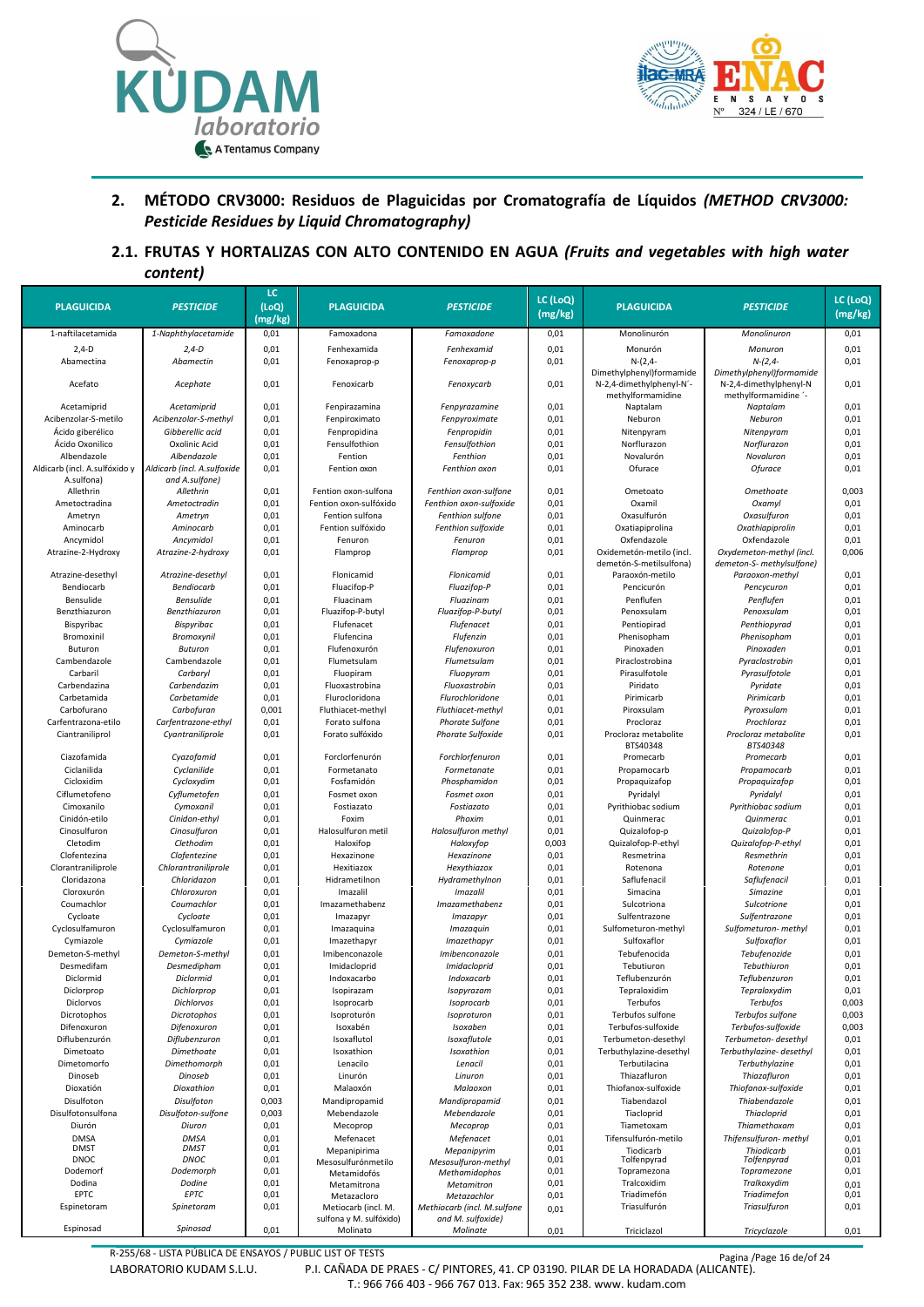



| <b>PLAGUICIDA</b>      | <b>PESTICIDE</b>       | LC<br>(LoQ)<br>(mg/kg) | <b>PLAGUICIDA</b>  | <b>PESTICIDE</b>   | LC (LoQ)<br>(mg/kg) | <b>PLAGUICIDA</b>   | <b>PESTICIDE</b>    | LC (LoQ)<br>(mg/kg) |
|------------------------|------------------------|------------------------|--------------------|--------------------|---------------------|---------------------|---------------------|---------------------|
| Espirodiclofeno        | Spirodiclofen          | 0,01                   | Metobromuron       | Metobromuron       | 0,01                | Triflumizol         | Triflumizole        | 0,01                |
| Espiroxamina           | Spiroxamine            | 0,01                   | Metolacloro        | Metolachlor        | 0,01                | Triforina           | <b>Triforine</b>    | 0,01                |
| Ethidimuron            | Ethidimuron            | 0,01                   | Metolcarb          | Metolcarb          | 0,01                | Triticonazol        | Triticonazole       | 0,01                |
| Ethiofencarb           | Ethiofencarb           | 0,01                   | Metomilo           | Methomyl           | 0,01                | Tritosulfurón       | Tritosulfuron       | 0,01                |
| Ethiofencarb sulfoxide | Ethiofencarb sulfoxide | 0,01                   | Metoxifenozida     | Methoxyfenozide    | 0,01                | Vamidothion         | Vamidothion         | 0,01                |
| Ethiprole              | Ethiprole              | 0,01                   | Metoxuron          | Metoxuron          | 0,01                | Yodosulfurón metilo | Iodosulfuron-methyl | 0,01                |
| Etirimol               | Ethirimol              | 0,01                   | Metsulfurón metilo | Metsulfuron-methyl | 0,01                | Zoxamida            | Zoxamide            | 0,01                |

| <b>MATRICES VALIDADAS (VALIDATED MATRICES)</b>                                                              |                                                         |                                                               |                                                             |                                                               |
|-------------------------------------------------------------------------------------------------------------|---------------------------------------------------------|---------------------------------------------------------------|-------------------------------------------------------------|---------------------------------------------------------------|
| Lechuga / brotes de lechuga<br>(Lettuce / lettuce<br>sprouts)                                               | Pepino (Cucumber)                                       | Sandia (watermelon)                                           |                                                             |                                                               |
| <b>MATRICES COMPROBADAS (VERIFIED MATRICES)</b>                                                             |                                                         |                                                               |                                                             |                                                               |
| Acelga / brotes de<br>acelga (chard /<br>chard sprouts)                                                     | Ajo (garlic)                                            | Ajo tierno (Garlic shoots)                                    | Albahaca (Basil)                                            | Albaricoque (apricot)                                         |
| Alcachofa<br>(artichoke)                                                                                    | Apio (celery)                                           | Arándano (blueberry)                                          | Batata (sweet potato)                                       | Berenjena<br>(aubergine)                                      |
| Berro (cress)                                                                                               | Berza (kale)                                            | Boniato (sweet potato)                                        | Borraja (borage)                                            | Brócoli (broccoli)                                            |
| Calabacin (courgette)                                                                                       | Calabaza (pumpkin)                                      | Canónigos (Lamb's<br>lettuce)                                 | Caqui (kaki)                                                | Carambola (Carambola<br>fruit)                                |
| Cardo (thistle)<br>Champiñón (Mushroom)                                                                     | Cebollas (onions)<br>Chayote (Squash)                   | Cebolletas (spring onion)<br>Chirimoya (Custard apple)        | Cebollino (chives)<br>Chirivia (parsnip)                    | Cereza (cherry)<br>Cilantro (coriander)                       |
| Ciruela (plum)                                                                                              | Coles de bruselas<br>(brussels sprouts)                 | Coles de china /tat soi<br>(cabbage china / tat soi)          | Coliflor (cauliflower)                                      | Colinabo (swede)                                              |
| Colirrábano (Kohlrabi)                                                                                      | Dátil fresco (Fresh date)                               | Eddo (Eddo)                                                   | Endibia (endive)                                            | Eneldo (Dill)                                                 |
| Escarola (escarole)                                                                                         | Espárrago (asparagus)                                   | Espinaca / brotes de espinaca<br>(spinach / spinach sprouts)  | Frambuesa (raspberry)                                       | Fresa (strawberry)                                            |
| Fruta de la pasión -<br>Maracuyá – Parchita -<br>Gulupa (Passion fruit -<br>Maracuyá- Parchita -<br>Gulupa) | Granada (pomegranate)                                   | Grosella (Currant)                                            | Guayaba (guava)                                             | Guisante con y sin<br>vaina (peas with and<br>without sheath) |
| Habas (broad beans)                                                                                         | Hierbabuena<br>(Peppermint)                             | Higo (fig)                                                    | Higo chumbo<br>(Prickly pear)                               | Hinojo<br>(Fennel)                                            |
| Jengibre (Ginger)                                                                                           | Judía (beans)                                           | Kai lan (kai lan)                                             | Kale (kale)                                                 | Kalettes (Flower Sprouts)                                     |
| Kiwi (kiwi)                                                                                                 | Kumquat (Kumquat)                                       | Maíz dulce (sweet corn)                                       | Mango (mango)                                               | Manzana (apple)                                               |
| Melocotón (peach)                                                                                           | Melón amargo (bitter<br>melon)                          | Membrillo (guince)                                            | Melón (melon)                                               | Menta (Mint)                                                  |
| Mora (Blackberry)                                                                                           | Nabo (turnip)                                           | Naborrábano (turnip<br>radish)                                | Nectarina (nectarine)                                       | Níspero (Loquat)                                              |
| Pak choi (pak choy)<br>Perejil (Parsley)<br>Puerro (leek)                                                   | Papaya (papaya)<br>Pimiento (pepper)<br>Rábano (radish) | Paraguayo (paraguaya)<br>Piña (pineapple)<br>Remolacha (beet) | Patata (potato)<br>Pitahaya (pitahaya)<br>Repollo (cabbage) | Pera (pear)<br>Plátano (banana)<br>Romanesco (romanesco)      |
| Rúcula (arugula)                                                                                            | Savia roja (Red sap)                                    | Seta cultivada (cultured<br>mushroom)                         | Tomate (tomato)                                             | Uva de mesa (table<br>grapes)                                 |
| Uva de vinificación (wine<br>grapes)                                                                        | Yuca (yucca)                                            | Zanahoria (carrot)                                            | Zarzamora (Blackberry)                                      |                                                               |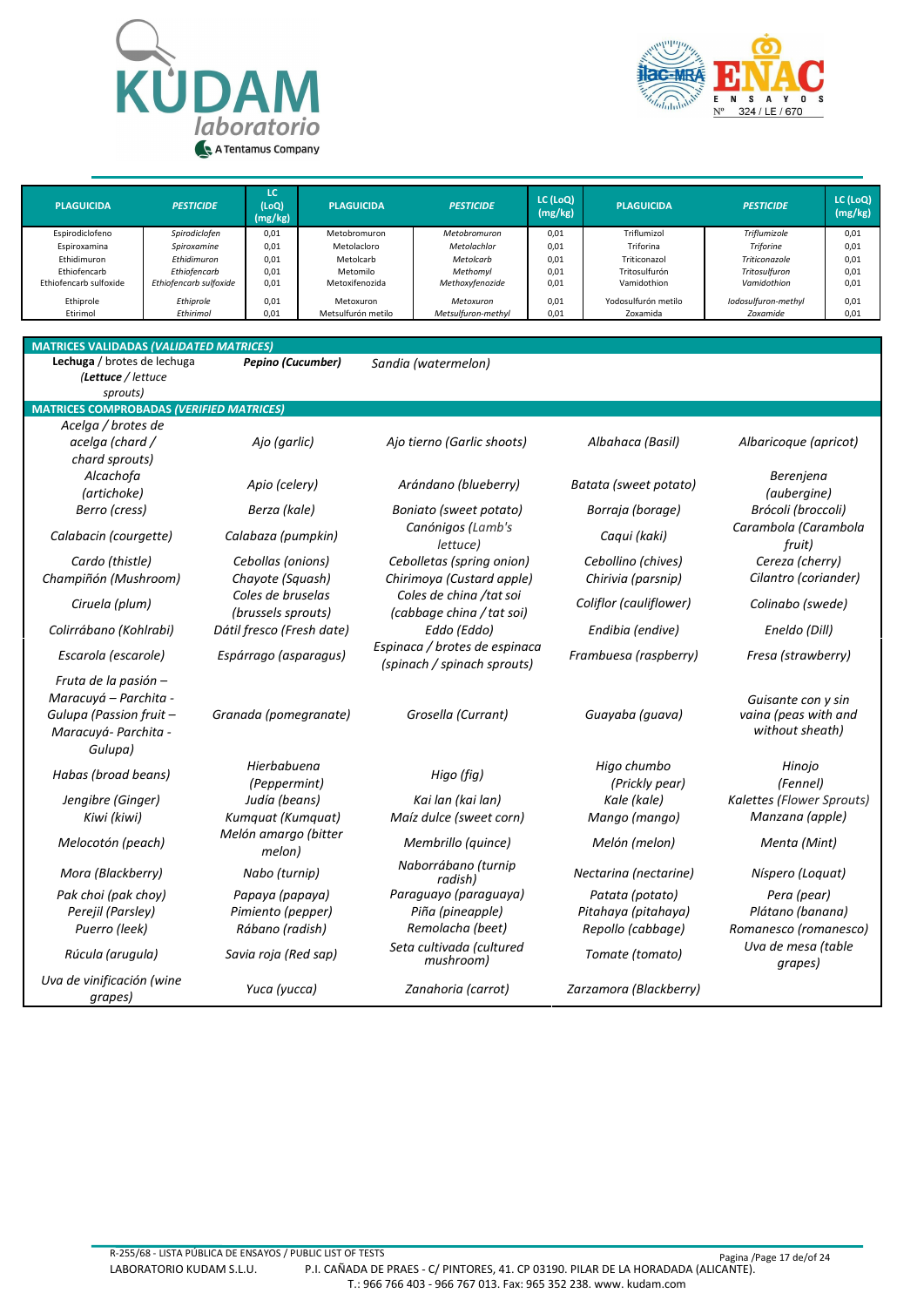



#### **2.2. FRUTAS CON ALTO CONTENIDO EN ÁCIDO Y AGUA** *(Fruits with high acid and water content)*

| 1-naftilacetamida<br>1-Naphthylacetamide<br>0,01<br>0,01<br>Monolinurón<br>Monolinuron<br>0,01<br>Famoxadona<br>Famoxadone<br>0,01<br>$2,4-D$<br>$2,4-D$<br>0,01<br>0,01<br>Fenhexamida<br>Fenhexamid<br>Monurón<br>Monuron<br>Abamectina<br>Abamectin<br>0,01<br>0,01<br>$N-(2,4-$<br>$N-(2,4-$<br>0,01<br>Fenoxaprop-p<br>Fenoxaprop-p<br>Dimethylphenyl)formamide<br>Dimethylphenyl)formamide<br>0,01<br>0,01<br>0,01<br>Acefato<br>Acephate<br>Fenoxicarb<br>Fenoxycarb<br>N-2,4-dimethylphenyl-N'-<br>N-2,4-dimethylphenyl-N<br>methylformamidine<br>methylformamidine '-<br>0,01<br>0,01<br>0,01<br>Acetamiprid<br>Acetamiprid<br>Fenpirazamina<br>Fenpyrazamine<br>Naptalam<br>Naptalam<br>0,01<br>0,01<br>0,01<br>Acibenzolar-S-metilo<br>Acibenzolar-S-methyl<br>Fenpiroximato<br>Fenpyroximate<br>Neburon<br>Neburon<br>Ácido giberélico<br>Gibberellic acid<br>0,01<br>0,01<br>0,01<br>Fenpropidina<br>Fenpropidin<br>Nitenpyram<br>Nitenpyram<br>Ácido Oxonilico<br>Oxolinic Acid<br>0,01<br>Fensulfothion<br>0,01<br>Norflurazon<br>0,01<br>Fensulfothion<br>Norflurazon<br>0,01<br>0,01<br>Novalurón<br>Novaluron<br>0,01<br>Albendazole<br>Albendazole<br>Fention<br>Fenthion<br>Aldicarb (incl. A.sulfoxide<br>Ofurace<br>Aldicarb (incl. A.sulfóxido y<br>0,01<br>Fention oxon<br>Fenthion oxon<br>0,01<br><b>Ofurace</b><br>0,01<br>A.sulfona)<br>and A.sulfone)<br>0,01<br>0,003<br>Allethrin<br>Allethrin<br>Fention oxon-sulfona<br>Fenthion oxon-sulfone<br>0,01<br>Ometoato<br>Omethoate<br>0,01<br>Fention oxon-sulfóxido<br>0,01<br>Oxamil<br>Oxamyl<br>0,01<br>Ametoctradina<br>Ametoctradin<br>Fenthion oxon-sulfoxide<br>0,01<br>0,01<br>Oxasulfurón<br>0,01<br>Ametryn<br>Ametryn<br>Fention sulfona<br>Fenthion sulfone<br>Oxasulfuron<br>0,01<br>Fention sulfóxido<br>0,01<br>Oxatiapiprolina<br>0,01<br>Aminocarb<br>Aminocarb<br>Fenthion sulfoxide<br>Oxathiapiprolin<br>Ancymidol<br>0,01<br>Oxfendazole<br>0,01<br>Ancymidol<br>Fenuron<br>Fenuron<br>0,01<br>Oxfendazole<br>0,01<br>0,01<br>Oxidemetón-metilo (incl.<br>Oxydemeton-methyl (incl.<br>0,006<br>Atrazine-2-Hydroxy<br>Atrazine-2-hydroxy<br>Flamprop<br>Flamprop<br>demetón-S-metilsulfona)<br>demeton-S- methylsulfone)<br>0,01<br>0,01<br>0,01<br>Atrazine-desethyl<br>Atrazine-desethyl<br>Flonicamid<br>Flonicamid<br>Paraoxón-metilo<br>Paraoxon-methyl<br>Bendiocarb<br><b>Bendiocarb</b><br>0,01<br>Fluacifop-P<br>Fluazifop-P<br>0,01<br>Pencicurón<br>0,01<br>Pencycuron<br>Bensulide<br><b>Bensulide</b><br>0,01<br>Fluacinam<br>0,01<br>Penflufen<br>Penflufen<br>0,01<br>Fluazinam<br>Benzthiazuron<br>Benzthiazuron<br>0,01<br>0,01<br>Penoxsulam<br>0,01<br>Fluazifop-P-butyl<br>Fluazifop-P-butyl<br>Penoxsulam<br>0,01<br>Pentiopirad<br>0,01<br>Bispyribac<br>Bispyribac<br>Flufenacet<br>Flufenacet<br>0,01<br>Penthiopyrad<br>Bromoxinil<br>Bromoxynil<br>0,01<br>Flufencina<br>0,01<br>Phenisopham<br>0,01<br>Flufenzin<br>Phenisopham<br>0,01<br>Flufenoxurón<br>0,01<br>Pinoxaden<br>0,01<br>Buturon<br><b>Buturon</b><br>Flufenoxuron<br>Pinoxaden<br>Cambendazole<br>0,01<br>Flumetsulam<br>0,01<br>Piraclostrobina<br>0,01<br>Cambendazole<br>Flumetsulam<br>Pyraclostrobin<br>Carbaril<br>Carbaryl<br>0,01<br>0,01<br>Pirasulfotole<br>0,01<br>Fluopiram<br>Fluopyram<br>Pyrasulfotole<br>Carbendazina<br>Carbendazim<br>0,01<br>Fluoxastrobina<br>Fluoxastrobin<br>0,01<br>Piridato<br>0,01<br>Pyridate<br>Carbetamida<br>Carbetamide<br>0,01<br>Flurocloridona<br>Flurochloridone<br>0,01<br>0,01<br>Pirimicarb<br>Pirimicarb<br>Carbofuran<br>Piroxsulam<br>0,01<br>Carbofurano<br>0,001<br>Fluthiacet-methyl<br>Fluthiacet-methyl<br>0,01<br>Pyroxsulam<br>Carfentrazona-etilo<br>0,01<br>0,01<br>Procloraz<br>Prochloraz<br>0,01<br>Carfentrazone-ethyl<br>Forato sulfona<br><b>Phorate Sulfone</b><br>0,01<br>Forato sulfóxido<br>0,01<br>Procloraz metabolite<br>Procloraz metabolite<br>0,01<br>Ciantraniliprol<br>Cyantraniliprole<br><b>Phorate Sulfoxide</b><br>BTS40348<br>BTS40348<br>Ciazofamida<br>Cyazofamid<br>0,01<br>Forclorfenurón<br>0,01<br>Promecarb<br>Promecarb<br>0,01<br>Forchlorfenuron<br>Ciclanilida<br>Cyclanilide<br>0,01<br>0,01<br>Propamocarb<br>Propamocarb<br>0,01<br>Formetanato<br>Formetanate<br>Cicloxidim<br>Cycloxydim<br>0,01<br>Phosphamidon<br>0,01<br>Propaquizafop<br>0,01<br>Fosfamidón<br>Propaquizafop<br>Ciflumetofeno<br>Cyflumetofen<br>0,01<br>Fosmet oxon<br>Fosmet oxon<br>0,01<br>Pyridalyl<br>Pyridalyl<br>0,01<br>Cimoxanilo<br>Cymoxanil<br>0,01<br>Fostiazato<br>Fostiazato<br>0,01<br>Pyrithiobac sodium<br>Pyrithiobac sodium<br>0,01<br>0,01<br>Cinidón-etilo<br>Cinidon-ethyl<br>0,01<br>0,01<br>Foxim<br>Phoxim<br>Quinmerac<br>Quinmerac<br>0,01<br>0,01<br>Cinosulfuron<br>Cinosulfuron<br>Halosulfuron metil<br>Halosulfuron methyl<br>0,01<br>Quizalofop-p<br>Quizalofop-P<br>Cletodim<br>Clethodim<br>0,01<br>Haloxifop<br>0,003<br>Quizalofop-P-ethyl<br>Quizalofop-P-ethyl<br>0,01<br>Haloxyfop<br>Clofentezine<br>0,01<br>0,01<br>Resmetrina<br>Resmethrin<br>0,01<br>Clofentezina<br>Hexazinone<br>Hexazinone<br>0,01<br>Hexitiazox<br>0,01<br>Rotenona<br>Rotenone<br>0,01<br>Clorantraniliprole<br>Chlorantraniliprole<br>Hexythiazox<br>0,01<br>Hidrametilnon<br>Saflufenacil<br>0,01<br>Cloridazona<br>Chloridazon<br>Hydramethylnon<br>0,01<br>Saflufenacil<br>Chloroxuron<br>0,01<br>0,01<br>Simacina<br>0,01<br>Cloroxurón<br>Imazalil<br><b>Imazalil</b><br>Simazine<br>Coumachlor<br>Coumachlor<br>0,01<br>Imazamethabenz<br>0,01<br>Sulcotriona<br>0,01<br>Imazamethabenz<br>Sulcotrione<br>0,01<br>0,01<br>0,01<br>Cycloate<br>Cycloate<br>Imazapyr<br>Imazapyr<br>Sulfentrazone<br>Sulfentrazone<br>Cyclosulfamuron<br>0,01<br>Cyclosulfamuron<br>0,01<br>Imazaquina<br>Imazaquin<br>0,01<br>Sulfometuron-methyl<br>Sulfometuron- methyl<br>Cymiazole<br>Cymiazole<br>0,01<br>Sulfoxaflor<br>Sulfoxaflor<br>0,01<br>Imazethapyr<br>Imazethapyr<br>0,01<br>0,01<br>Imibenconazole<br>Imibenconazole<br>0,01<br>Tebufenocida<br>Tebufenozide<br>0,01<br>Demeton-S-methyl<br>Demeton-S-methyl<br>Desmedifam<br>0,01<br>Imidacloprid<br>Imidacloprid<br>0,01<br>0,01<br>Desmedipham<br>Tebutiuron<br>Tebuthiuron<br>0,01<br>0,01<br>Diclormid<br>Diclormid<br>0,01<br>Indoxacarbo<br>Indoxacarb<br>Teflubenzurón<br>Teflubenzuron<br>0,01<br>0,01<br>0,01<br>Diclorprop<br>Dichlorprop<br>Tepraloxidim<br>Tepraloxydim<br>Isopirazam<br>Isopyrazam<br>0,003<br>Diclorvos<br>Dichlorvos<br>0,01<br>Isoprocarb<br>0,01<br>Terbufos<br><b>Terbufos</b><br>Isoprocarb<br>Isoproturón<br>Terbufos sulfone<br>0,003<br>Dicrotophos<br>Dicrotophos<br>0,01<br>Isoproturon<br>0,01<br>Terbufos sulfone<br>Difenoxuron<br>0,01<br>Isoxabén<br>0,01<br>Terbufos-sulfoxide<br>Terbufos-sulfoxide<br>0,003<br>Difenoxuron<br>Isoxaben<br>Diflubenzurón<br>Diflubenzuron<br>0,01<br>Isoxaflutol<br>Isoxaflutole<br>0,01<br>0,01<br>Terbumeton-desethyl<br>Terbumeton- desethyl<br>0,01<br>Isoxathion<br>0,01<br>0,01<br>Dimetoato<br>Dimethoate<br>Isoxathion<br>Terbuthylazine-desethyl<br>Terbuthylazine- desethyl<br>Lenacilo<br>Dimetomorfo<br>Dimethomorph<br>0,01<br>Lenacil<br>0,01<br>Terbutilacina<br>Terbuthylazine<br>0,01<br>Dinoseb<br>Dinoseb<br>0,01<br>Linurón<br>0,01<br>Thiazafluron<br>Thiazafluron<br>0,01<br>Linuron<br>Dioxatión<br>Dioxathion<br>0,01<br>Malaoxón<br>0,01<br>Thiofanox-sulfoxide<br>Thiofanox-sulfoxide<br>0,01<br>Malaoxon<br>Disulfoton<br>Disulfoton<br>0,01<br>Tiabendazol<br>Thiabendazole<br>0,01<br>0,003<br>Mandipropamid<br>Mandipropamid<br>0,003<br>0,01<br>Tiacloprid<br>0,01<br>Disulfotonsulfona<br>Disulfoton-sulfone<br>Mebendazole<br>Mebendazole<br><b>Thiacloprid</b><br>Diurón<br>0,01<br>0,01<br>Tiametoxam<br>Thiamethoxam<br>0,01<br>Diuron<br>Mecoprop<br>Mecoprop<br><b>DMSA</b><br><b>DMSA</b><br>0,01<br>Mefenacet<br>0,01<br>Tifensulfurón-metilo<br>Thifensulfuron- methyl<br>0,01<br>Mefenacet<br><b>DMST</b><br><b>DMST</b><br>0,01<br>0,01<br>Tiodicarb<br>Thiodicarb<br>0,01<br>Mepanipirima<br>Mepanipyrim<br><b>DNOC</b><br>DNOC<br>0,01<br>0,01<br>Tolfenpyrad<br>Tolfenpyrad<br>0,01<br>Mesosulfurónmetilo<br>Mesosulfuron-methyl<br>0,01<br>Dodemorf<br>Dodemorph<br>0,01<br>0,01<br>Topramezona<br>Topramezone<br>Methamidophos<br>Metamidofós<br>0,01<br>Tralcoxidim<br>Tralkoxydim<br>Dodina<br>Dodine<br>0,01<br>0,01<br>Metamitrona<br>Metamitron<br>EPTC<br>EPTC<br>Triadimefón<br>Triadimefon<br>0,01<br>0,01<br>0,01<br>Metazacloro<br>Metazachlor<br>Espinetoram<br>Spinetoram<br>0,01<br>Triasulfurón<br>Triasulfuron<br>0,01<br>Methiocarb (incl. M.sulfone<br>Metiocarb (incl. M.<br>0,01<br>sulfona y M. sulfóxido)<br>and M. sulfoxide)<br>Espinosad<br>Spinosad<br>0,01<br>Molinato<br>Molinate<br>0,01<br>Triciclazol<br>Tricyclazole<br>0,01 | <b>PLAGUICIDA</b> | <b>PESTICIDE</b> | LC<br>(LOQ)<br>(mg/kg) | <b>PLAGUICIDA</b> | <b>PESTICIDE</b> | LC (LoQ)<br>(mg/kg) | <b>PLAGUICIDA</b> | <b>PESTICIDE</b> | LC (LoQ)<br>(mg/kg) |
|-----------------------------------------------------------------------------------------------------------------------------------------------------------------------------------------------------------------------------------------------------------------------------------------------------------------------------------------------------------------------------------------------------------------------------------------------------------------------------------------------------------------------------------------------------------------------------------------------------------------------------------------------------------------------------------------------------------------------------------------------------------------------------------------------------------------------------------------------------------------------------------------------------------------------------------------------------------------------------------------------------------------------------------------------------------------------------------------------------------------------------------------------------------------------------------------------------------------------------------------------------------------------------------------------------------------------------------------------------------------------------------------------------------------------------------------------------------------------------------------------------------------------------------------------------------------------------------------------------------------------------------------------------------------------------------------------------------------------------------------------------------------------------------------------------------------------------------------------------------------------------------------------------------------------------------------------------------------------------------------------------------------------------------------------------------------------------------------------------------------------------------------------------------------------------------------------------------------------------------------------------------------------------------------------------------------------------------------------------------------------------------------------------------------------------------------------------------------------------------------------------------------------------------------------------------------------------------------------------------------------------------------------------------------------------------------------------------------------------------------------------------------------------------------------------------------------------------------------------------------------------------------------------------------------------------------------------------------------------------------------------------------------------------------------------------------------------------------------------------------------------------------------------------------------------------------------------------------------------------------------------------------------------------------------------------------------------------------------------------------------------------------------------------------------------------------------------------------------------------------------------------------------------------------------------------------------------------------------------------------------------------------------------------------------------------------------------------------------------------------------------------------------------------------------------------------------------------------------------------------------------------------------------------------------------------------------------------------------------------------------------------------------------------------------------------------------------------------------------------------------------------------------------------------------------------------------------------------------------------------------------------------------------------------------------------------------------------------------------------------------------------------------------------------------------------------------------------------------------------------------------------------------------------------------------------------------------------------------------------------------------------------------------------------------------------------------------------------------------------------------------------------------------------------------------------------------------------------------------------------------------------------------------------------------------------------------------------------------------------------------------------------------------------------------------------------------------------------------------------------------------------------------------------------------------------------------------------------------------------------------------------------------------------------------------------------------------------------------------------------------------------------------------------------------------------------------------------------------------------------------------------------------------------------------------------------------------------------------------------------------------------------------------------------------------------------------------------------------------------------------------------------------------------------------------------------------------------------------------------------------------------------------------------------------------------------------------------------------------------------------------------------------------------------------------------------------------------------------------------------------------------------------------------------------------------------------------------------------------------------------------------------------------------------------------------------------------------------------------------------------------------------------------------------------------------------------------------------------------------------------------------------------------------------------------------------------------------------------------------------------------------------------------------------------------------------------------------------------------------------------------------------------------------------------------------------------------------------------------------------------------------------------------------------------------------------------------------------------------------------------------------------------------------------------------------------------------------------------------------------------------------------------------------------------------------------------------------------------------------------------------------------------------------------------------------------------------------------------------------------------------------------------------------------------------------------------------------------------------------------------------------------------------------------------------------------------------------------------------------------------------------------------------------------------------------------------------------------------------------------------------------------------------------------------------------------------------------------------------------------------------------------------------------------------------------------------------------------------------------------------------------------------------------------------------------------------------------------------------------------------------------------------------------------------------------------------------------------------------------------------------------------------------------------------------------------------------------------------------------------------------------------------------------------------------------------------------------------------------------------------------------------------------------------------------------------------------------------------------------------------------------------------------------------------------------------------------------------------------------------------------------------------------------------------------------------------------------------------|-------------------|------------------|------------------------|-------------------|------------------|---------------------|-------------------|------------------|---------------------|
|                                                                                                                                                                                                                                                                                                                                                                                                                                                                                                                                                                                                                                                                                                                                                                                                                                                                                                                                                                                                                                                                                                                                                                                                                                                                                                                                                                                                                                                                                                                                                                                                                                                                                                                                                                                                                                                                                                                                                                                                                                                                                                                                                                                                                                                                                                                                                                                                                                                                                                                                                                                                                                                                                                                                                                                                                                                                                                                                                                                                                                                                                                                                                                                                                                                                                                                                                                                                                                                                                                                                                                                                                                                                                                                                                                                                                                                                                                                                                                                                                                                                                                                                                                                                                                                                                                                                                                                                                                                                                                                                                                                                                                                                                                                                                                                                                                                                                                                                                                                                                                                                                                                                                                                                                                                                                                                                                                                                                                                                                                                                                                                                                                                                                                                                                                                                                                                                                                                                                                                                                                                                                                                                                                                                                                                                                                                                                                                                                                                                                                                                                                                                                                                                                                                                                                                                                                                                                                                                                                                                                                                                                                                                                                                                                                                                                                                                                                                                                                                                                                                                                                                                                                                                                                                                                                                                                                                                                                                                                                                                                                                                                                                                                                                                                                                                                                                                                                                                                                                                                                                                                                                                                                                                                                                                                                                                                                               |                   |                  |                        |                   |                  |                     |                   |                  |                     |
|                                                                                                                                                                                                                                                                                                                                                                                                                                                                                                                                                                                                                                                                                                                                                                                                                                                                                                                                                                                                                                                                                                                                                                                                                                                                                                                                                                                                                                                                                                                                                                                                                                                                                                                                                                                                                                                                                                                                                                                                                                                                                                                                                                                                                                                                                                                                                                                                                                                                                                                                                                                                                                                                                                                                                                                                                                                                                                                                                                                                                                                                                                                                                                                                                                                                                                                                                                                                                                                                                                                                                                                                                                                                                                                                                                                                                                                                                                                                                                                                                                                                                                                                                                                                                                                                                                                                                                                                                                                                                                                                                                                                                                                                                                                                                                                                                                                                                                                                                                                                                                                                                                                                                                                                                                                                                                                                                                                                                                                                                                                                                                                                                                                                                                                                                                                                                                                                                                                                                                                                                                                                                                                                                                                                                                                                                                                                                                                                                                                                                                                                                                                                                                                                                                                                                                                                                                                                                                                                                                                                                                                                                                                                                                                                                                                                                                                                                                                                                                                                                                                                                                                                                                                                                                                                                                                                                                                                                                                                                                                                                                                                                                                                                                                                                                                                                                                                                                                                                                                                                                                                                                                                                                                                                                                                                                                                                                               |                   |                  |                        |                   |                  |                     |                   |                  |                     |
|                                                                                                                                                                                                                                                                                                                                                                                                                                                                                                                                                                                                                                                                                                                                                                                                                                                                                                                                                                                                                                                                                                                                                                                                                                                                                                                                                                                                                                                                                                                                                                                                                                                                                                                                                                                                                                                                                                                                                                                                                                                                                                                                                                                                                                                                                                                                                                                                                                                                                                                                                                                                                                                                                                                                                                                                                                                                                                                                                                                                                                                                                                                                                                                                                                                                                                                                                                                                                                                                                                                                                                                                                                                                                                                                                                                                                                                                                                                                                                                                                                                                                                                                                                                                                                                                                                                                                                                                                                                                                                                                                                                                                                                                                                                                                                                                                                                                                                                                                                                                                                                                                                                                                                                                                                                                                                                                                                                                                                                                                                                                                                                                                                                                                                                                                                                                                                                                                                                                                                                                                                                                                                                                                                                                                                                                                                                                                                                                                                                                                                                                                                                                                                                                                                                                                                                                                                                                                                                                                                                                                                                                                                                                                                                                                                                                                                                                                                                                                                                                                                                                                                                                                                                                                                                                                                                                                                                                                                                                                                                                                                                                                                                                                                                                                                                                                                                                                                                                                                                                                                                                                                                                                                                                                                                                                                                                                                               |                   |                  |                        |                   |                  |                     |                   |                  |                     |
|                                                                                                                                                                                                                                                                                                                                                                                                                                                                                                                                                                                                                                                                                                                                                                                                                                                                                                                                                                                                                                                                                                                                                                                                                                                                                                                                                                                                                                                                                                                                                                                                                                                                                                                                                                                                                                                                                                                                                                                                                                                                                                                                                                                                                                                                                                                                                                                                                                                                                                                                                                                                                                                                                                                                                                                                                                                                                                                                                                                                                                                                                                                                                                                                                                                                                                                                                                                                                                                                                                                                                                                                                                                                                                                                                                                                                                                                                                                                                                                                                                                                                                                                                                                                                                                                                                                                                                                                                                                                                                                                                                                                                                                                                                                                                                                                                                                                                                                                                                                                                                                                                                                                                                                                                                                                                                                                                                                                                                                                                                                                                                                                                                                                                                                                                                                                                                                                                                                                                                                                                                                                                                                                                                                                                                                                                                                                                                                                                                                                                                                                                                                                                                                                                                                                                                                                                                                                                                                                                                                                                                                                                                                                                                                                                                                                                                                                                                                                                                                                                                                                                                                                                                                                                                                                                                                                                                                                                                                                                                                                                                                                                                                                                                                                                                                                                                                                                                                                                                                                                                                                                                                                                                                                                                                                                                                                                                               |                   |                  |                        |                   |                  |                     |                   |                  |                     |
|                                                                                                                                                                                                                                                                                                                                                                                                                                                                                                                                                                                                                                                                                                                                                                                                                                                                                                                                                                                                                                                                                                                                                                                                                                                                                                                                                                                                                                                                                                                                                                                                                                                                                                                                                                                                                                                                                                                                                                                                                                                                                                                                                                                                                                                                                                                                                                                                                                                                                                                                                                                                                                                                                                                                                                                                                                                                                                                                                                                                                                                                                                                                                                                                                                                                                                                                                                                                                                                                                                                                                                                                                                                                                                                                                                                                                                                                                                                                                                                                                                                                                                                                                                                                                                                                                                                                                                                                                                                                                                                                                                                                                                                                                                                                                                                                                                                                                                                                                                                                                                                                                                                                                                                                                                                                                                                                                                                                                                                                                                                                                                                                                                                                                                                                                                                                                                                                                                                                                                                                                                                                                                                                                                                                                                                                                                                                                                                                                                                                                                                                                                                                                                                                                                                                                                                                                                                                                                                                                                                                                                                                                                                                                                                                                                                                                                                                                                                                                                                                                                                                                                                                                                                                                                                                                                                                                                                                                                                                                                                                                                                                                                                                                                                                                                                                                                                                                                                                                                                                                                                                                                                                                                                                                                                                                                                                                                               |                   |                  |                        |                   |                  |                     |                   |                  |                     |
|                                                                                                                                                                                                                                                                                                                                                                                                                                                                                                                                                                                                                                                                                                                                                                                                                                                                                                                                                                                                                                                                                                                                                                                                                                                                                                                                                                                                                                                                                                                                                                                                                                                                                                                                                                                                                                                                                                                                                                                                                                                                                                                                                                                                                                                                                                                                                                                                                                                                                                                                                                                                                                                                                                                                                                                                                                                                                                                                                                                                                                                                                                                                                                                                                                                                                                                                                                                                                                                                                                                                                                                                                                                                                                                                                                                                                                                                                                                                                                                                                                                                                                                                                                                                                                                                                                                                                                                                                                                                                                                                                                                                                                                                                                                                                                                                                                                                                                                                                                                                                                                                                                                                                                                                                                                                                                                                                                                                                                                                                                                                                                                                                                                                                                                                                                                                                                                                                                                                                                                                                                                                                                                                                                                                                                                                                                                                                                                                                                                                                                                                                                                                                                                                                                                                                                                                                                                                                                                                                                                                                                                                                                                                                                                                                                                                                                                                                                                                                                                                                                                                                                                                                                                                                                                                                                                                                                                                                                                                                                                                                                                                                                                                                                                                                                                                                                                                                                                                                                                                                                                                                                                                                                                                                                                                                                                                                                               |                   |                  |                        |                   |                  |                     |                   |                  |                     |
|                                                                                                                                                                                                                                                                                                                                                                                                                                                                                                                                                                                                                                                                                                                                                                                                                                                                                                                                                                                                                                                                                                                                                                                                                                                                                                                                                                                                                                                                                                                                                                                                                                                                                                                                                                                                                                                                                                                                                                                                                                                                                                                                                                                                                                                                                                                                                                                                                                                                                                                                                                                                                                                                                                                                                                                                                                                                                                                                                                                                                                                                                                                                                                                                                                                                                                                                                                                                                                                                                                                                                                                                                                                                                                                                                                                                                                                                                                                                                                                                                                                                                                                                                                                                                                                                                                                                                                                                                                                                                                                                                                                                                                                                                                                                                                                                                                                                                                                                                                                                                                                                                                                                                                                                                                                                                                                                                                                                                                                                                                                                                                                                                                                                                                                                                                                                                                                                                                                                                                                                                                                                                                                                                                                                                                                                                                                                                                                                                                                                                                                                                                                                                                                                                                                                                                                                                                                                                                                                                                                                                                                                                                                                                                                                                                                                                                                                                                                                                                                                                                                                                                                                                                                                                                                                                                                                                                                                                                                                                                                                                                                                                                                                                                                                                                                                                                                                                                                                                                                                                                                                                                                                                                                                                                                                                                                                                                               |                   |                  |                        |                   |                  |                     |                   |                  |                     |
|                                                                                                                                                                                                                                                                                                                                                                                                                                                                                                                                                                                                                                                                                                                                                                                                                                                                                                                                                                                                                                                                                                                                                                                                                                                                                                                                                                                                                                                                                                                                                                                                                                                                                                                                                                                                                                                                                                                                                                                                                                                                                                                                                                                                                                                                                                                                                                                                                                                                                                                                                                                                                                                                                                                                                                                                                                                                                                                                                                                                                                                                                                                                                                                                                                                                                                                                                                                                                                                                                                                                                                                                                                                                                                                                                                                                                                                                                                                                                                                                                                                                                                                                                                                                                                                                                                                                                                                                                                                                                                                                                                                                                                                                                                                                                                                                                                                                                                                                                                                                                                                                                                                                                                                                                                                                                                                                                                                                                                                                                                                                                                                                                                                                                                                                                                                                                                                                                                                                                                                                                                                                                                                                                                                                                                                                                                                                                                                                                                                                                                                                                                                                                                                                                                                                                                                                                                                                                                                                                                                                                                                                                                                                                                                                                                                                                                                                                                                                                                                                                                                                                                                                                                                                                                                                                                                                                                                                                                                                                                                                                                                                                                                                                                                                                                                                                                                                                                                                                                                                                                                                                                                                                                                                                                                                                                                                                                               |                   |                  |                        |                   |                  |                     |                   |                  |                     |
|                                                                                                                                                                                                                                                                                                                                                                                                                                                                                                                                                                                                                                                                                                                                                                                                                                                                                                                                                                                                                                                                                                                                                                                                                                                                                                                                                                                                                                                                                                                                                                                                                                                                                                                                                                                                                                                                                                                                                                                                                                                                                                                                                                                                                                                                                                                                                                                                                                                                                                                                                                                                                                                                                                                                                                                                                                                                                                                                                                                                                                                                                                                                                                                                                                                                                                                                                                                                                                                                                                                                                                                                                                                                                                                                                                                                                                                                                                                                                                                                                                                                                                                                                                                                                                                                                                                                                                                                                                                                                                                                                                                                                                                                                                                                                                                                                                                                                                                                                                                                                                                                                                                                                                                                                                                                                                                                                                                                                                                                                                                                                                                                                                                                                                                                                                                                                                                                                                                                                                                                                                                                                                                                                                                                                                                                                                                                                                                                                                                                                                                                                                                                                                                                                                                                                                                                                                                                                                                                                                                                                                                                                                                                                                                                                                                                                                                                                                                                                                                                                                                                                                                                                                                                                                                                                                                                                                                                                                                                                                                                                                                                                                                                                                                                                                                                                                                                                                                                                                                                                                                                                                                                                                                                                                                                                                                                                                               |                   |                  |                        |                   |                  |                     |                   |                  |                     |
|                                                                                                                                                                                                                                                                                                                                                                                                                                                                                                                                                                                                                                                                                                                                                                                                                                                                                                                                                                                                                                                                                                                                                                                                                                                                                                                                                                                                                                                                                                                                                                                                                                                                                                                                                                                                                                                                                                                                                                                                                                                                                                                                                                                                                                                                                                                                                                                                                                                                                                                                                                                                                                                                                                                                                                                                                                                                                                                                                                                                                                                                                                                                                                                                                                                                                                                                                                                                                                                                                                                                                                                                                                                                                                                                                                                                                                                                                                                                                                                                                                                                                                                                                                                                                                                                                                                                                                                                                                                                                                                                                                                                                                                                                                                                                                                                                                                                                                                                                                                                                                                                                                                                                                                                                                                                                                                                                                                                                                                                                                                                                                                                                                                                                                                                                                                                                                                                                                                                                                                                                                                                                                                                                                                                                                                                                                                                                                                                                                                                                                                                                                                                                                                                                                                                                                                                                                                                                                                                                                                                                                                                                                                                                                                                                                                                                                                                                                                                                                                                                                                                                                                                                                                                                                                                                                                                                                                                                                                                                                                                                                                                                                                                                                                                                                                                                                                                                                                                                                                                                                                                                                                                                                                                                                                                                                                                                                               |                   |                  |                        |                   |                  |                     |                   |                  |                     |
|                                                                                                                                                                                                                                                                                                                                                                                                                                                                                                                                                                                                                                                                                                                                                                                                                                                                                                                                                                                                                                                                                                                                                                                                                                                                                                                                                                                                                                                                                                                                                                                                                                                                                                                                                                                                                                                                                                                                                                                                                                                                                                                                                                                                                                                                                                                                                                                                                                                                                                                                                                                                                                                                                                                                                                                                                                                                                                                                                                                                                                                                                                                                                                                                                                                                                                                                                                                                                                                                                                                                                                                                                                                                                                                                                                                                                                                                                                                                                                                                                                                                                                                                                                                                                                                                                                                                                                                                                                                                                                                                                                                                                                                                                                                                                                                                                                                                                                                                                                                                                                                                                                                                                                                                                                                                                                                                                                                                                                                                                                                                                                                                                                                                                                                                                                                                                                                                                                                                                                                                                                                                                                                                                                                                                                                                                                                                                                                                                                                                                                                                                                                                                                                                                                                                                                                                                                                                                                                                                                                                                                                                                                                                                                                                                                                                                                                                                                                                                                                                                                                                                                                                                                                                                                                                                                                                                                                                                                                                                                                                                                                                                                                                                                                                                                                                                                                                                                                                                                                                                                                                                                                                                                                                                                                                                                                                                                               |                   |                  |                        |                   |                  |                     |                   |                  |                     |
|                                                                                                                                                                                                                                                                                                                                                                                                                                                                                                                                                                                                                                                                                                                                                                                                                                                                                                                                                                                                                                                                                                                                                                                                                                                                                                                                                                                                                                                                                                                                                                                                                                                                                                                                                                                                                                                                                                                                                                                                                                                                                                                                                                                                                                                                                                                                                                                                                                                                                                                                                                                                                                                                                                                                                                                                                                                                                                                                                                                                                                                                                                                                                                                                                                                                                                                                                                                                                                                                                                                                                                                                                                                                                                                                                                                                                                                                                                                                                                                                                                                                                                                                                                                                                                                                                                                                                                                                                                                                                                                                                                                                                                                                                                                                                                                                                                                                                                                                                                                                                                                                                                                                                                                                                                                                                                                                                                                                                                                                                                                                                                                                                                                                                                                                                                                                                                                                                                                                                                                                                                                                                                                                                                                                                                                                                                                                                                                                                                                                                                                                                                                                                                                                                                                                                                                                                                                                                                                                                                                                                                                                                                                                                                                                                                                                                                                                                                                                                                                                                                                                                                                                                                                                                                                                                                                                                                                                                                                                                                                                                                                                                                                                                                                                                                                                                                                                                                                                                                                                                                                                                                                                                                                                                                                                                                                                                                               |                   |                  |                        |                   |                  |                     |                   |                  |                     |
|                                                                                                                                                                                                                                                                                                                                                                                                                                                                                                                                                                                                                                                                                                                                                                                                                                                                                                                                                                                                                                                                                                                                                                                                                                                                                                                                                                                                                                                                                                                                                                                                                                                                                                                                                                                                                                                                                                                                                                                                                                                                                                                                                                                                                                                                                                                                                                                                                                                                                                                                                                                                                                                                                                                                                                                                                                                                                                                                                                                                                                                                                                                                                                                                                                                                                                                                                                                                                                                                                                                                                                                                                                                                                                                                                                                                                                                                                                                                                                                                                                                                                                                                                                                                                                                                                                                                                                                                                                                                                                                                                                                                                                                                                                                                                                                                                                                                                                                                                                                                                                                                                                                                                                                                                                                                                                                                                                                                                                                                                                                                                                                                                                                                                                                                                                                                                                                                                                                                                                                                                                                                                                                                                                                                                                                                                                                                                                                                                                                                                                                                                                                                                                                                                                                                                                                                                                                                                                                                                                                                                                                                                                                                                                                                                                                                                                                                                                                                                                                                                                                                                                                                                                                                                                                                                                                                                                                                                                                                                                                                                                                                                                                                                                                                                                                                                                                                                                                                                                                                                                                                                                                                                                                                                                                                                                                                                                               |                   |                  |                        |                   |                  |                     |                   |                  |                     |
|                                                                                                                                                                                                                                                                                                                                                                                                                                                                                                                                                                                                                                                                                                                                                                                                                                                                                                                                                                                                                                                                                                                                                                                                                                                                                                                                                                                                                                                                                                                                                                                                                                                                                                                                                                                                                                                                                                                                                                                                                                                                                                                                                                                                                                                                                                                                                                                                                                                                                                                                                                                                                                                                                                                                                                                                                                                                                                                                                                                                                                                                                                                                                                                                                                                                                                                                                                                                                                                                                                                                                                                                                                                                                                                                                                                                                                                                                                                                                                                                                                                                                                                                                                                                                                                                                                                                                                                                                                                                                                                                                                                                                                                                                                                                                                                                                                                                                                                                                                                                                                                                                                                                                                                                                                                                                                                                                                                                                                                                                                                                                                                                                                                                                                                                                                                                                                                                                                                                                                                                                                                                                                                                                                                                                                                                                                                                                                                                                                                                                                                                                                                                                                                                                                                                                                                                                                                                                                                                                                                                                                                                                                                                                                                                                                                                                                                                                                                                                                                                                                                                                                                                                                                                                                                                                                                                                                                                                                                                                                                                                                                                                                                                                                                                                                                                                                                                                                                                                                                                                                                                                                                                                                                                                                                                                                                                                                               |                   |                  |                        |                   |                  |                     |                   |                  |                     |
|                                                                                                                                                                                                                                                                                                                                                                                                                                                                                                                                                                                                                                                                                                                                                                                                                                                                                                                                                                                                                                                                                                                                                                                                                                                                                                                                                                                                                                                                                                                                                                                                                                                                                                                                                                                                                                                                                                                                                                                                                                                                                                                                                                                                                                                                                                                                                                                                                                                                                                                                                                                                                                                                                                                                                                                                                                                                                                                                                                                                                                                                                                                                                                                                                                                                                                                                                                                                                                                                                                                                                                                                                                                                                                                                                                                                                                                                                                                                                                                                                                                                                                                                                                                                                                                                                                                                                                                                                                                                                                                                                                                                                                                                                                                                                                                                                                                                                                                                                                                                                                                                                                                                                                                                                                                                                                                                                                                                                                                                                                                                                                                                                                                                                                                                                                                                                                                                                                                                                                                                                                                                                                                                                                                                                                                                                                                                                                                                                                                                                                                                                                                                                                                                                                                                                                                                                                                                                                                                                                                                                                                                                                                                                                                                                                                                                                                                                                                                                                                                                                                                                                                                                                                                                                                                                                                                                                                                                                                                                                                                                                                                                                                                                                                                                                                                                                                                                                                                                                                                                                                                                                                                                                                                                                                                                                                                                                               |                   |                  |                        |                   |                  |                     |                   |                  |                     |
|                                                                                                                                                                                                                                                                                                                                                                                                                                                                                                                                                                                                                                                                                                                                                                                                                                                                                                                                                                                                                                                                                                                                                                                                                                                                                                                                                                                                                                                                                                                                                                                                                                                                                                                                                                                                                                                                                                                                                                                                                                                                                                                                                                                                                                                                                                                                                                                                                                                                                                                                                                                                                                                                                                                                                                                                                                                                                                                                                                                                                                                                                                                                                                                                                                                                                                                                                                                                                                                                                                                                                                                                                                                                                                                                                                                                                                                                                                                                                                                                                                                                                                                                                                                                                                                                                                                                                                                                                                                                                                                                                                                                                                                                                                                                                                                                                                                                                                                                                                                                                                                                                                                                                                                                                                                                                                                                                                                                                                                                                                                                                                                                                                                                                                                                                                                                                                                                                                                                                                                                                                                                                                                                                                                                                                                                                                                                                                                                                                                                                                                                                                                                                                                                                                                                                                                                                                                                                                                                                                                                                                                                                                                                                                                                                                                                                                                                                                                                                                                                                                                                                                                                                                                                                                                                                                                                                                                                                                                                                                                                                                                                                                                                                                                                                                                                                                                                                                                                                                                                                                                                                                                                                                                                                                                                                                                                                                               |                   |                  |                        |                   |                  |                     |                   |                  |                     |
|                                                                                                                                                                                                                                                                                                                                                                                                                                                                                                                                                                                                                                                                                                                                                                                                                                                                                                                                                                                                                                                                                                                                                                                                                                                                                                                                                                                                                                                                                                                                                                                                                                                                                                                                                                                                                                                                                                                                                                                                                                                                                                                                                                                                                                                                                                                                                                                                                                                                                                                                                                                                                                                                                                                                                                                                                                                                                                                                                                                                                                                                                                                                                                                                                                                                                                                                                                                                                                                                                                                                                                                                                                                                                                                                                                                                                                                                                                                                                                                                                                                                                                                                                                                                                                                                                                                                                                                                                                                                                                                                                                                                                                                                                                                                                                                                                                                                                                                                                                                                                                                                                                                                                                                                                                                                                                                                                                                                                                                                                                                                                                                                                                                                                                                                                                                                                                                                                                                                                                                                                                                                                                                                                                                                                                                                                                                                                                                                                                                                                                                                                                                                                                                                                                                                                                                                                                                                                                                                                                                                                                                                                                                                                                                                                                                                                                                                                                                                                                                                                                                                                                                                                                                                                                                                                                                                                                                                                                                                                                                                                                                                                                                                                                                                                                                                                                                                                                                                                                                                                                                                                                                                                                                                                                                                                                                                                                               |                   |                  |                        |                   |                  |                     |                   |                  |                     |
|                                                                                                                                                                                                                                                                                                                                                                                                                                                                                                                                                                                                                                                                                                                                                                                                                                                                                                                                                                                                                                                                                                                                                                                                                                                                                                                                                                                                                                                                                                                                                                                                                                                                                                                                                                                                                                                                                                                                                                                                                                                                                                                                                                                                                                                                                                                                                                                                                                                                                                                                                                                                                                                                                                                                                                                                                                                                                                                                                                                                                                                                                                                                                                                                                                                                                                                                                                                                                                                                                                                                                                                                                                                                                                                                                                                                                                                                                                                                                                                                                                                                                                                                                                                                                                                                                                                                                                                                                                                                                                                                                                                                                                                                                                                                                                                                                                                                                                                                                                                                                                                                                                                                                                                                                                                                                                                                                                                                                                                                                                                                                                                                                                                                                                                                                                                                                                                                                                                                                                                                                                                                                                                                                                                                                                                                                                                                                                                                                                                                                                                                                                                                                                                                                                                                                                                                                                                                                                                                                                                                                                                                                                                                                                                                                                                                                                                                                                                                                                                                                                                                                                                                                                                                                                                                                                                                                                                                                                                                                                                                                                                                                                                                                                                                                                                                                                                                                                                                                                                                                                                                                                                                                                                                                                                                                                                                                                               |                   |                  |                        |                   |                  |                     |                   |                  |                     |
|                                                                                                                                                                                                                                                                                                                                                                                                                                                                                                                                                                                                                                                                                                                                                                                                                                                                                                                                                                                                                                                                                                                                                                                                                                                                                                                                                                                                                                                                                                                                                                                                                                                                                                                                                                                                                                                                                                                                                                                                                                                                                                                                                                                                                                                                                                                                                                                                                                                                                                                                                                                                                                                                                                                                                                                                                                                                                                                                                                                                                                                                                                                                                                                                                                                                                                                                                                                                                                                                                                                                                                                                                                                                                                                                                                                                                                                                                                                                                                                                                                                                                                                                                                                                                                                                                                                                                                                                                                                                                                                                                                                                                                                                                                                                                                                                                                                                                                                                                                                                                                                                                                                                                                                                                                                                                                                                                                                                                                                                                                                                                                                                                                                                                                                                                                                                                                                                                                                                                                                                                                                                                                                                                                                                                                                                                                                                                                                                                                                                                                                                                                                                                                                                                                                                                                                                                                                                                                                                                                                                                                                                                                                                                                                                                                                                                                                                                                                                                                                                                                                                                                                                                                                                                                                                                                                                                                                                                                                                                                                                                                                                                                                                                                                                                                                                                                                                                                                                                                                                                                                                                                                                                                                                                                                                                                                                                                               |                   |                  |                        |                   |                  |                     |                   |                  |                     |
|                                                                                                                                                                                                                                                                                                                                                                                                                                                                                                                                                                                                                                                                                                                                                                                                                                                                                                                                                                                                                                                                                                                                                                                                                                                                                                                                                                                                                                                                                                                                                                                                                                                                                                                                                                                                                                                                                                                                                                                                                                                                                                                                                                                                                                                                                                                                                                                                                                                                                                                                                                                                                                                                                                                                                                                                                                                                                                                                                                                                                                                                                                                                                                                                                                                                                                                                                                                                                                                                                                                                                                                                                                                                                                                                                                                                                                                                                                                                                                                                                                                                                                                                                                                                                                                                                                                                                                                                                                                                                                                                                                                                                                                                                                                                                                                                                                                                                                                                                                                                                                                                                                                                                                                                                                                                                                                                                                                                                                                                                                                                                                                                                                                                                                                                                                                                                                                                                                                                                                                                                                                                                                                                                                                                                                                                                                                                                                                                                                                                                                                                                                                                                                                                                                                                                                                                                                                                                                                                                                                                                                                                                                                                                                                                                                                                                                                                                                                                                                                                                                                                                                                                                                                                                                                                                                                                                                                                                                                                                                                                                                                                                                                                                                                                                                                                                                                                                                                                                                                                                                                                                                                                                                                                                                                                                                                                                                               |                   |                  |                        |                   |                  |                     |                   |                  |                     |
|                                                                                                                                                                                                                                                                                                                                                                                                                                                                                                                                                                                                                                                                                                                                                                                                                                                                                                                                                                                                                                                                                                                                                                                                                                                                                                                                                                                                                                                                                                                                                                                                                                                                                                                                                                                                                                                                                                                                                                                                                                                                                                                                                                                                                                                                                                                                                                                                                                                                                                                                                                                                                                                                                                                                                                                                                                                                                                                                                                                                                                                                                                                                                                                                                                                                                                                                                                                                                                                                                                                                                                                                                                                                                                                                                                                                                                                                                                                                                                                                                                                                                                                                                                                                                                                                                                                                                                                                                                                                                                                                                                                                                                                                                                                                                                                                                                                                                                                                                                                                                                                                                                                                                                                                                                                                                                                                                                                                                                                                                                                                                                                                                                                                                                                                                                                                                                                                                                                                                                                                                                                                                                                                                                                                                                                                                                                                                                                                                                                                                                                                                                                                                                                                                                                                                                                                                                                                                                                                                                                                                                                                                                                                                                                                                                                                                                                                                                                                                                                                                                                                                                                                                                                                                                                                                                                                                                                                                                                                                                                                                                                                                                                                                                                                                                                                                                                                                                                                                                                                                                                                                                                                                                                                                                                                                                                                                                               |                   |                  |                        |                   |                  |                     |                   |                  |                     |
|                                                                                                                                                                                                                                                                                                                                                                                                                                                                                                                                                                                                                                                                                                                                                                                                                                                                                                                                                                                                                                                                                                                                                                                                                                                                                                                                                                                                                                                                                                                                                                                                                                                                                                                                                                                                                                                                                                                                                                                                                                                                                                                                                                                                                                                                                                                                                                                                                                                                                                                                                                                                                                                                                                                                                                                                                                                                                                                                                                                                                                                                                                                                                                                                                                                                                                                                                                                                                                                                                                                                                                                                                                                                                                                                                                                                                                                                                                                                                                                                                                                                                                                                                                                                                                                                                                                                                                                                                                                                                                                                                                                                                                                                                                                                                                                                                                                                                                                                                                                                                                                                                                                                                                                                                                                                                                                                                                                                                                                                                                                                                                                                                                                                                                                                                                                                                                                                                                                                                                                                                                                                                                                                                                                                                                                                                                                                                                                                                                                                                                                                                                                                                                                                                                                                                                                                                                                                                                                                                                                                                                                                                                                                                                                                                                                                                                                                                                                                                                                                                                                                                                                                                                                                                                                                                                                                                                                                                                                                                                                                                                                                                                                                                                                                                                                                                                                                                                                                                                                                                                                                                                                                                                                                                                                                                                                                                                               |                   |                  |                        |                   |                  |                     |                   |                  |                     |
|                                                                                                                                                                                                                                                                                                                                                                                                                                                                                                                                                                                                                                                                                                                                                                                                                                                                                                                                                                                                                                                                                                                                                                                                                                                                                                                                                                                                                                                                                                                                                                                                                                                                                                                                                                                                                                                                                                                                                                                                                                                                                                                                                                                                                                                                                                                                                                                                                                                                                                                                                                                                                                                                                                                                                                                                                                                                                                                                                                                                                                                                                                                                                                                                                                                                                                                                                                                                                                                                                                                                                                                                                                                                                                                                                                                                                                                                                                                                                                                                                                                                                                                                                                                                                                                                                                                                                                                                                                                                                                                                                                                                                                                                                                                                                                                                                                                                                                                                                                                                                                                                                                                                                                                                                                                                                                                                                                                                                                                                                                                                                                                                                                                                                                                                                                                                                                                                                                                                                                                                                                                                                                                                                                                                                                                                                                                                                                                                                                                                                                                                                                                                                                                                                                                                                                                                                                                                                                                                                                                                                                                                                                                                                                                                                                                                                                                                                                                                                                                                                                                                                                                                                                                                                                                                                                                                                                                                                                                                                                                                                                                                                                                                                                                                                                                                                                                                                                                                                                                                                                                                                                                                                                                                                                                                                                                                                                               |                   |                  |                        |                   |                  |                     |                   |                  |                     |
|                                                                                                                                                                                                                                                                                                                                                                                                                                                                                                                                                                                                                                                                                                                                                                                                                                                                                                                                                                                                                                                                                                                                                                                                                                                                                                                                                                                                                                                                                                                                                                                                                                                                                                                                                                                                                                                                                                                                                                                                                                                                                                                                                                                                                                                                                                                                                                                                                                                                                                                                                                                                                                                                                                                                                                                                                                                                                                                                                                                                                                                                                                                                                                                                                                                                                                                                                                                                                                                                                                                                                                                                                                                                                                                                                                                                                                                                                                                                                                                                                                                                                                                                                                                                                                                                                                                                                                                                                                                                                                                                                                                                                                                                                                                                                                                                                                                                                                                                                                                                                                                                                                                                                                                                                                                                                                                                                                                                                                                                                                                                                                                                                                                                                                                                                                                                                                                                                                                                                                                                                                                                                                                                                                                                                                                                                                                                                                                                                                                                                                                                                                                                                                                                                                                                                                                                                                                                                                                                                                                                                                                                                                                                                                                                                                                                                                                                                                                                                                                                                                                                                                                                                                                                                                                                                                                                                                                                                                                                                                                                                                                                                                                                                                                                                                                                                                                                                                                                                                                                                                                                                                                                                                                                                                                                                                                                                                               |                   |                  |                        |                   |                  |                     |                   |                  |                     |
|                                                                                                                                                                                                                                                                                                                                                                                                                                                                                                                                                                                                                                                                                                                                                                                                                                                                                                                                                                                                                                                                                                                                                                                                                                                                                                                                                                                                                                                                                                                                                                                                                                                                                                                                                                                                                                                                                                                                                                                                                                                                                                                                                                                                                                                                                                                                                                                                                                                                                                                                                                                                                                                                                                                                                                                                                                                                                                                                                                                                                                                                                                                                                                                                                                                                                                                                                                                                                                                                                                                                                                                                                                                                                                                                                                                                                                                                                                                                                                                                                                                                                                                                                                                                                                                                                                                                                                                                                                                                                                                                                                                                                                                                                                                                                                                                                                                                                                                                                                                                                                                                                                                                                                                                                                                                                                                                                                                                                                                                                                                                                                                                                                                                                                                                                                                                                                                                                                                                                                                                                                                                                                                                                                                                                                                                                                                                                                                                                                                                                                                                                                                                                                                                                                                                                                                                                                                                                                                                                                                                                                                                                                                                                                                                                                                                                                                                                                                                                                                                                                                                                                                                                                                                                                                                                                                                                                                                                                                                                                                                                                                                                                                                                                                                                                                                                                                                                                                                                                                                                                                                                                                                                                                                                                                                                                                                                                               |                   |                  |                        |                   |                  |                     |                   |                  |                     |
|                                                                                                                                                                                                                                                                                                                                                                                                                                                                                                                                                                                                                                                                                                                                                                                                                                                                                                                                                                                                                                                                                                                                                                                                                                                                                                                                                                                                                                                                                                                                                                                                                                                                                                                                                                                                                                                                                                                                                                                                                                                                                                                                                                                                                                                                                                                                                                                                                                                                                                                                                                                                                                                                                                                                                                                                                                                                                                                                                                                                                                                                                                                                                                                                                                                                                                                                                                                                                                                                                                                                                                                                                                                                                                                                                                                                                                                                                                                                                                                                                                                                                                                                                                                                                                                                                                                                                                                                                                                                                                                                                                                                                                                                                                                                                                                                                                                                                                                                                                                                                                                                                                                                                                                                                                                                                                                                                                                                                                                                                                                                                                                                                                                                                                                                                                                                                                                                                                                                                                                                                                                                                                                                                                                                                                                                                                                                                                                                                                                                                                                                                                                                                                                                                                                                                                                                                                                                                                                                                                                                                                                                                                                                                                                                                                                                                                                                                                                                                                                                                                                                                                                                                                                                                                                                                                                                                                                                                                                                                                                                                                                                                                                                                                                                                                                                                                                                                                                                                                                                                                                                                                                                                                                                                                                                                                                                                                               |                   |                  |                        |                   |                  |                     |                   |                  |                     |
|                                                                                                                                                                                                                                                                                                                                                                                                                                                                                                                                                                                                                                                                                                                                                                                                                                                                                                                                                                                                                                                                                                                                                                                                                                                                                                                                                                                                                                                                                                                                                                                                                                                                                                                                                                                                                                                                                                                                                                                                                                                                                                                                                                                                                                                                                                                                                                                                                                                                                                                                                                                                                                                                                                                                                                                                                                                                                                                                                                                                                                                                                                                                                                                                                                                                                                                                                                                                                                                                                                                                                                                                                                                                                                                                                                                                                                                                                                                                                                                                                                                                                                                                                                                                                                                                                                                                                                                                                                                                                                                                                                                                                                                                                                                                                                                                                                                                                                                                                                                                                                                                                                                                                                                                                                                                                                                                                                                                                                                                                                                                                                                                                                                                                                                                                                                                                                                                                                                                                                                                                                                                                                                                                                                                                                                                                                                                                                                                                                                                                                                                                                                                                                                                                                                                                                                                                                                                                                                                                                                                                                                                                                                                                                                                                                                                                                                                                                                                                                                                                                                                                                                                                                                                                                                                                                                                                                                                                                                                                                                                                                                                                                                                                                                                                                                                                                                                                                                                                                                                                                                                                                                                                                                                                                                                                                                                                                               |                   |                  |                        |                   |                  |                     |                   |                  |                     |
|                                                                                                                                                                                                                                                                                                                                                                                                                                                                                                                                                                                                                                                                                                                                                                                                                                                                                                                                                                                                                                                                                                                                                                                                                                                                                                                                                                                                                                                                                                                                                                                                                                                                                                                                                                                                                                                                                                                                                                                                                                                                                                                                                                                                                                                                                                                                                                                                                                                                                                                                                                                                                                                                                                                                                                                                                                                                                                                                                                                                                                                                                                                                                                                                                                                                                                                                                                                                                                                                                                                                                                                                                                                                                                                                                                                                                                                                                                                                                                                                                                                                                                                                                                                                                                                                                                                                                                                                                                                                                                                                                                                                                                                                                                                                                                                                                                                                                                                                                                                                                                                                                                                                                                                                                                                                                                                                                                                                                                                                                                                                                                                                                                                                                                                                                                                                                                                                                                                                                                                                                                                                                                                                                                                                                                                                                                                                                                                                                                                                                                                                                                                                                                                                                                                                                                                                                                                                                                                                                                                                                                                                                                                                                                                                                                                                                                                                                                                                                                                                                                                                                                                                                                                                                                                                                                                                                                                                                                                                                                                                                                                                                                                                                                                                                                                                                                                                                                                                                                                                                                                                                                                                                                                                                                                                                                                                                                               |                   |                  |                        |                   |                  |                     |                   |                  |                     |
|                                                                                                                                                                                                                                                                                                                                                                                                                                                                                                                                                                                                                                                                                                                                                                                                                                                                                                                                                                                                                                                                                                                                                                                                                                                                                                                                                                                                                                                                                                                                                                                                                                                                                                                                                                                                                                                                                                                                                                                                                                                                                                                                                                                                                                                                                                                                                                                                                                                                                                                                                                                                                                                                                                                                                                                                                                                                                                                                                                                                                                                                                                                                                                                                                                                                                                                                                                                                                                                                                                                                                                                                                                                                                                                                                                                                                                                                                                                                                                                                                                                                                                                                                                                                                                                                                                                                                                                                                                                                                                                                                                                                                                                                                                                                                                                                                                                                                                                                                                                                                                                                                                                                                                                                                                                                                                                                                                                                                                                                                                                                                                                                                                                                                                                                                                                                                                                                                                                                                                                                                                                                                                                                                                                                                                                                                                                                                                                                                                                                                                                                                                                                                                                                                                                                                                                                                                                                                                                                                                                                                                                                                                                                                                                                                                                                                                                                                                                                                                                                                                                                                                                                                                                                                                                                                                                                                                                                                                                                                                                                                                                                                                                                                                                                                                                                                                                                                                                                                                                                                                                                                                                                                                                                                                                                                                                                                                               |                   |                  |                        |                   |                  |                     |                   |                  |                     |
|                                                                                                                                                                                                                                                                                                                                                                                                                                                                                                                                                                                                                                                                                                                                                                                                                                                                                                                                                                                                                                                                                                                                                                                                                                                                                                                                                                                                                                                                                                                                                                                                                                                                                                                                                                                                                                                                                                                                                                                                                                                                                                                                                                                                                                                                                                                                                                                                                                                                                                                                                                                                                                                                                                                                                                                                                                                                                                                                                                                                                                                                                                                                                                                                                                                                                                                                                                                                                                                                                                                                                                                                                                                                                                                                                                                                                                                                                                                                                                                                                                                                                                                                                                                                                                                                                                                                                                                                                                                                                                                                                                                                                                                                                                                                                                                                                                                                                                                                                                                                                                                                                                                                                                                                                                                                                                                                                                                                                                                                                                                                                                                                                                                                                                                                                                                                                                                                                                                                                                                                                                                                                                                                                                                                                                                                                                                                                                                                                                                                                                                                                                                                                                                                                                                                                                                                                                                                                                                                                                                                                                                                                                                                                                                                                                                                                                                                                                                                                                                                                                                                                                                                                                                                                                                                                                                                                                                                                                                                                                                                                                                                                                                                                                                                                                                                                                                                                                                                                                                                                                                                                                                                                                                                                                                                                                                                                                               |                   |                  |                        |                   |                  |                     |                   |                  |                     |
|                                                                                                                                                                                                                                                                                                                                                                                                                                                                                                                                                                                                                                                                                                                                                                                                                                                                                                                                                                                                                                                                                                                                                                                                                                                                                                                                                                                                                                                                                                                                                                                                                                                                                                                                                                                                                                                                                                                                                                                                                                                                                                                                                                                                                                                                                                                                                                                                                                                                                                                                                                                                                                                                                                                                                                                                                                                                                                                                                                                                                                                                                                                                                                                                                                                                                                                                                                                                                                                                                                                                                                                                                                                                                                                                                                                                                                                                                                                                                                                                                                                                                                                                                                                                                                                                                                                                                                                                                                                                                                                                                                                                                                                                                                                                                                                                                                                                                                                                                                                                                                                                                                                                                                                                                                                                                                                                                                                                                                                                                                                                                                                                                                                                                                                                                                                                                                                                                                                                                                                                                                                                                                                                                                                                                                                                                                                                                                                                                                                                                                                                                                                                                                                                                                                                                                                                                                                                                                                                                                                                                                                                                                                                                                                                                                                                                                                                                                                                                                                                                                                                                                                                                                                                                                                                                                                                                                                                                                                                                                                                                                                                                                                                                                                                                                                                                                                                                                                                                                                                                                                                                                                                                                                                                                                                                                                                                                               |                   |                  |                        |                   |                  |                     |                   |                  |                     |
|                                                                                                                                                                                                                                                                                                                                                                                                                                                                                                                                                                                                                                                                                                                                                                                                                                                                                                                                                                                                                                                                                                                                                                                                                                                                                                                                                                                                                                                                                                                                                                                                                                                                                                                                                                                                                                                                                                                                                                                                                                                                                                                                                                                                                                                                                                                                                                                                                                                                                                                                                                                                                                                                                                                                                                                                                                                                                                                                                                                                                                                                                                                                                                                                                                                                                                                                                                                                                                                                                                                                                                                                                                                                                                                                                                                                                                                                                                                                                                                                                                                                                                                                                                                                                                                                                                                                                                                                                                                                                                                                                                                                                                                                                                                                                                                                                                                                                                                                                                                                                                                                                                                                                                                                                                                                                                                                                                                                                                                                                                                                                                                                                                                                                                                                                                                                                                                                                                                                                                                                                                                                                                                                                                                                                                                                                                                                                                                                                                                                                                                                                                                                                                                                                                                                                                                                                                                                                                                                                                                                                                                                                                                                                                                                                                                                                                                                                                                                                                                                                                                                                                                                                                                                                                                                                                                                                                                                                                                                                                                                                                                                                                                                                                                                                                                                                                                                                                                                                                                                                                                                                                                                                                                                                                                                                                                                                                               |                   |                  |                        |                   |                  |                     |                   |                  |                     |
|                                                                                                                                                                                                                                                                                                                                                                                                                                                                                                                                                                                                                                                                                                                                                                                                                                                                                                                                                                                                                                                                                                                                                                                                                                                                                                                                                                                                                                                                                                                                                                                                                                                                                                                                                                                                                                                                                                                                                                                                                                                                                                                                                                                                                                                                                                                                                                                                                                                                                                                                                                                                                                                                                                                                                                                                                                                                                                                                                                                                                                                                                                                                                                                                                                                                                                                                                                                                                                                                                                                                                                                                                                                                                                                                                                                                                                                                                                                                                                                                                                                                                                                                                                                                                                                                                                                                                                                                                                                                                                                                                                                                                                                                                                                                                                                                                                                                                                                                                                                                                                                                                                                                                                                                                                                                                                                                                                                                                                                                                                                                                                                                                                                                                                                                                                                                                                                                                                                                                                                                                                                                                                                                                                                                                                                                                                                                                                                                                                                                                                                                                                                                                                                                                                                                                                                                                                                                                                                                                                                                                                                                                                                                                                                                                                                                                                                                                                                                                                                                                                                                                                                                                                                                                                                                                                                                                                                                                                                                                                                                                                                                                                                                                                                                                                                                                                                                                                                                                                                                                                                                                                                                                                                                                                                                                                                                                                               |                   |                  |                        |                   |                  |                     |                   |                  |                     |
|                                                                                                                                                                                                                                                                                                                                                                                                                                                                                                                                                                                                                                                                                                                                                                                                                                                                                                                                                                                                                                                                                                                                                                                                                                                                                                                                                                                                                                                                                                                                                                                                                                                                                                                                                                                                                                                                                                                                                                                                                                                                                                                                                                                                                                                                                                                                                                                                                                                                                                                                                                                                                                                                                                                                                                                                                                                                                                                                                                                                                                                                                                                                                                                                                                                                                                                                                                                                                                                                                                                                                                                                                                                                                                                                                                                                                                                                                                                                                                                                                                                                                                                                                                                                                                                                                                                                                                                                                                                                                                                                                                                                                                                                                                                                                                                                                                                                                                                                                                                                                                                                                                                                                                                                                                                                                                                                                                                                                                                                                                                                                                                                                                                                                                                                                                                                                                                                                                                                                                                                                                                                                                                                                                                                                                                                                                                                                                                                                                                                                                                                                                                                                                                                                                                                                                                                                                                                                                                                                                                                                                                                                                                                                                                                                                                                                                                                                                                                                                                                                                                                                                                                                                                                                                                                                                                                                                                                                                                                                                                                                                                                                                                                                                                                                                                                                                                                                                                                                                                                                                                                                                                                                                                                                                                                                                                                                                               |                   |                  |                        |                   |                  |                     |                   |                  |                     |
|                                                                                                                                                                                                                                                                                                                                                                                                                                                                                                                                                                                                                                                                                                                                                                                                                                                                                                                                                                                                                                                                                                                                                                                                                                                                                                                                                                                                                                                                                                                                                                                                                                                                                                                                                                                                                                                                                                                                                                                                                                                                                                                                                                                                                                                                                                                                                                                                                                                                                                                                                                                                                                                                                                                                                                                                                                                                                                                                                                                                                                                                                                                                                                                                                                                                                                                                                                                                                                                                                                                                                                                                                                                                                                                                                                                                                                                                                                                                                                                                                                                                                                                                                                                                                                                                                                                                                                                                                                                                                                                                                                                                                                                                                                                                                                                                                                                                                                                                                                                                                                                                                                                                                                                                                                                                                                                                                                                                                                                                                                                                                                                                                                                                                                                                                                                                                                                                                                                                                                                                                                                                                                                                                                                                                                                                                                                                                                                                                                                                                                                                                                                                                                                                                                                                                                                                                                                                                                                                                                                                                                                                                                                                                                                                                                                                                                                                                                                                                                                                                                                                                                                                                                                                                                                                                                                                                                                                                                                                                                                                                                                                                                                                                                                                                                                                                                                                                                                                                                                                                                                                                                                                                                                                                                                                                                                                                                               |                   |                  |                        |                   |                  |                     |                   |                  |                     |
|                                                                                                                                                                                                                                                                                                                                                                                                                                                                                                                                                                                                                                                                                                                                                                                                                                                                                                                                                                                                                                                                                                                                                                                                                                                                                                                                                                                                                                                                                                                                                                                                                                                                                                                                                                                                                                                                                                                                                                                                                                                                                                                                                                                                                                                                                                                                                                                                                                                                                                                                                                                                                                                                                                                                                                                                                                                                                                                                                                                                                                                                                                                                                                                                                                                                                                                                                                                                                                                                                                                                                                                                                                                                                                                                                                                                                                                                                                                                                                                                                                                                                                                                                                                                                                                                                                                                                                                                                                                                                                                                                                                                                                                                                                                                                                                                                                                                                                                                                                                                                                                                                                                                                                                                                                                                                                                                                                                                                                                                                                                                                                                                                                                                                                                                                                                                                                                                                                                                                                                                                                                                                                                                                                                                                                                                                                                                                                                                                                                                                                                                                                                                                                                                                                                                                                                                                                                                                                                                                                                                                                                                                                                                                                                                                                                                                                                                                                                                                                                                                                                                                                                                                                                                                                                                                                                                                                                                                                                                                                                                                                                                                                                                                                                                                                                                                                                                                                                                                                                                                                                                                                                                                                                                                                                                                                                                                                               |                   |                  |                        |                   |                  |                     |                   |                  |                     |
|                                                                                                                                                                                                                                                                                                                                                                                                                                                                                                                                                                                                                                                                                                                                                                                                                                                                                                                                                                                                                                                                                                                                                                                                                                                                                                                                                                                                                                                                                                                                                                                                                                                                                                                                                                                                                                                                                                                                                                                                                                                                                                                                                                                                                                                                                                                                                                                                                                                                                                                                                                                                                                                                                                                                                                                                                                                                                                                                                                                                                                                                                                                                                                                                                                                                                                                                                                                                                                                                                                                                                                                                                                                                                                                                                                                                                                                                                                                                                                                                                                                                                                                                                                                                                                                                                                                                                                                                                                                                                                                                                                                                                                                                                                                                                                                                                                                                                                                                                                                                                                                                                                                                                                                                                                                                                                                                                                                                                                                                                                                                                                                                                                                                                                                                                                                                                                                                                                                                                                                                                                                                                                                                                                                                                                                                                                                                                                                                                                                                                                                                                                                                                                                                                                                                                                                                                                                                                                                                                                                                                                                                                                                                                                                                                                                                                                                                                                                                                                                                                                                                                                                                                                                                                                                                                                                                                                                                                                                                                                                                                                                                                                                                                                                                                                                                                                                                                                                                                                                                                                                                                                                                                                                                                                                                                                                                                                               |                   |                  |                        |                   |                  |                     |                   |                  |                     |
|                                                                                                                                                                                                                                                                                                                                                                                                                                                                                                                                                                                                                                                                                                                                                                                                                                                                                                                                                                                                                                                                                                                                                                                                                                                                                                                                                                                                                                                                                                                                                                                                                                                                                                                                                                                                                                                                                                                                                                                                                                                                                                                                                                                                                                                                                                                                                                                                                                                                                                                                                                                                                                                                                                                                                                                                                                                                                                                                                                                                                                                                                                                                                                                                                                                                                                                                                                                                                                                                                                                                                                                                                                                                                                                                                                                                                                                                                                                                                                                                                                                                                                                                                                                                                                                                                                                                                                                                                                                                                                                                                                                                                                                                                                                                                                                                                                                                                                                                                                                                                                                                                                                                                                                                                                                                                                                                                                                                                                                                                                                                                                                                                                                                                                                                                                                                                                                                                                                                                                                                                                                                                                                                                                                                                                                                                                                                                                                                                                                                                                                                                                                                                                                                                                                                                                                                                                                                                                                                                                                                                                                                                                                                                                                                                                                                                                                                                                                                                                                                                                                                                                                                                                                                                                                                                                                                                                                                                                                                                                                                                                                                                                                                                                                                                                                                                                                                                                                                                                                                                                                                                                                                                                                                                                                                                                                                                                               |                   |                  |                        |                   |                  |                     |                   |                  |                     |
|                                                                                                                                                                                                                                                                                                                                                                                                                                                                                                                                                                                                                                                                                                                                                                                                                                                                                                                                                                                                                                                                                                                                                                                                                                                                                                                                                                                                                                                                                                                                                                                                                                                                                                                                                                                                                                                                                                                                                                                                                                                                                                                                                                                                                                                                                                                                                                                                                                                                                                                                                                                                                                                                                                                                                                                                                                                                                                                                                                                                                                                                                                                                                                                                                                                                                                                                                                                                                                                                                                                                                                                                                                                                                                                                                                                                                                                                                                                                                                                                                                                                                                                                                                                                                                                                                                                                                                                                                                                                                                                                                                                                                                                                                                                                                                                                                                                                                                                                                                                                                                                                                                                                                                                                                                                                                                                                                                                                                                                                                                                                                                                                                                                                                                                                                                                                                                                                                                                                                                                                                                                                                                                                                                                                                                                                                                                                                                                                                                                                                                                                                                                                                                                                                                                                                                                                                                                                                                                                                                                                                                                                                                                                                                                                                                                                                                                                                                                                                                                                                                                                                                                                                                                                                                                                                                                                                                                                                                                                                                                                                                                                                                                                                                                                                                                                                                                                                                                                                                                                                                                                                                                                                                                                                                                                                                                                                                               |                   |                  |                        |                   |                  |                     |                   |                  |                     |
|                                                                                                                                                                                                                                                                                                                                                                                                                                                                                                                                                                                                                                                                                                                                                                                                                                                                                                                                                                                                                                                                                                                                                                                                                                                                                                                                                                                                                                                                                                                                                                                                                                                                                                                                                                                                                                                                                                                                                                                                                                                                                                                                                                                                                                                                                                                                                                                                                                                                                                                                                                                                                                                                                                                                                                                                                                                                                                                                                                                                                                                                                                                                                                                                                                                                                                                                                                                                                                                                                                                                                                                                                                                                                                                                                                                                                                                                                                                                                                                                                                                                                                                                                                                                                                                                                                                                                                                                                                                                                                                                                                                                                                                                                                                                                                                                                                                                                                                                                                                                                                                                                                                                                                                                                                                                                                                                                                                                                                                                                                                                                                                                                                                                                                                                                                                                                                                                                                                                                                                                                                                                                                                                                                                                                                                                                                                                                                                                                                                                                                                                                                                                                                                                                                                                                                                                                                                                                                                                                                                                                                                                                                                                                                                                                                                                                                                                                                                                                                                                                                                                                                                                                                                                                                                                                                                                                                                                                                                                                                                                                                                                                                                                                                                                                                                                                                                                                                                                                                                                                                                                                                                                                                                                                                                                                                                                                                               |                   |                  |                        |                   |                  |                     |                   |                  |                     |
|                                                                                                                                                                                                                                                                                                                                                                                                                                                                                                                                                                                                                                                                                                                                                                                                                                                                                                                                                                                                                                                                                                                                                                                                                                                                                                                                                                                                                                                                                                                                                                                                                                                                                                                                                                                                                                                                                                                                                                                                                                                                                                                                                                                                                                                                                                                                                                                                                                                                                                                                                                                                                                                                                                                                                                                                                                                                                                                                                                                                                                                                                                                                                                                                                                                                                                                                                                                                                                                                                                                                                                                                                                                                                                                                                                                                                                                                                                                                                                                                                                                                                                                                                                                                                                                                                                                                                                                                                                                                                                                                                                                                                                                                                                                                                                                                                                                                                                                                                                                                                                                                                                                                                                                                                                                                                                                                                                                                                                                                                                                                                                                                                                                                                                                                                                                                                                                                                                                                                                                                                                                                                                                                                                                                                                                                                                                                                                                                                                                                                                                                                                                                                                                                                                                                                                                                                                                                                                                                                                                                                                                                                                                                                                                                                                                                                                                                                                                                                                                                                                                                                                                                                                                                                                                                                                                                                                                                                                                                                                                                                                                                                                                                                                                                                                                                                                                                                                                                                                                                                                                                                                                                                                                                                                                                                                                                                                               |                   |                  |                        |                   |                  |                     |                   |                  |                     |
|                                                                                                                                                                                                                                                                                                                                                                                                                                                                                                                                                                                                                                                                                                                                                                                                                                                                                                                                                                                                                                                                                                                                                                                                                                                                                                                                                                                                                                                                                                                                                                                                                                                                                                                                                                                                                                                                                                                                                                                                                                                                                                                                                                                                                                                                                                                                                                                                                                                                                                                                                                                                                                                                                                                                                                                                                                                                                                                                                                                                                                                                                                                                                                                                                                                                                                                                                                                                                                                                                                                                                                                                                                                                                                                                                                                                                                                                                                                                                                                                                                                                                                                                                                                                                                                                                                                                                                                                                                                                                                                                                                                                                                                                                                                                                                                                                                                                                                                                                                                                                                                                                                                                                                                                                                                                                                                                                                                                                                                                                                                                                                                                                                                                                                                                                                                                                                                                                                                                                                                                                                                                                                                                                                                                                                                                                                                                                                                                                                                                                                                                                                                                                                                                                                                                                                                                                                                                                                                                                                                                                                                                                                                                                                                                                                                                                                                                                                                                                                                                                                                                                                                                                                                                                                                                                                                                                                                                                                                                                                                                                                                                                                                                                                                                                                                                                                                                                                                                                                                                                                                                                                                                                                                                                                                                                                                                                                               |                   |                  |                        |                   |                  |                     |                   |                  |                     |
|                                                                                                                                                                                                                                                                                                                                                                                                                                                                                                                                                                                                                                                                                                                                                                                                                                                                                                                                                                                                                                                                                                                                                                                                                                                                                                                                                                                                                                                                                                                                                                                                                                                                                                                                                                                                                                                                                                                                                                                                                                                                                                                                                                                                                                                                                                                                                                                                                                                                                                                                                                                                                                                                                                                                                                                                                                                                                                                                                                                                                                                                                                                                                                                                                                                                                                                                                                                                                                                                                                                                                                                                                                                                                                                                                                                                                                                                                                                                                                                                                                                                                                                                                                                                                                                                                                                                                                                                                                                                                                                                                                                                                                                                                                                                                                                                                                                                                                                                                                                                                                                                                                                                                                                                                                                                                                                                                                                                                                                                                                                                                                                                                                                                                                                                                                                                                                                                                                                                                                                                                                                                                                                                                                                                                                                                                                                                                                                                                                                                                                                                                                                                                                                                                                                                                                                                                                                                                                                                                                                                                                                                                                                                                                                                                                                                                                                                                                                                                                                                                                                                                                                                                                                                                                                                                                                                                                                                                                                                                                                                                                                                                                                                                                                                                                                                                                                                                                                                                                                                                                                                                                                                                                                                                                                                                                                                                                               |                   |                  |                        |                   |                  |                     |                   |                  |                     |
|                                                                                                                                                                                                                                                                                                                                                                                                                                                                                                                                                                                                                                                                                                                                                                                                                                                                                                                                                                                                                                                                                                                                                                                                                                                                                                                                                                                                                                                                                                                                                                                                                                                                                                                                                                                                                                                                                                                                                                                                                                                                                                                                                                                                                                                                                                                                                                                                                                                                                                                                                                                                                                                                                                                                                                                                                                                                                                                                                                                                                                                                                                                                                                                                                                                                                                                                                                                                                                                                                                                                                                                                                                                                                                                                                                                                                                                                                                                                                                                                                                                                                                                                                                                                                                                                                                                                                                                                                                                                                                                                                                                                                                                                                                                                                                                                                                                                                                                                                                                                                                                                                                                                                                                                                                                                                                                                                                                                                                                                                                                                                                                                                                                                                                                                                                                                                                                                                                                                                                                                                                                                                                                                                                                                                                                                                                                                                                                                                                                                                                                                                                                                                                                                                                                                                                                                                                                                                                                                                                                                                                                                                                                                                                                                                                                                                                                                                                                                                                                                                                                                                                                                                                                                                                                                                                                                                                                                                                                                                                                                                                                                                                                                                                                                                                                                                                                                                                                                                                                                                                                                                                                                                                                                                                                                                                                                                                               |                   |                  |                        |                   |                  |                     |                   |                  |                     |
|                                                                                                                                                                                                                                                                                                                                                                                                                                                                                                                                                                                                                                                                                                                                                                                                                                                                                                                                                                                                                                                                                                                                                                                                                                                                                                                                                                                                                                                                                                                                                                                                                                                                                                                                                                                                                                                                                                                                                                                                                                                                                                                                                                                                                                                                                                                                                                                                                                                                                                                                                                                                                                                                                                                                                                                                                                                                                                                                                                                                                                                                                                                                                                                                                                                                                                                                                                                                                                                                                                                                                                                                                                                                                                                                                                                                                                                                                                                                                                                                                                                                                                                                                                                                                                                                                                                                                                                                                                                                                                                                                                                                                                                                                                                                                                                                                                                                                                                                                                                                                                                                                                                                                                                                                                                                                                                                                                                                                                                                                                                                                                                                                                                                                                                                                                                                                                                                                                                                                                                                                                                                                                                                                                                                                                                                                                                                                                                                                                                                                                                                                                                                                                                                                                                                                                                                                                                                                                                                                                                                                                                                                                                                                                                                                                                                                                                                                                                                                                                                                                                                                                                                                                                                                                                                                                                                                                                                                                                                                                                                                                                                                                                                                                                                                                                                                                                                                                                                                                                                                                                                                                                                                                                                                                                                                                                                                                               |                   |                  |                        |                   |                  |                     |                   |                  |                     |
|                                                                                                                                                                                                                                                                                                                                                                                                                                                                                                                                                                                                                                                                                                                                                                                                                                                                                                                                                                                                                                                                                                                                                                                                                                                                                                                                                                                                                                                                                                                                                                                                                                                                                                                                                                                                                                                                                                                                                                                                                                                                                                                                                                                                                                                                                                                                                                                                                                                                                                                                                                                                                                                                                                                                                                                                                                                                                                                                                                                                                                                                                                                                                                                                                                                                                                                                                                                                                                                                                                                                                                                                                                                                                                                                                                                                                                                                                                                                                                                                                                                                                                                                                                                                                                                                                                                                                                                                                                                                                                                                                                                                                                                                                                                                                                                                                                                                                                                                                                                                                                                                                                                                                                                                                                                                                                                                                                                                                                                                                                                                                                                                                                                                                                                                                                                                                                                                                                                                                                                                                                                                                                                                                                                                                                                                                                                                                                                                                                                                                                                                                                                                                                                                                                                                                                                                                                                                                                                                                                                                                                                                                                                                                                                                                                                                                                                                                                                                                                                                                                                                                                                                                                                                                                                                                                                                                                                                                                                                                                                                                                                                                                                                                                                                                                                                                                                                                                                                                                                                                                                                                                                                                                                                                                                                                                                                                                               |                   |                  |                        |                   |                  |                     |                   |                  |                     |
|                                                                                                                                                                                                                                                                                                                                                                                                                                                                                                                                                                                                                                                                                                                                                                                                                                                                                                                                                                                                                                                                                                                                                                                                                                                                                                                                                                                                                                                                                                                                                                                                                                                                                                                                                                                                                                                                                                                                                                                                                                                                                                                                                                                                                                                                                                                                                                                                                                                                                                                                                                                                                                                                                                                                                                                                                                                                                                                                                                                                                                                                                                                                                                                                                                                                                                                                                                                                                                                                                                                                                                                                                                                                                                                                                                                                                                                                                                                                                                                                                                                                                                                                                                                                                                                                                                                                                                                                                                                                                                                                                                                                                                                                                                                                                                                                                                                                                                                                                                                                                                                                                                                                                                                                                                                                                                                                                                                                                                                                                                                                                                                                                                                                                                                                                                                                                                                                                                                                                                                                                                                                                                                                                                                                                                                                                                                                                                                                                                                                                                                                                                                                                                                                                                                                                                                                                                                                                                                                                                                                                                                                                                                                                                                                                                                                                                                                                                                                                                                                                                                                                                                                                                                                                                                                                                                                                                                                                                                                                                                                                                                                                                                                                                                                                                                                                                                                                                                                                                                                                                                                                                                                                                                                                                                                                                                                                                               |                   |                  |                        |                   |                  |                     |                   |                  |                     |
|                                                                                                                                                                                                                                                                                                                                                                                                                                                                                                                                                                                                                                                                                                                                                                                                                                                                                                                                                                                                                                                                                                                                                                                                                                                                                                                                                                                                                                                                                                                                                                                                                                                                                                                                                                                                                                                                                                                                                                                                                                                                                                                                                                                                                                                                                                                                                                                                                                                                                                                                                                                                                                                                                                                                                                                                                                                                                                                                                                                                                                                                                                                                                                                                                                                                                                                                                                                                                                                                                                                                                                                                                                                                                                                                                                                                                                                                                                                                                                                                                                                                                                                                                                                                                                                                                                                                                                                                                                                                                                                                                                                                                                                                                                                                                                                                                                                                                                                                                                                                                                                                                                                                                                                                                                                                                                                                                                                                                                                                                                                                                                                                                                                                                                                                                                                                                                                                                                                                                                                                                                                                                                                                                                                                                                                                                                                                                                                                                                                                                                                                                                                                                                                                                                                                                                                                                                                                                                                                                                                                                                                                                                                                                                                                                                                                                                                                                                                                                                                                                                                                                                                                                                                                                                                                                                                                                                                                                                                                                                                                                                                                                                                                                                                                                                                                                                                                                                                                                                                                                                                                                                                                                                                                                                                                                                                                                                               |                   |                  |                        |                   |                  |                     |                   |                  |                     |
|                                                                                                                                                                                                                                                                                                                                                                                                                                                                                                                                                                                                                                                                                                                                                                                                                                                                                                                                                                                                                                                                                                                                                                                                                                                                                                                                                                                                                                                                                                                                                                                                                                                                                                                                                                                                                                                                                                                                                                                                                                                                                                                                                                                                                                                                                                                                                                                                                                                                                                                                                                                                                                                                                                                                                                                                                                                                                                                                                                                                                                                                                                                                                                                                                                                                                                                                                                                                                                                                                                                                                                                                                                                                                                                                                                                                                                                                                                                                                                                                                                                                                                                                                                                                                                                                                                                                                                                                                                                                                                                                                                                                                                                                                                                                                                                                                                                                                                                                                                                                                                                                                                                                                                                                                                                                                                                                                                                                                                                                                                                                                                                                                                                                                                                                                                                                                                                                                                                                                                                                                                                                                                                                                                                                                                                                                                                                                                                                                                                                                                                                                                                                                                                                                                                                                                                                                                                                                                                                                                                                                                                                                                                                                                                                                                                                                                                                                                                                                                                                                                                                                                                                                                                                                                                                                                                                                                                                                                                                                                                                                                                                                                                                                                                                                                                                                                                                                                                                                                                                                                                                                                                                                                                                                                                                                                                                                                               |                   |                  |                        |                   |                  |                     |                   |                  |                     |
|                                                                                                                                                                                                                                                                                                                                                                                                                                                                                                                                                                                                                                                                                                                                                                                                                                                                                                                                                                                                                                                                                                                                                                                                                                                                                                                                                                                                                                                                                                                                                                                                                                                                                                                                                                                                                                                                                                                                                                                                                                                                                                                                                                                                                                                                                                                                                                                                                                                                                                                                                                                                                                                                                                                                                                                                                                                                                                                                                                                                                                                                                                                                                                                                                                                                                                                                                                                                                                                                                                                                                                                                                                                                                                                                                                                                                                                                                                                                                                                                                                                                                                                                                                                                                                                                                                                                                                                                                                                                                                                                                                                                                                                                                                                                                                                                                                                                                                                                                                                                                                                                                                                                                                                                                                                                                                                                                                                                                                                                                                                                                                                                                                                                                                                                                                                                                                                                                                                                                                                                                                                                                                                                                                                                                                                                                                                                                                                                                                                                                                                                                                                                                                                                                                                                                                                                                                                                                                                                                                                                                                                                                                                                                                                                                                                                                                                                                                                                                                                                                                                                                                                                                                                                                                                                                                                                                                                                                                                                                                                                                                                                                                                                                                                                                                                                                                                                                                                                                                                                                                                                                                                                                                                                                                                                                                                                                                               |                   |                  |                        |                   |                  |                     |                   |                  |                     |
|                                                                                                                                                                                                                                                                                                                                                                                                                                                                                                                                                                                                                                                                                                                                                                                                                                                                                                                                                                                                                                                                                                                                                                                                                                                                                                                                                                                                                                                                                                                                                                                                                                                                                                                                                                                                                                                                                                                                                                                                                                                                                                                                                                                                                                                                                                                                                                                                                                                                                                                                                                                                                                                                                                                                                                                                                                                                                                                                                                                                                                                                                                                                                                                                                                                                                                                                                                                                                                                                                                                                                                                                                                                                                                                                                                                                                                                                                                                                                                                                                                                                                                                                                                                                                                                                                                                                                                                                                                                                                                                                                                                                                                                                                                                                                                                                                                                                                                                                                                                                                                                                                                                                                                                                                                                                                                                                                                                                                                                                                                                                                                                                                                                                                                                                                                                                                                                                                                                                                                                                                                                                                                                                                                                                                                                                                                                                                                                                                                                                                                                                                                                                                                                                                                                                                                                                                                                                                                                                                                                                                                                                                                                                                                                                                                                                                                                                                                                                                                                                                                                                                                                                                                                                                                                                                                                                                                                                                                                                                                                                                                                                                                                                                                                                                                                                                                                                                                                                                                                                                                                                                                                                                                                                                                                                                                                                                                               |                   |                  |                        |                   |                  |                     |                   |                  |                     |
|                                                                                                                                                                                                                                                                                                                                                                                                                                                                                                                                                                                                                                                                                                                                                                                                                                                                                                                                                                                                                                                                                                                                                                                                                                                                                                                                                                                                                                                                                                                                                                                                                                                                                                                                                                                                                                                                                                                                                                                                                                                                                                                                                                                                                                                                                                                                                                                                                                                                                                                                                                                                                                                                                                                                                                                                                                                                                                                                                                                                                                                                                                                                                                                                                                                                                                                                                                                                                                                                                                                                                                                                                                                                                                                                                                                                                                                                                                                                                                                                                                                                                                                                                                                                                                                                                                                                                                                                                                                                                                                                                                                                                                                                                                                                                                                                                                                                                                                                                                                                                                                                                                                                                                                                                                                                                                                                                                                                                                                                                                                                                                                                                                                                                                                                                                                                                                                                                                                                                                                                                                                                                                                                                                                                                                                                                                                                                                                                                                                                                                                                                                                                                                                                                                                                                                                                                                                                                                                                                                                                                                                                                                                                                                                                                                                                                                                                                                                                                                                                                                                                                                                                                                                                                                                                                                                                                                                                                                                                                                                                                                                                                                                                                                                                                                                                                                                                                                                                                                                                                                                                                                                                                                                                                                                                                                                                                                               |                   |                  |                        |                   |                  |                     |                   |                  |                     |
|                                                                                                                                                                                                                                                                                                                                                                                                                                                                                                                                                                                                                                                                                                                                                                                                                                                                                                                                                                                                                                                                                                                                                                                                                                                                                                                                                                                                                                                                                                                                                                                                                                                                                                                                                                                                                                                                                                                                                                                                                                                                                                                                                                                                                                                                                                                                                                                                                                                                                                                                                                                                                                                                                                                                                                                                                                                                                                                                                                                                                                                                                                                                                                                                                                                                                                                                                                                                                                                                                                                                                                                                                                                                                                                                                                                                                                                                                                                                                                                                                                                                                                                                                                                                                                                                                                                                                                                                                                                                                                                                                                                                                                                                                                                                                                                                                                                                                                                                                                                                                                                                                                                                                                                                                                                                                                                                                                                                                                                                                                                                                                                                                                                                                                                                                                                                                                                                                                                                                                                                                                                                                                                                                                                                                                                                                                                                                                                                                                                                                                                                                                                                                                                                                                                                                                                                                                                                                                                                                                                                                                                                                                                                                                                                                                                                                                                                                                                                                                                                                                                                                                                                                                                                                                                                                                                                                                                                                                                                                                                                                                                                                                                                                                                                                                                                                                                                                                                                                                                                                                                                                                                                                                                                                                                                                                                                                                               |                   |                  |                        |                   |                  |                     |                   |                  |                     |
|                                                                                                                                                                                                                                                                                                                                                                                                                                                                                                                                                                                                                                                                                                                                                                                                                                                                                                                                                                                                                                                                                                                                                                                                                                                                                                                                                                                                                                                                                                                                                                                                                                                                                                                                                                                                                                                                                                                                                                                                                                                                                                                                                                                                                                                                                                                                                                                                                                                                                                                                                                                                                                                                                                                                                                                                                                                                                                                                                                                                                                                                                                                                                                                                                                                                                                                                                                                                                                                                                                                                                                                                                                                                                                                                                                                                                                                                                                                                                                                                                                                                                                                                                                                                                                                                                                                                                                                                                                                                                                                                                                                                                                                                                                                                                                                                                                                                                                                                                                                                                                                                                                                                                                                                                                                                                                                                                                                                                                                                                                                                                                                                                                                                                                                                                                                                                                                                                                                                                                                                                                                                                                                                                                                                                                                                                                                                                                                                                                                                                                                                                                                                                                                                                                                                                                                                                                                                                                                                                                                                                                                                                                                                                                                                                                                                                                                                                                                                                                                                                                                                                                                                                                                                                                                                                                                                                                                                                                                                                                                                                                                                                                                                                                                                                                                                                                                                                                                                                                                                                                                                                                                                                                                                                                                                                                                                                                               |                   |                  |                        |                   |                  |                     |                   |                  |                     |
|                                                                                                                                                                                                                                                                                                                                                                                                                                                                                                                                                                                                                                                                                                                                                                                                                                                                                                                                                                                                                                                                                                                                                                                                                                                                                                                                                                                                                                                                                                                                                                                                                                                                                                                                                                                                                                                                                                                                                                                                                                                                                                                                                                                                                                                                                                                                                                                                                                                                                                                                                                                                                                                                                                                                                                                                                                                                                                                                                                                                                                                                                                                                                                                                                                                                                                                                                                                                                                                                                                                                                                                                                                                                                                                                                                                                                                                                                                                                                                                                                                                                                                                                                                                                                                                                                                                                                                                                                                                                                                                                                                                                                                                                                                                                                                                                                                                                                                                                                                                                                                                                                                                                                                                                                                                                                                                                                                                                                                                                                                                                                                                                                                                                                                                                                                                                                                                                                                                                                                                                                                                                                                                                                                                                                                                                                                                                                                                                                                                                                                                                                                                                                                                                                                                                                                                                                                                                                                                                                                                                                                                                                                                                                                                                                                                                                                                                                                                                                                                                                                                                                                                                                                                                                                                                                                                                                                                                                                                                                                                                                                                                                                                                                                                                                                                                                                                                                                                                                                                                                                                                                                                                                                                                                                                                                                                                                                               |                   |                  |                        |                   |                  |                     |                   |                  |                     |
|                                                                                                                                                                                                                                                                                                                                                                                                                                                                                                                                                                                                                                                                                                                                                                                                                                                                                                                                                                                                                                                                                                                                                                                                                                                                                                                                                                                                                                                                                                                                                                                                                                                                                                                                                                                                                                                                                                                                                                                                                                                                                                                                                                                                                                                                                                                                                                                                                                                                                                                                                                                                                                                                                                                                                                                                                                                                                                                                                                                                                                                                                                                                                                                                                                                                                                                                                                                                                                                                                                                                                                                                                                                                                                                                                                                                                                                                                                                                                                                                                                                                                                                                                                                                                                                                                                                                                                                                                                                                                                                                                                                                                                                                                                                                                                                                                                                                                                                                                                                                                                                                                                                                                                                                                                                                                                                                                                                                                                                                                                                                                                                                                                                                                                                                                                                                                                                                                                                                                                                                                                                                                                                                                                                                                                                                                                                                                                                                                                                                                                                                                                                                                                                                                                                                                                                                                                                                                                                                                                                                                                                                                                                                                                                                                                                                                                                                                                                                                                                                                                                                                                                                                                                                                                                                                                                                                                                                                                                                                                                                                                                                                                                                                                                                                                                                                                                                                                                                                                                                                                                                                                                                                                                                                                                                                                                                                                               |                   |                  |                        |                   |                  |                     |                   |                  |                     |
|                                                                                                                                                                                                                                                                                                                                                                                                                                                                                                                                                                                                                                                                                                                                                                                                                                                                                                                                                                                                                                                                                                                                                                                                                                                                                                                                                                                                                                                                                                                                                                                                                                                                                                                                                                                                                                                                                                                                                                                                                                                                                                                                                                                                                                                                                                                                                                                                                                                                                                                                                                                                                                                                                                                                                                                                                                                                                                                                                                                                                                                                                                                                                                                                                                                                                                                                                                                                                                                                                                                                                                                                                                                                                                                                                                                                                                                                                                                                                                                                                                                                                                                                                                                                                                                                                                                                                                                                                                                                                                                                                                                                                                                                                                                                                                                                                                                                                                                                                                                                                                                                                                                                                                                                                                                                                                                                                                                                                                                                                                                                                                                                                                                                                                                                                                                                                                                                                                                                                                                                                                                                                                                                                                                                                                                                                                                                                                                                                                                                                                                                                                                                                                                                                                                                                                                                                                                                                                                                                                                                                                                                                                                                                                                                                                                                                                                                                                                                                                                                                                                                                                                                                                                                                                                                                                                                                                                                                                                                                                                                                                                                                                                                                                                                                                                                                                                                                                                                                                                                                                                                                                                                                                                                                                                                                                                                                                               |                   |                  |                        |                   |                  |                     |                   |                  |                     |
|                                                                                                                                                                                                                                                                                                                                                                                                                                                                                                                                                                                                                                                                                                                                                                                                                                                                                                                                                                                                                                                                                                                                                                                                                                                                                                                                                                                                                                                                                                                                                                                                                                                                                                                                                                                                                                                                                                                                                                                                                                                                                                                                                                                                                                                                                                                                                                                                                                                                                                                                                                                                                                                                                                                                                                                                                                                                                                                                                                                                                                                                                                                                                                                                                                                                                                                                                                                                                                                                                                                                                                                                                                                                                                                                                                                                                                                                                                                                                                                                                                                                                                                                                                                                                                                                                                                                                                                                                                                                                                                                                                                                                                                                                                                                                                                                                                                                                                                                                                                                                                                                                                                                                                                                                                                                                                                                                                                                                                                                                                                                                                                                                                                                                                                                                                                                                                                                                                                                                                                                                                                                                                                                                                                                                                                                                                                                                                                                                                                                                                                                                                                                                                                                                                                                                                                                                                                                                                                                                                                                                                                                                                                                                                                                                                                                                                                                                                                                                                                                                                                                                                                                                                                                                                                                                                                                                                                                                                                                                                                                                                                                                                                                                                                                                                                                                                                                                                                                                                                                                                                                                                                                                                                                                                                                                                                                                                               |                   |                  |                        |                   |                  |                     |                   |                  |                     |
|                                                                                                                                                                                                                                                                                                                                                                                                                                                                                                                                                                                                                                                                                                                                                                                                                                                                                                                                                                                                                                                                                                                                                                                                                                                                                                                                                                                                                                                                                                                                                                                                                                                                                                                                                                                                                                                                                                                                                                                                                                                                                                                                                                                                                                                                                                                                                                                                                                                                                                                                                                                                                                                                                                                                                                                                                                                                                                                                                                                                                                                                                                                                                                                                                                                                                                                                                                                                                                                                                                                                                                                                                                                                                                                                                                                                                                                                                                                                                                                                                                                                                                                                                                                                                                                                                                                                                                                                                                                                                                                                                                                                                                                                                                                                                                                                                                                                                                                                                                                                                                                                                                                                                                                                                                                                                                                                                                                                                                                                                                                                                                                                                                                                                                                                                                                                                                                                                                                                                                                                                                                                                                                                                                                                                                                                                                                                                                                                                                                                                                                                                                                                                                                                                                                                                                                                                                                                                                                                                                                                                                                                                                                                                                                                                                                                                                                                                                                                                                                                                                                                                                                                                                                                                                                                                                                                                                                                                                                                                                                                                                                                                                                                                                                                                                                                                                                                                                                                                                                                                                                                                                                                                                                                                                                                                                                                                                               |                   |                  |                        |                   |                  |                     |                   |                  |                     |
|                                                                                                                                                                                                                                                                                                                                                                                                                                                                                                                                                                                                                                                                                                                                                                                                                                                                                                                                                                                                                                                                                                                                                                                                                                                                                                                                                                                                                                                                                                                                                                                                                                                                                                                                                                                                                                                                                                                                                                                                                                                                                                                                                                                                                                                                                                                                                                                                                                                                                                                                                                                                                                                                                                                                                                                                                                                                                                                                                                                                                                                                                                                                                                                                                                                                                                                                                                                                                                                                                                                                                                                                                                                                                                                                                                                                                                                                                                                                                                                                                                                                                                                                                                                                                                                                                                                                                                                                                                                                                                                                                                                                                                                                                                                                                                                                                                                                                                                                                                                                                                                                                                                                                                                                                                                                                                                                                                                                                                                                                                                                                                                                                                                                                                                                                                                                                                                                                                                                                                                                                                                                                                                                                                                                                                                                                                                                                                                                                                                                                                                                                                                                                                                                                                                                                                                                                                                                                                                                                                                                                                                                                                                                                                                                                                                                                                                                                                                                                                                                                                                                                                                                                                                                                                                                                                                                                                                                                                                                                                                                                                                                                                                                                                                                                                                                                                                                                                                                                                                                                                                                                                                                                                                                                                                                                                                                                                               |                   |                  |                        |                   |                  |                     |                   |                  |                     |
|                                                                                                                                                                                                                                                                                                                                                                                                                                                                                                                                                                                                                                                                                                                                                                                                                                                                                                                                                                                                                                                                                                                                                                                                                                                                                                                                                                                                                                                                                                                                                                                                                                                                                                                                                                                                                                                                                                                                                                                                                                                                                                                                                                                                                                                                                                                                                                                                                                                                                                                                                                                                                                                                                                                                                                                                                                                                                                                                                                                                                                                                                                                                                                                                                                                                                                                                                                                                                                                                                                                                                                                                                                                                                                                                                                                                                                                                                                                                                                                                                                                                                                                                                                                                                                                                                                                                                                                                                                                                                                                                                                                                                                                                                                                                                                                                                                                                                                                                                                                                                                                                                                                                                                                                                                                                                                                                                                                                                                                                                                                                                                                                                                                                                                                                                                                                                                                                                                                                                                                                                                                                                                                                                                                                                                                                                                                                                                                                                                                                                                                                                                                                                                                                                                                                                                                                                                                                                                                                                                                                                                                                                                                                                                                                                                                                                                                                                                                                                                                                                                                                                                                                                                                                                                                                                                                                                                                                                                                                                                                                                                                                                                                                                                                                                                                                                                                                                                                                                                                                                                                                                                                                                                                                                                                                                                                                                                               |                   |                  |                        |                   |                  |                     |                   |                  |                     |
|                                                                                                                                                                                                                                                                                                                                                                                                                                                                                                                                                                                                                                                                                                                                                                                                                                                                                                                                                                                                                                                                                                                                                                                                                                                                                                                                                                                                                                                                                                                                                                                                                                                                                                                                                                                                                                                                                                                                                                                                                                                                                                                                                                                                                                                                                                                                                                                                                                                                                                                                                                                                                                                                                                                                                                                                                                                                                                                                                                                                                                                                                                                                                                                                                                                                                                                                                                                                                                                                                                                                                                                                                                                                                                                                                                                                                                                                                                                                                                                                                                                                                                                                                                                                                                                                                                                                                                                                                                                                                                                                                                                                                                                                                                                                                                                                                                                                                                                                                                                                                                                                                                                                                                                                                                                                                                                                                                                                                                                                                                                                                                                                                                                                                                                                                                                                                                                                                                                                                                                                                                                                                                                                                                                                                                                                                                                                                                                                                                                                                                                                                                                                                                                                                                                                                                                                                                                                                                                                                                                                                                                                                                                                                                                                                                                                                                                                                                                                                                                                                                                                                                                                                                                                                                                                                                                                                                                                                                                                                                                                                                                                                                                                                                                                                                                                                                                                                                                                                                                                                                                                                                                                                                                                                                                                                                                                                                               |                   |                  |                        |                   |                  |                     |                   |                  |                     |
|                                                                                                                                                                                                                                                                                                                                                                                                                                                                                                                                                                                                                                                                                                                                                                                                                                                                                                                                                                                                                                                                                                                                                                                                                                                                                                                                                                                                                                                                                                                                                                                                                                                                                                                                                                                                                                                                                                                                                                                                                                                                                                                                                                                                                                                                                                                                                                                                                                                                                                                                                                                                                                                                                                                                                                                                                                                                                                                                                                                                                                                                                                                                                                                                                                                                                                                                                                                                                                                                                                                                                                                                                                                                                                                                                                                                                                                                                                                                                                                                                                                                                                                                                                                                                                                                                                                                                                                                                                                                                                                                                                                                                                                                                                                                                                                                                                                                                                                                                                                                                                                                                                                                                                                                                                                                                                                                                                                                                                                                                                                                                                                                                                                                                                                                                                                                                                                                                                                                                                                                                                                                                                                                                                                                                                                                                                                                                                                                                                                                                                                                                                                                                                                                                                                                                                                                                                                                                                                                                                                                                                                                                                                                                                                                                                                                                                                                                                                                                                                                                                                                                                                                                                                                                                                                                                                                                                                                                                                                                                                                                                                                                                                                                                                                                                                                                                                                                                                                                                                                                                                                                                                                                                                                                                                                                                                                                                               |                   |                  |                        |                   |                  |                     |                   |                  |                     |
|                                                                                                                                                                                                                                                                                                                                                                                                                                                                                                                                                                                                                                                                                                                                                                                                                                                                                                                                                                                                                                                                                                                                                                                                                                                                                                                                                                                                                                                                                                                                                                                                                                                                                                                                                                                                                                                                                                                                                                                                                                                                                                                                                                                                                                                                                                                                                                                                                                                                                                                                                                                                                                                                                                                                                                                                                                                                                                                                                                                                                                                                                                                                                                                                                                                                                                                                                                                                                                                                                                                                                                                                                                                                                                                                                                                                                                                                                                                                                                                                                                                                                                                                                                                                                                                                                                                                                                                                                                                                                                                                                                                                                                                                                                                                                                                                                                                                                                                                                                                                                                                                                                                                                                                                                                                                                                                                                                                                                                                                                                                                                                                                                                                                                                                                                                                                                                                                                                                                                                                                                                                                                                                                                                                                                                                                                                                                                                                                                                                                                                                                                                                                                                                                                                                                                                                                                                                                                                                                                                                                                                                                                                                                                                                                                                                                                                                                                                                                                                                                                                                                                                                                                                                                                                                                                                                                                                                                                                                                                                                                                                                                                                                                                                                                                                                                                                                                                                                                                                                                                                                                                                                                                                                                                                                                                                                                                                               |                   |                  |                        |                   |                  |                     |                   |                  |                     |
|                                                                                                                                                                                                                                                                                                                                                                                                                                                                                                                                                                                                                                                                                                                                                                                                                                                                                                                                                                                                                                                                                                                                                                                                                                                                                                                                                                                                                                                                                                                                                                                                                                                                                                                                                                                                                                                                                                                                                                                                                                                                                                                                                                                                                                                                                                                                                                                                                                                                                                                                                                                                                                                                                                                                                                                                                                                                                                                                                                                                                                                                                                                                                                                                                                                                                                                                                                                                                                                                                                                                                                                                                                                                                                                                                                                                                                                                                                                                                                                                                                                                                                                                                                                                                                                                                                                                                                                                                                                                                                                                                                                                                                                                                                                                                                                                                                                                                                                                                                                                                                                                                                                                                                                                                                                                                                                                                                                                                                                                                                                                                                                                                                                                                                                                                                                                                                                                                                                                                                                                                                                                                                                                                                                                                                                                                                                                                                                                                                                                                                                                                                                                                                                                                                                                                                                                                                                                                                                                                                                                                                                                                                                                                                                                                                                                                                                                                                                                                                                                                                                                                                                                                                                                                                                                                                                                                                                                                                                                                                                                                                                                                                                                                                                                                                                                                                                                                                                                                                                                                                                                                                                                                                                                                                                                                                                                                                               |                   |                  |                        |                   |                  |                     |                   |                  |                     |
|                                                                                                                                                                                                                                                                                                                                                                                                                                                                                                                                                                                                                                                                                                                                                                                                                                                                                                                                                                                                                                                                                                                                                                                                                                                                                                                                                                                                                                                                                                                                                                                                                                                                                                                                                                                                                                                                                                                                                                                                                                                                                                                                                                                                                                                                                                                                                                                                                                                                                                                                                                                                                                                                                                                                                                                                                                                                                                                                                                                                                                                                                                                                                                                                                                                                                                                                                                                                                                                                                                                                                                                                                                                                                                                                                                                                                                                                                                                                                                                                                                                                                                                                                                                                                                                                                                                                                                                                                                                                                                                                                                                                                                                                                                                                                                                                                                                                                                                                                                                                                                                                                                                                                                                                                                                                                                                                                                                                                                                                                                                                                                                                                                                                                                                                                                                                                                                                                                                                                                                                                                                                                                                                                                                                                                                                                                                                                                                                                                                                                                                                                                                                                                                                                                                                                                                                                                                                                                                                                                                                                                                                                                                                                                                                                                                                                                                                                                                                                                                                                                                                                                                                                                                                                                                                                                                                                                                                                                                                                                                                                                                                                                                                                                                                                                                                                                                                                                                                                                                                                                                                                                                                                                                                                                                                                                                                                                               |                   |                  |                        |                   |                  |                     |                   |                  |                     |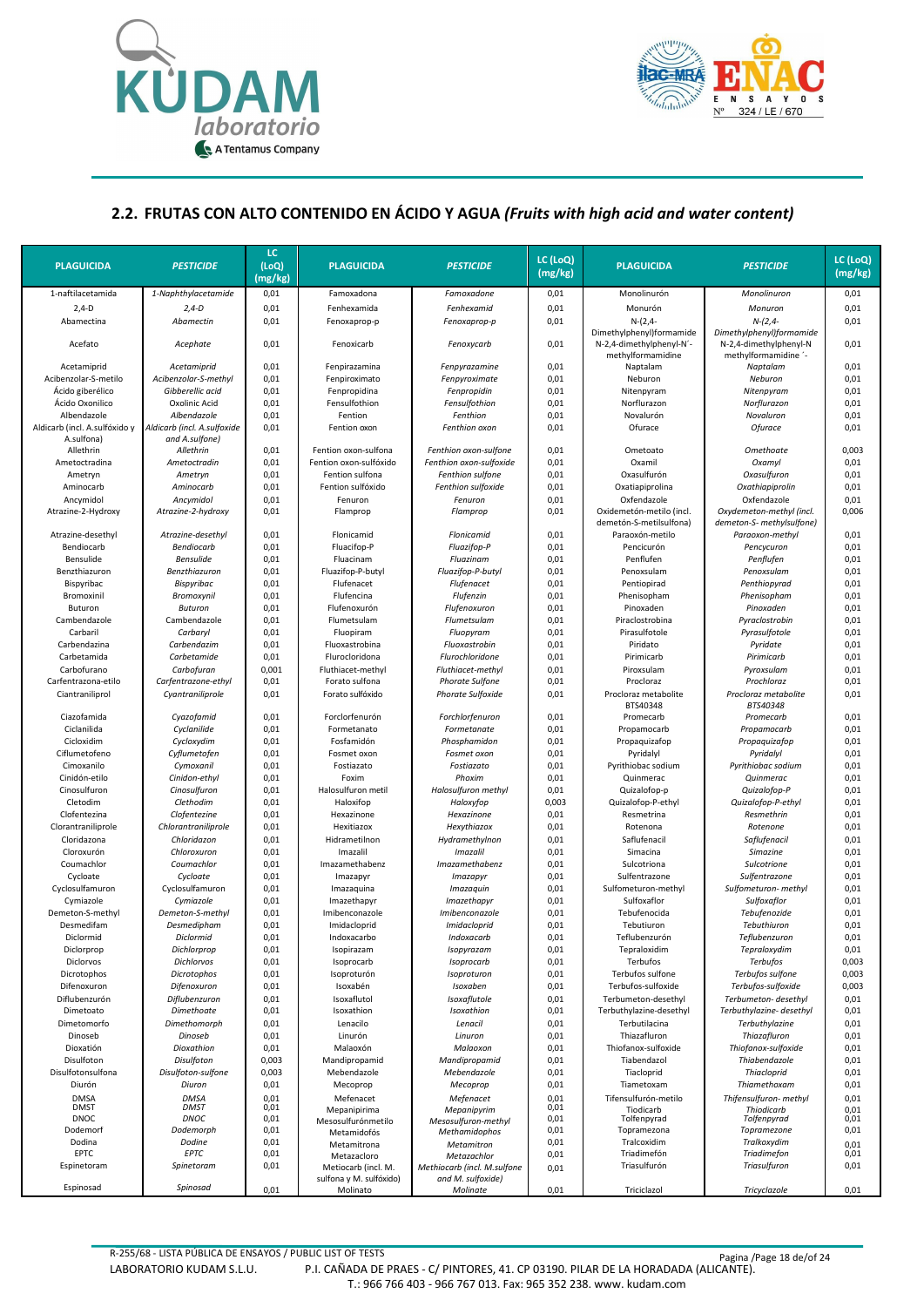



| <b>PLAGUICIDA</b>      | <b>PESTICIDE</b>       | LC<br>(LOQ)<br>(mg/kg) | <b>PLAGUICIDA</b>  | <b>PESTICIDE</b>   | LC (LoQ)<br>(mg/kg) | <b>PLAGUICIDA</b>   | <b>PESTICIDE</b>    | LC (LoQ)<br>(mg/kg) |
|------------------------|------------------------|------------------------|--------------------|--------------------|---------------------|---------------------|---------------------|---------------------|
| Espirodiclofeno        | Spirodiclofen          | 0,01                   | Metobromuron       | Metobromuron       | 0,01                | Triflumizol         | Triflumizole        | 0,01                |
| Espiroxamina           | Spiroxamine            | 0,01                   | Metolacloro        | Metolachlor        | 0,01                | Triforina           | <b>Triforine</b>    | 0,01                |
| Ethidimuron            | Ethidimuron            | 0,01                   | Metolcarb          | Metolcarb          | 0,01                | Triticonazol        | Triticonazole       | 0.01                |
| Ethiofencarb           | Ethiofencarb           | 0,01                   | Metomilo           | Methomyl           | 0,01                | Tritosulfurón       | Tritosulfuron       | 0.01                |
| Ethiofencarb sulfoxide | Ethiofencarb sulfoxide | 0,01                   | Metoxifenozida     | Methoxyfenozide    | 0,01                | Vamidothion         | Vamidothion         | 0,01                |
| Ethiprole              | Ethiprole              | 0,01                   | Metoxuron          | Metoxuron          | 0.01                | Yodosulfurón metilo | Iodosulfuron-methyl | 0.01                |
| Etirimol               | Ethirimol              | 0,01                   | Metsulfurón metilo | Metsulfuron-methyl | 0,01                | Zoxamida            | Zoxamide            | 0,01                |

| <b>MATRICES VALIDADAS (VALIDATED MATRICES)</b>  |             |               |                       |                     |  |  |  |  |
|-------------------------------------------------|-------------|---------------|-----------------------|---------------------|--|--|--|--|
| Naranja (Orange)                                |             |               |                       |                     |  |  |  |  |
| <b>MATRICES COMPROBADAS (VERIFIED MATRICES)</b> |             |               |                       |                     |  |  |  |  |
| Clementina (Tangerine)                          | Lima (Lime) | Limón (Lemon) | Mandarina (Tangerine) | Pomelo (Grapefruit) |  |  |  |  |
| Yuzu (Yuzu)                                     |             |               |                       |                     |  |  |  |  |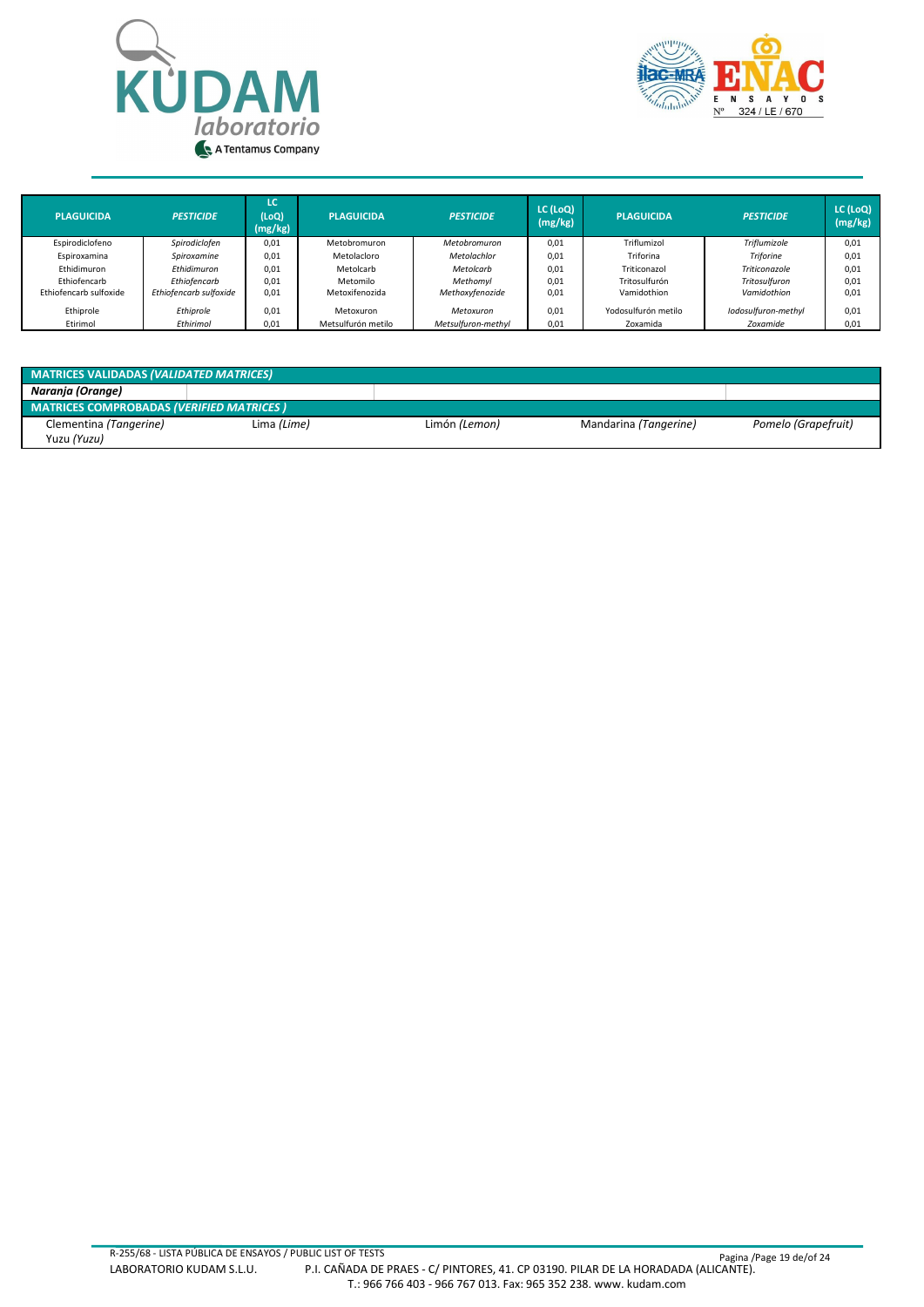



#### **2.3. VINO** *(Wine)*

| <b>PLAGUICIDA</b>   | <b>PESTICIDE</b>           | LC (LoQ)<br>(mg/kg) | <b>PLAGUICIDA</b>    | <b>PESTICIDE</b>       | LC (LoQ)<br>(mg/kg) | <b>PLAGUICIDA</b>           | <b>PESTICIDE</b>                 | LC (LoQ)<br>(mg/kg) |
|---------------------|----------------------------|---------------------|----------------------|------------------------|---------------------|-----------------------------|----------------------------------|---------------------|
| 1-naftilacetamida   | $1 -$<br>Nanhthylacetamide | 0,01                | Fenhexamida          | Fenhexamid             | 0,01                | Metoxifenozida              | Methoxyfenozide                  | 0,01                |
| $2,4-D$             | $2,4-D$                    | 0,01                | Fenoxaprop-P         | Fenoxaprop-P           | 0,01                | Metoxuron                   | Metoxuron                        | 0,01                |
| Abamectina          | Abamectin                  | 0,01                | Fenoxicarb           | Fenoxycarb             | 0,01                | Metsulfurón metilo          | Metsulfuron-<br>methyl           | 0,01                |
| Acetamiprid         | Acetamiprid                | 0,01                | Fenpirazamina        | Fenpyrazamine          | 0,01                | Molinato                    | Molinate                         | 0,01                |
| Acibenzolar-S-metil | Acibenzolar-S-<br>methyl   | 0,01                | Fenpiroximato        | Fenpyroximate          | 0,01                | Monolinurón                 | Monolinuron                      | 0,01                |
| Ácido Oxonilico     | Oxolinic Acid              | 0,01                | Fenpropidina         | Fenpropidin            | 0,01                | Monurón                     | Monuron                          | 0,01                |
| Albendazole         | Albendazole                | 0,01                | Fensulfothion        | Fensulfothion          | 0,01                | Neburon                     | Neburon                          | 0,01                |
| Allethrin           | Allethri<br>n              | 0,01                | Fention              | Fenthion               | 0,01                | Norflurazon                 | Norflurazon                      | 0,01                |
| Ametoctradina       | Ametoctradin               | 0,01                | Fention oxon         | Fenthion oxon          | 0,01                | Novalurón                   | Novaluron                        | 0,01                |
| Ametryn             | Ametryn                    | 0,01                | Fention sulfona      | Fenthion sulfone       | 0,01                | Ofurace                     | Ofurace                          | 0,01                |
| Ancymidol           | Ancymidol                  | 0,01                | Fention sulfóxido    | Fenthion sulfoxide     | 0,01                | Oxasulfurón                 | Oxasulfuron                      | 0,01                |
| Bendiocarb          | <b>Bendiocarb</b>          | 0,01                | Fention-oxon-sulfona | Fenthion oxon-sulfone  | 0,01                | Oxfendazole                 | Oxfendazole                      | 0,01                |
| Bensulide           | <b>Bensulide</b>           | 0,01                | Fenuron              | Fenuron                | 0,01                | Pencicurón                  | Pencycuron                       | 0,01                |
| Benzthiazuron       | Benzthiazuron              | 0,01                | Flamprop             | Flamprop               | 0,01                | Penflufen                   | Penflufen                        | 0,01                |
| Bromoxinil          | Bromoxynil                 | 0,01                | Fluacifop-P          | Fluazifop-P            | 0,01                | Penoxsulam                  | Penoxsulam                       | 0,01                |
| Buturon             | <b>Buturo</b>              | 0,01                | Fluacinam            | Fluazinam              | 0,01                | Pentiopirad                 | Penthiopyrad                     | 0,01                |
| Cambendazole        | Cambendazole               | 0,01                | Fluazifop-P-butil    | Fluazifop-P-butyl      | 0,01                | Phenisopham                 | Phenisopham                      | 0,01                |
| Carbaril            | Carbaryl                   | 0,01                | Flufenacet           | <b>Flufenacet</b>      | 0,01                | Pinoxaden                   | Pinoxaden                        | 0,01                |
| Carbetamida         | Carbetamide                | 0,01                | Flumetsulam          | Flumetsulam            | 0,01                | Piraclostrobina             | Pyraclostrobin                   | 0,01                |
| Carbofurano         | Carbofuran                 | 0,01                | Fluopiram            | Fluopyram              | 0,01                | Pirasulfutole               | Pyrasulfotole                    | 0,01                |
| Carfentrazona-etilo | Carfentrazone-<br>ethyl    | 0,01                | Fluoxastrobina       | Fluoxastrobin          | 0,01                | Piridato                    | Pyridate                         | 0,01                |
| Ciantraniliprol     | Cyantraniliprole           | 0,01                | Flurocloridona       | Flurochloridone        | 0,01                | Pirimicarb                  | Pirimicarb                       | 0,01                |
| Ciazofamida         | Cyazofamid                 | 0,01                | Fluthiacet-methyl    | Fluthiacet-methyl      | 0,01                | Piroxsulam                  | Pyroxsulam                       | 0,01                |
| Ciclanilida         | Cyclanilide                | 0,01                | Forato sulfona       | <b>Phorate Sulfone</b> | 0,01                | Procloraz                   | Prochloraz                       | 0,01                |
| Cicloxidim          | Cycloxydim                 | 0,01                | Forato sulfóxido     | Phorate Sulfoxide      | 0,01                | Procloraz MET.<br>BTS40348  | Procloraz metabolite<br>BTS40348 | 0,01                |
| Ciflumetofeno       | Cyflumetofen               | 0,01                | Forclorfenurón       | Forchlorfenuron        | 0,01                | Promecarb                   | Promecarb                        | 0,01                |
| Cimoxanilo          | Cymoxanil                  | 0,01                | Fosfamidón           | Phosphamidon           | 0,01                | Propaguizafop               | Propaquizafop                    | 0,01                |
| Cinidón-etilo       | Cinidon-ethyl              | 0,01                | Fostiazato           | Fostiazato             | 0,01                | Pyrithiobac sodium          | Pyrithiobac sodium               | 0,01                |
| Cinosulfuron        | Cinosulfuron               | 0,01                | Foxim                | Phoxim                 | 0,01                | Quinmerac                   | Quinmerac                        | 0,01                |
| Clofentezina        | Clofentezine               | 0,01                | Halosulfuron metil   | Halosulfuron methyl    | 0,01                | Quizalofop-p                | Quizalofop-P                     | 0,01                |
| Clorantraniliprole  | Chlorantraniliprol         | 0,01                | Haloxifop            | Haloxyfop              | 0,01                | Quizalofop-P-ethyl          | Quizalofop-P-ethyl               | 0,01                |
| Cloroxurón          | Chloroxuron                | 0,01                | Hexazinone           | Hexazinone             | 0,01                | Rotenona                    | Rotenone                         | 0,01                |
| Coumachlor          | Coumachlor                 | 0,01                | Hidrametilnon        | Hydramethylnon         | 0,01                | Saflufenacil                | Saflufenacil                     | 0,01                |
| Cycloate            | Cycloate                   | 0,01                | Imazalil             | <i><b>Imazalil</b></i> | 0,01                | Simacina                    | <b>Simazine</b>                  | 0,01                |
| Cyclosulfamuron     | Cyclosulfamuron            | 0,01                | Imazamethabenz       | Imazamethabenz         | 0,01                | Sulcotriona                 | <b>Sulcotrione</b>               | 0,01                |
| Cymiazole           | Cymiazole                  | 0,01                | Imazaquina           | Imazaquin              | 0,01                | Sulfentrazone               | Sulfentrazone                    | 0,01                |
| Demeton-S-metil     | Demeton-S-<br>methyl       | 0,01                | Imazethapyr          | Imazethapyr            | 0,01                | Sulfometuron-<br>methyl     | Sulfometuron-<br>methyl          | 0,01                |
| Desmedifam          | Desmedipham                | 0,01                | Imibenconazole       | Imibenconazole         | 0,01                | Sulfoxaflor                 | Sulfoxaflor                      | 0,01                |
| Diclormid           | Diclormid                  | 0,01                | Imidacloprid         | Imidacloprid           | 0,01                | Tebufenocida                | Tebufenozide                     | 0,01                |
| Diclorprop          | Dichlorprop                | 0,01                | Indoxacarbo          | Indoxacarb             | 0,01                | Tebutiuron                  | Tebuthiuron                      | 0,01                |
| Diclorvos           | Dichlorvos                 | 0,01                | Isopirazam           | Isopyrazam             | 0,01                | Tepraloxidim                | Tepraloxydim                     | 0,01                |
| Difenoxuron         | Difenoxuron                | 0,01                | Isoprocarb           | Isoprocarb             | 0,01                | Terbufos                    | <b>Terbufos</b>                  | 0,01                |
| Diflubenzurón       | Diflubenzuron              | 0,01                | Isoproturón          | Isoproturon            | 0,01                | Terbufos sulfone            | Terbufos sulfone                 | 0,01                |
| Dimetoato           | Dimethoate                 | 0,01                | Isoxabén             | Isoxaben               | 0,01                | Terbufos-sulfoxide          | Terbufos-sulfoxide               | 0,01                |
| Dimetomorfo         | Dimethomorph               | 0,01                | Isoxaflutol          | Isoxaflutole           | 0,01                | Terbumeton-<br>desethyl     | Terbumeton-<br>desethyl          | 0,01                |
| Dinoseb             | Dinose<br>b                | 0,01                | Isoxathion           | Isoxathion             | 0,01                | Terbuthylazine-<br>desethyl | Terbuthylazine-<br>desethyl      | 0,01                |
| Dioxatión           | Dioxathion                 | 0,01                | Lenacilo             | Lenacil                | 0,01                | Terbutilacina               | Terbuthylazine                   | 0,01                |
| Diurón              | Diuron                     | 0,01                | Linurón              | Linuron                | 0,01                | Thiazafluron                | Thiazafluron                     | 0,01                |
| <b>DMSA</b>         | <b>DMSA</b>                | 0,01                | Malaoxón             | Malaoxon               | 0,01                | Tiacloprid                  | <b>Thiacloprid</b>               | 0,01                |
| <b>DMST</b>         | <b>DMST</b>                | 0,01                | Mandipropamid        | Mandipropamid          | 0,01                | Tifensulfurón-<br>metilo    | Thifensulfuron-<br>methyl        | 0,01                |
| <b>DNOC</b>         | <b>DNOC</b>                | 0,01                | Mebendazole          | Mebendazole            | 0,01                | Tiodicarb                   | Thiodicarb                       | 0,01                |
| Dodemorf            | Dodemorph                  | 0,01                | Mecoprop             | Mecoprop               | 0,01                | Tolfenpyrad                 | Tolfenpyrad                      | 0,01                |

R-255/68 - LISTA PÚBLICA DE ENSAYOS / PUBLIC LIST OF TESTS Pagina /Page 20 de/of 24

LABORATORIO KUDAM S.L.U. P.I. CAÑADA DE PRAES - C/ PINTORES, 41. CP 03190. PILAR DE LA HORADADA (ALICANTE). T.: 966 766 403 - 966 767 013. Fax: 965 352 238. www. kudam.com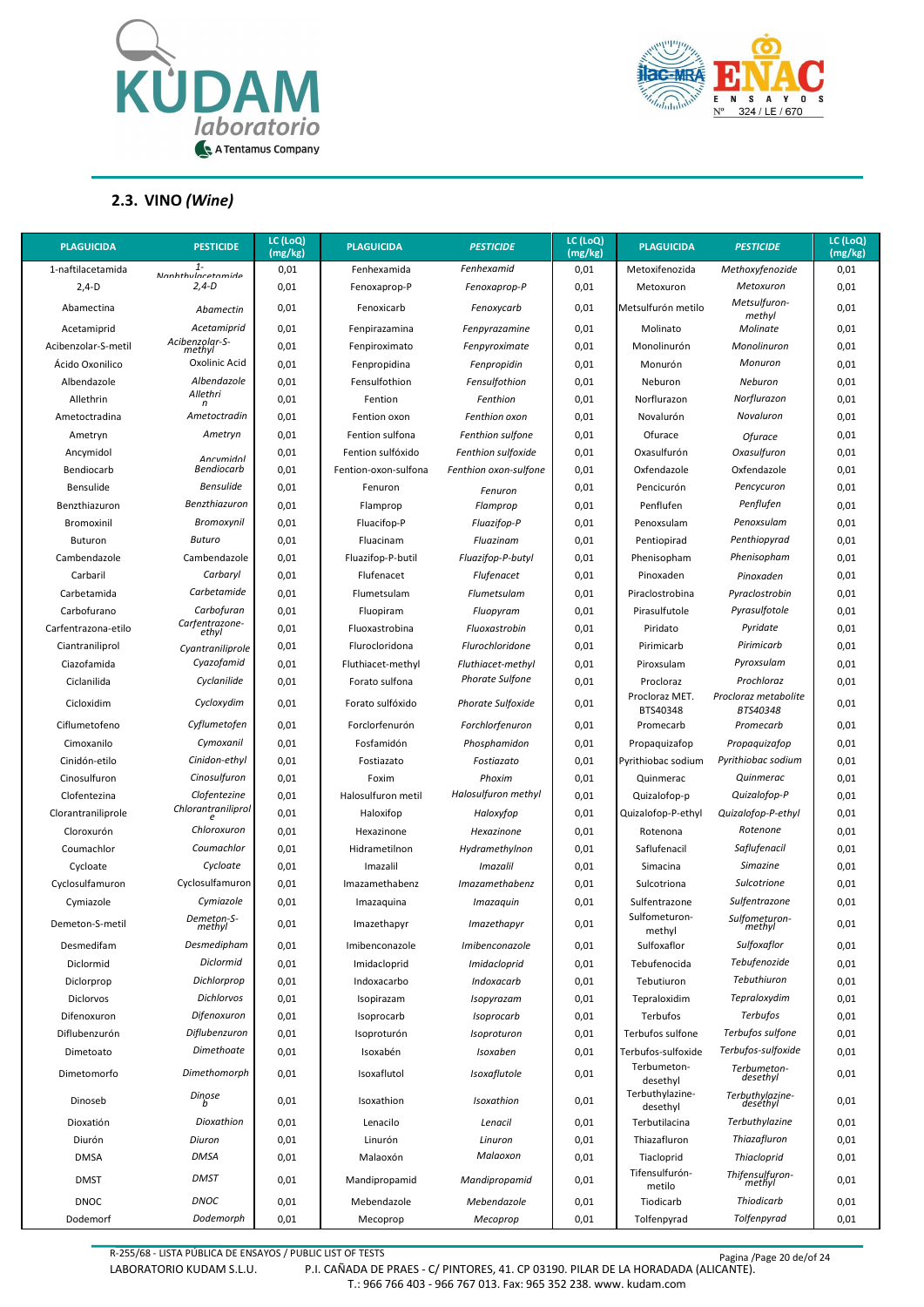



| <b>PLAGUICIDA</b> | <b>PESTICIDE</b> | LC (LoQ)<br>(mg/kg) | <b>PLAGUICIDA</b>                              | <b>PESTICIDE</b>                                    | LC (LoQ)<br>(mg/kg) | <b>PLAGUICIDA</b> | <b>PESTICIDE</b>   | LC (LoQ)<br>(mg/kg) |
|-------------------|------------------|---------------------|------------------------------------------------|-----------------------------------------------------|---------------------|-------------------|--------------------|---------------------|
| Dodina            | Dodine           | 0,01                | Mefenacet                                      | Mefenacet                                           | 0,01                | Tralcoxidim       | Tralkoxydim        | 0,01                |
| <b>EPTC</b>       | <b>EPTC</b>      | 0,01                | Mepanipirima                                   | Mepanipyrim                                         | 0,01                | Triadimefón       | <b>Triadimefon</b> | 0,01                |
| Espinetoram       | Spinetoram       | 0,01                | Mesosulfurón metilo                            | Mesosulfuron-methyl                                 | 0,01                | Triciclazol       | Tricyclazole       | 0,01                |
| Espirodiclofeno   | Spirodiclofen    | 0,01                | Metazacloro                                    | Metazachlor                                         | 0,01                | Triflumizol       | Triflumizole       | 0,01                |
| Espiroxamina      | Spiroxamine      | 0,01                | Metiocarb (incl. M. sulfona<br>y M. sulfóxido) | Methiocarb (incl.<br>M.sulfone and<br>M. sulfoxide) | 0,01                | Triticonazol      | Triticonazole      | 0,01                |
| Ethiofencarb      | Ethiofencarb     | 0,01                | Metobromuron                                   | Metobromuron                                        | 0,01                | Tritosulfurón     | Tritosulfuron      | 0,01                |
| Ethiprole         | Ethiprole        | 0,01                | Metolacloro                                    | Metolachlor                                         | 0,01                | Vamidothion       | Vamidothion        | 0,01                |
| Etirimol          | Ethirimol        | 0,01                | Metolcarb                                      | Metolcarb                                           | 0,01                | Zoxamida          | Zoxamide           | 0,01                |
| Famoxadona        | Famox            | 0,01                |                                                |                                                     |                     |                   |                    |                     |

| <b>MATRICES VALIDADAS (VALIDATED MATRICES)</b> |                                                 |                       |                                |                               |  |  |  |  |
|------------------------------------------------|-------------------------------------------------|-----------------------|--------------------------------|-------------------------------|--|--|--|--|
| Vino (Wine)                                    |                                                 |                       |                                |                               |  |  |  |  |
|                                                | <b>MATRICES COMPROBADAS (VERIFIED MATRICES)</b> |                       |                                |                               |  |  |  |  |
| Vino moscatel (Moscatel wine)                  | Vino rosado (pink wine)                         | Vino tinto (red wine) | Vino espumoso (sparkling wine) | Vino naranja<br>(orange wine) |  |  |  |  |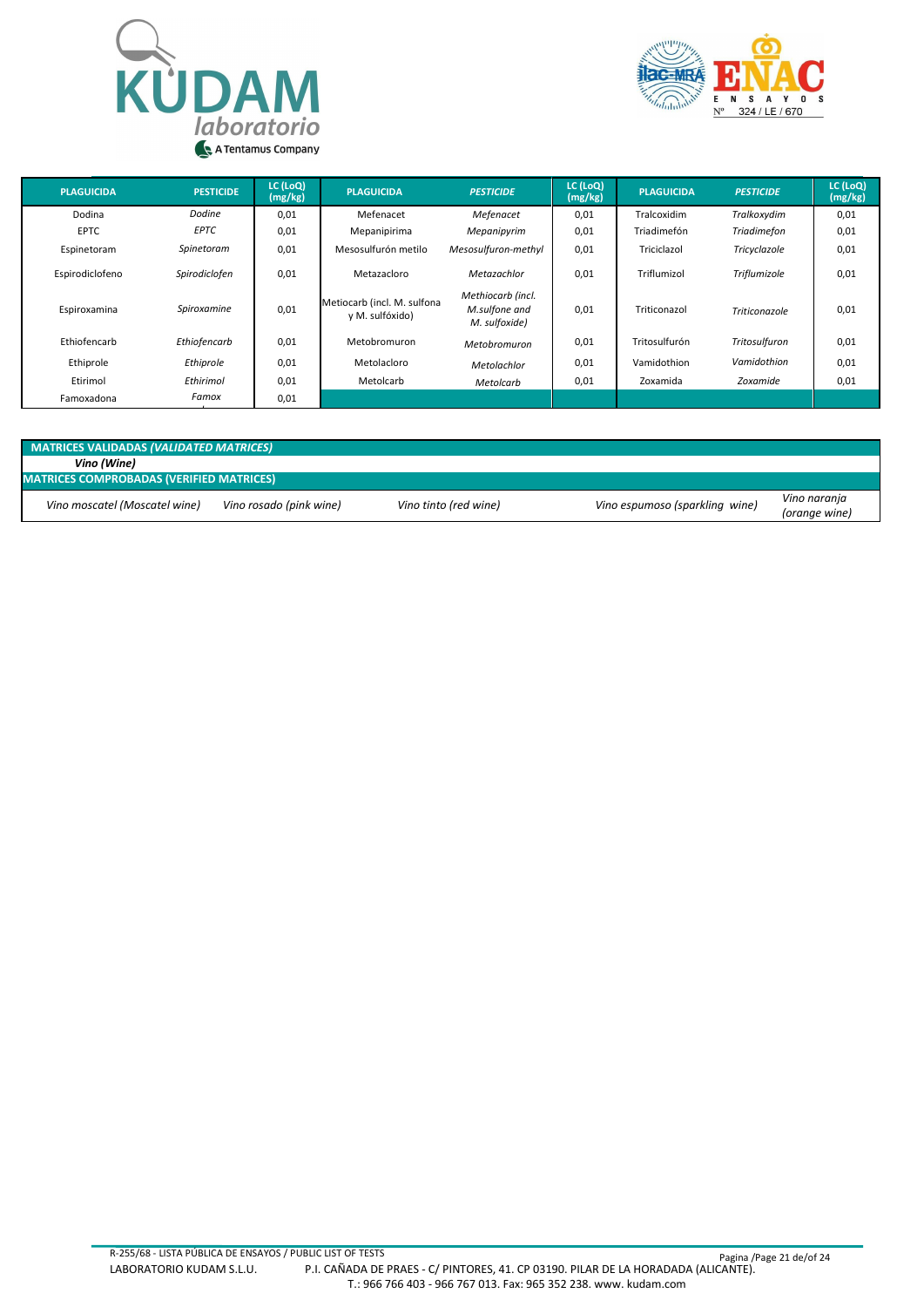



**2.4. ZUMOS** *(Juices)*

| <b>PLAGUICIDA</b>                           | <b>PESTICIDE</b>                              | LC (LoQ)<br>(mg/kg) | <b>PLAGUICIDA</b>                              | <b>PESTICIDE</b>                                    | LC (LoQ)<br>(mg/kg) | <b>PLAGUICIDA</b>                                        | <b>PESTICIDE</b>                                          | LC (LoQ)<br>(mg/kg) |
|---------------------------------------------|-----------------------------------------------|---------------------|------------------------------------------------|-----------------------------------------------------|---------------------|----------------------------------------------------------|-----------------------------------------------------------|---------------------|
|                                             |                                               |                     |                                                |                                                     |                     |                                                          |                                                           |                     |
| 1-naftilacetamida                           | 1-Naphthylacetamide                           | 0,01                | Ethiofencarb                                   | Ethiofencarb                                        | 0.01                | Metoxifenozida                                           | Methoxyfenozide                                           | 0,01                |
| $2,4-D$                                     | $2,4-D$                                       | 0,01                | Ethiofencarb sulfoxide                         | Ethiofencarb<br>sulfoxide                           | 0,01                | Metoxuron                                                | Metoxuron                                                 | 0,01                |
| Abamectina                                  | <b>Abamectin</b>                              | 0,01                | Etirimol                                       | Ethirimol                                           | 0,01                | Metsulfurón metilo                                       | Metsulfuron- methyl                                       | 0,01                |
| Acefato                                     | Acephate                                      | 0,01                | Famoxadona                                     | Famoxadone                                          | 0,01                | Molinato                                                 | Molinate                                                  | 0,01                |
| Acetamiprid                                 | Acetamiprid                                   | 0,01                | Fenhexamida                                    | Fenhexamid                                          | 0,01                | Naptalam                                                 | Naptalam                                                  | 0,01                |
| Acibenzolar-S-metilo                        | Acibenzolar-S-methyl                          | 0,01                | Fenoxicarb                                     | Fenoxycarb                                          | 0,01                | Norflurazon                                              | Norflurazon                                               | 0,01                |
| Ácido giberélico                            | Gibberellic acid                              | 0,01                | Fenpirazamina                                  | Fenpyrazamine                                       | 0,003               | Ofurace                                                  | Ofurace                                                   | 0,01                |
| Aldicarb (incl. A.sulfóxido<br>y A.sulfona) | Aldicarb (incl. A.sulfoxide<br>and A.sulfone) | 0,01                | Fenpiroximato                                  | Fenpyroximate                                       | 0,01                | Ometoato                                                 | Omethoate                                                 | 0,003               |
| Ametoctradina                               | Ametoctradin                                  | 0,01                | Fenpropidina                                   | Fenpropidin                                         | 0,01                | Oxamil                                                   | Oxamyl                                                    | 0,01                |
| Bispyribac                                  | Bispyribac                                    | 0,01                | Flonicamid                                     | Flonicamid                                          | 0,01                | Oxidemetón- metilo<br>(incl. demetón-S-<br>metilsulfona) | Oxydemeton- methyl<br>(incl. demeton-S-<br>methylsulfone) | 0,006               |
| Bromoxinil                                  | Bromoxynil                                    | 0,01                | Fluacinam                                      | Fluazinam                                           | 0,01                | Pencicurón                                               | Pencycuron                                                | 0,003               |
| Carbaril                                    | Carbaryl                                      | 0,01                | Flufenoxurón                                   | Flufenoxuron                                        | 0,01                | Pinoxaden                                                | Pinoxaden                                                 | 0,003               |
| Carbendazina                                | Carbendazim                                   | 0,01                | Fluopiram                                      | Fluopyram                                           | 0,01                | Piraclostrobina                                          | Pyraclostrobin                                            | 0,003               |
| Carbetamida                                 | Carbetamide                                   | 0,01                | Flurocloridona                                 | Flurochloridone                                     | 0,01                | Piridato                                                 | Pyridate                                                  | 0,01                |
| Carbofurano                                 | Carbofuran                                    | 0,001               | Forclorfenurón                                 | Forchlorfenuron                                     | 0,01                | Propamocarb                                              | Propamocarb                                               | 0,01                |
| Carfentrazona-etilo                         | Carfentrazone-ethyl                           | 0,01                | Formetanato                                    | Formetanate                                         | 0,01                | Propaquizafop                                            | Propaquizafop                                             | 0,01                |
| Ciclanilida                                 | Cyclanilide                                   | 0,01                | Fostiazato                                     | Fostiazato                                          | 0,01                | Quizalofop-p                                             | Quizalofop-P                                              | 0,01                |
| Cicloxidim                                  | Cycloxydim                                    | 0,01                | Haloxifop                                      | Haloxyfop                                           | 0,003               | Quizalofop-P- ethyl                                      | Quizalofop-P-ethyl                                        | 0,01                |
| Cimoxanilo                                  | Cvmoxanil                                     | 0,01                | Hexitiazox                                     | Hexythiazox                                         | 0,01                | Rotenona                                                 | Rotenone                                                  | 0,01                |
| Cinosulfuron                                | Cinosulfuron                                  | 0,01                | Imazalil                                       | <b>Imazalil</b>                                     | 0,01                | Simacina                                                 | Simazine                                                  | 0,01                |
| Cletodim                                    | Clethodim                                     | 0,01                | Imazamethabenz                                 | Imazamethabenz                                      | 0,01                | Sulcotriona                                              | Sulcotrione                                               | 0,01                |
| Clorantraniliprole                          | Chlorantraniliprole                           | 0,01                | Imidacloprid                                   | Imidacloprid                                        | 0,01                | Tebufenocida                                             | Tebufenozide                                              | 0,01                |
| Cloridazona                                 | Chloridazon                                   | 0,01                | Indoxacarbo                                    | Indoxacarb                                          | 0,01                | Teflubenzurón                                            | Teflubenzuron                                             | 0,01                |
| Desmedifam                                  | Desmedipham                                   | 0,01                | Isopirazam                                     | Isopyrazam                                          | 0,01                | Terbufos                                                 | <b>Terbufos</b>                                           | 0,003               |
| Diclorprop                                  | Dichlorprop                                   | 0,01                | Isoproturón                                    | Isoproturon                                         | 0,01                | Terbufos sulfone                                         | Terbufos sulfone                                          | 0,003               |
| <b>Diclorvos</b>                            | <b>Dichlorvos</b>                             | 0,01                | Isoxabén                                       | Isoxaben                                            | 0,01                | Terbufos- sulfoxide                                      | Terbufos-sulfoxide                                        | 0,003               |
| Dimetoato                                   | Dimethoate                                    | 0,01                | Isoxaflutol                                    | Isoxaflutole                                        | 0,01                | Tiabendazol                                              | Thiabendazole                                             | 0,01                |
| Dimetomorfo                                 | Dimethomorph                                  | 0,01                | Isoxathion                                     | Isoxathion                                          | 0,01                | Tiacloprid                                               | Thiacloprid                                               | 0,01                |
| Dinoseb                                     | <b>Dinoseb</b>                                | 0,01                | Linurón                                        | Linuron                                             | 0,01                | Tiametoxam                                               | Thiamethoxam                                              | 0,01                |
| Disulfoton                                  | Disulfoton                                    | 0,003               | Mandipropamid                                  | Mandipropamid                                       | 0,01                | Tifensulfurón- metilo                                    | Thifensulfuron-methyl                                     | 0,01                |
| Disulfotonsulfona                           | Disulfoton-sulfone                            | 0,003               | Mecoprop                                       | Mecoprop                                            | 0,01                | Tiodicarb                                                | <b>Thiodicarb</b>                                         | 0,01                |
| Diurón                                      | Diuron                                        | 0,01                | Mesosulfurónmetilo                             | Mesosulfuron- methyl                                | 0,01                | Tralcoxidim                                              | Tralkoxydim                                               | 0,01                |
| <b>DMSA</b>                                 | <b>DMSA</b>                                   | 0,01                | Metamidofós                                    | Methamidophos                                       | 0,01                | Triasulfurón                                             | Triasulfuron                                              | 0,01                |
| <b>DMST</b>                                 | <b>DMST</b>                                   | 0,01                | Metamitrona                                    | Metamitron                                          | 0,01                | Triciclazol                                              | Tricyclazole                                              |                     |
| <b>DNOC</b>                                 | <b>DNOC</b>                                   | 0,01                | Metiocarb (incl. M.<br>sulfona y M. sulfóxido) | Methiocarb (incl M.<br>sulfone and M.<br>sulfoxide) | 0,01                | Triflumizol                                              | Triflumizole                                              | 0,01                |
| Dodina                                      | Dodine                                        | 0,01                | Metobromuron                                   | Metobromuron                                        | 0,01                | Triticonazol                                             | Triticonazole                                             |                     |
| Espinetoram                                 | Spinetoram                                    | 0,01                | Metolcarb                                      | Metolcarb                                           | 0,01                | Vamidothion                                              | Vamidothion                                               | 0,01                |
| Espinosad                                   | Spinosad                                      | 0,01                | Metomilo                                       | Methomyl-                                           | 0,01                | Yodosulfurón metilo                                      | Iodosulfuron- methyl                                      | 0,01                |
| Espirodiclofeno                             | Spirodiclofen                                 | 0,01                |                                                |                                                     |                     |                                                          |                                                           |                     |

| <b>MATRICES VALIDADAS (VALIDATED MATRICES)</b>  |                                        |                             |                                        |                                      |
|-------------------------------------------------|----------------------------------------|-----------------------------|----------------------------------------|--------------------------------------|
| Zumo de naranja<br>(Orange juice)               |                                        |                             |                                        |                                      |
| <b>MATRICES COMPROBADAS (VERIFIED MATRICES)</b> |                                        |                             |                                        |                                      |
| Mosto (Grape-juice)                             | Zumo de granada<br>(Pomegranate juice) | Zumo de limón (Lemon juice) | Zumo de mandarina<br>(Tangerine juice) | Zumo de pomelo<br>(Grapefruit juice) |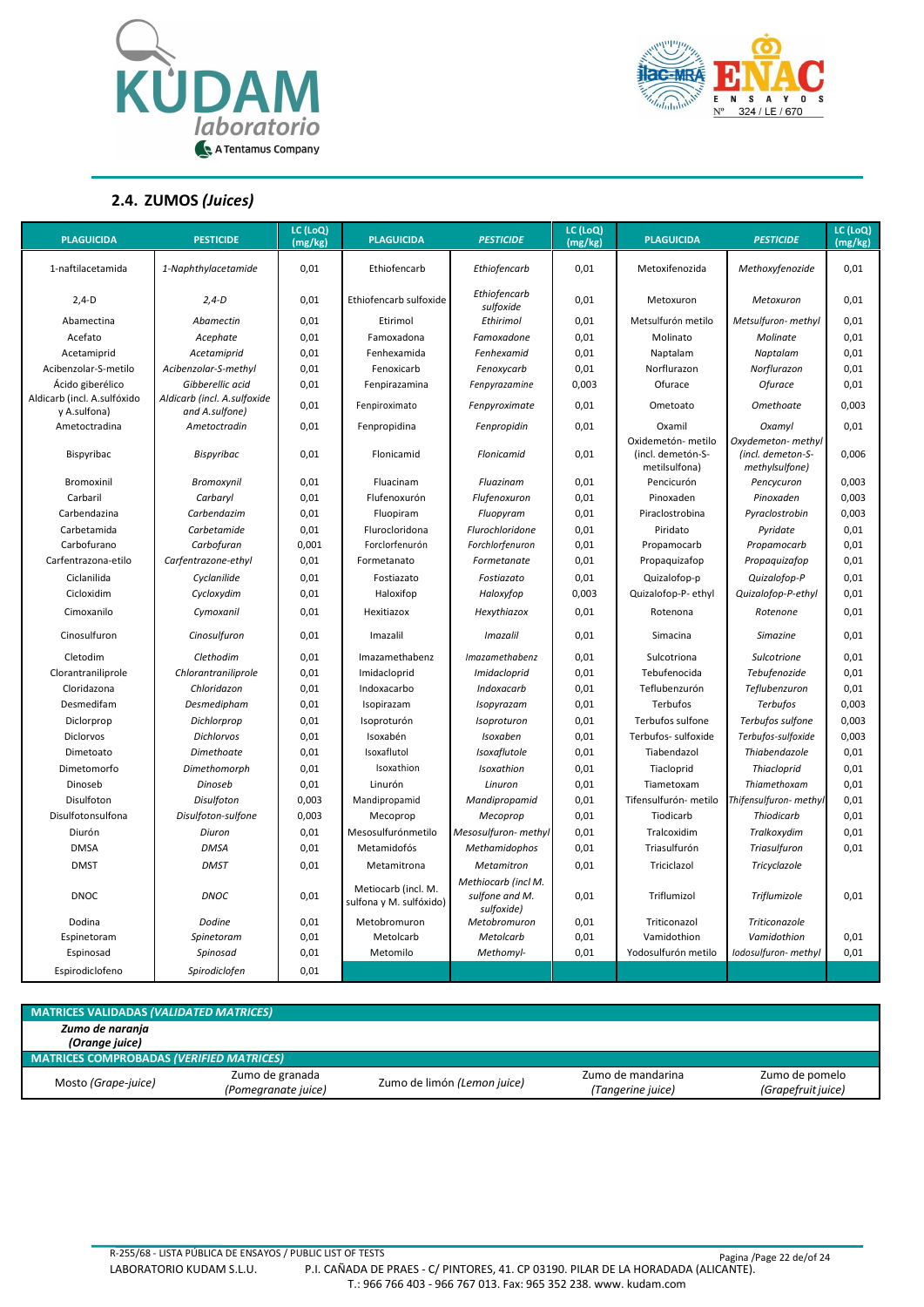



#### **3. MÉTODO CRV0420: Ditiocarbamatos por Cromatografía de Gases** *(Dithiocarbamates by Gas Chromatography Mass Spectrometry (GC/MS/MS))*

**3.1. FRUTAS Y HORTALIZAS CON ALTO CONTENIDO EN AGUA Y BAJO CONTENIDO EN GRASA** *(Fruits and vegetables with high water content and low fat content)*

| <b>MATRIZ</b>               | <b>MATRIX</b>                                  | LC (LoQ)<br>(mg/kg) | <b>MATRIZ</b>                   | <b>MATRIX</b>                 | LC (LoQ)<br>(mg/kg) |
|-----------------------------|------------------------------------------------|---------------------|---------------------------------|-------------------------------|---------------------|
| Acelga                      | Chard                                          | 0,01                | Lechuga                         | <b>Lettuce</b>                | 0,01                |
| Ajo                         | Garlic                                         | 0,01                | Lima                            | Lime                          | 0,01                |
| Albaricoque                 | <b>Apricot</b>                                 | 0,01                | Limón                           | Lemon                         | 0,01                |
| Alcachofa                   | Artichoke                                      | 0,01                | Maiz dulce (grano o mazorca)    | Sweet corn (grain or ear)     | 0,01                |
| <b>Apio</b>                 | Celery                                         | 0,01                | Mandarina                       | <b>Mandarin</b>               | 0,01                |
| Arandano                    | <b>Blueberry</b>                               | 0,01                | Mango                           | Mango                         | 0,01                |
| Boniato / Batata            | Sweet potato                                   | 0,01                | Manzana                         | Apple                         | 0,01                |
| Berenjena                   | <b>Aubergine</b>                               | 0.01                | Melocotón                       | Peach                         | 0,01                |
| Berza                       | Kale                                           | 0,05                | Melón                           | <b>Melon</b>                  | 0,01                |
| Borraja                     | <b>Borage</b>                                  | 0,01                | Melón amargo                    | <b>Bitter</b> melon           | 0,01                |
| Brócoli                     | <b>Broccoli</b>                                | 0,05                | Membrillo                       | Quince                        | 0,01                |
| Calabacin                   | Courgette                                      | 0,01                | Mora-frambuesa                  | Mulberry-raspberry            | 0,01                |
| Calabaza                    | Pumpkin                                        | 0,01                | Mosto                           | Must                          | 0,01                |
| Canónigo                    | Lamb's lettuce                                 | 0,01                | Nabo                            | Turnip                        | 0,05                |
| Caqui                       | Kaki                                           | 0,01                | Naranja                         | Orange                        | 0,01                |
| Cardo                       | Thistle                                        | 0,01                | Nectarina                       | <b>Nectarine</b>              | 0,01                |
| Cebollas y cebolletas       | Onions and welsh onion                         | 0,01                | Nispero                         | Medlar                        | 0,01                |
| Cereza                      | Cherry                                         | 0,01                | Papaya                          | Papaya                        | 0,05                |
| Chayote                     | Chayote                                        | 0,01                | Patata                          | Potato                        | 0,01                |
| Chirimoya                   | Custard apple                                  | 0,01                | Pepino                          | <b>Cucumber</b>               | 0,01                |
| Chirivia                    | Parsnip                                        | 0,01                | Pera                            | Pear                          | 0,01                |
| Ciruela                     | Plum                                           | 0,01                | Perejil                         | Parsley                       | 0,01                |
| Clementina                  | Tangerine                                      | 0,01                | Perejil (raiz)                  | root Parsley                  | 0,01                |
| Coles de bruselas           | <b>Brussels Sprouts</b>                        | 0,05                | Pimiento                        | Pepper                        | 0,01                |
| Coles de china              | Cabbage China                                  | 0,05                | Piña                            | Pineapple                     | 0,01                |
| Coliflor                    | Cauliflower                                    | 0,05                | Pitahaya                        | Pitahaya                      | 0,01                |
| Colirrabano                 | Collider                                       | 0,05                | Plátano                         | Banana                        | 0,01                |
| Endibia                     | Endive                                         | 0,01                | Pomelo                          | Grapefruit                    | 0,01                |
| Escarola                    | <b>Escarole</b>                                | 0,01                | Puerro                          | Leek                          | 0,01                |
| Espárrago                   | Asparagus                                      | 0,01                | Rábano                          | Radish                        | 0,05                |
| Espinaca                    | Spinach                                        | 0,01                | Remolacha                       | <b>Beet</b>                   | 0,01                |
| Fresa                       | <b>Strawberry</b>                              | 0,01                | Repollo                         | Cabbage                       | 0,05                |
| Fruta de la pasión -        |                                                |                     |                                 |                               |                     |
| Maracuyá - Parchita -       | Passion fruit - Maracuyá-<br>Parchita - Gulupa | 0,01                | Sandia                          | Watermelon                    | 0,01                |
| Gulupa                      |                                                |                     |                                 |                               |                     |
| Granada                     | Pomegranate                                    | 0,01                | Seta cultivada                  | cultured Mushroom)            | 0,01                |
| Grosella                    | Currant                                        | 0,01                | <b>Tomate</b>                   | <b>Tomato</b>                 | 0,01                |
| Guayaba                     | Guava                                          | 0,01                | Uva (de mesa o de vinificación) | <b>Grapes (table or wine)</b> | 0,01                |
| Guisantes (con o sin vaina) | (Peas (with or without pod)                    | 0.01                | Zanahoria                       | Carrot                        | 0,01                |
| Haba                        | Bean                                           | 0,01                | Zarzamora                       | Blackberry                    | 0,01                |
| Higo                        | Fig                                            | 0,01                | Zumo de limón)                  | Lemon juice                   | 0,01                |
| Hinojo                      | Fennel                                         | 0,01                | Zumo de mandarina               | Tangerine juice               | 0,01                |
| Judias (con o sin vaina)    | Beans (with or without pod)                    | 0,01                | Zumo de naranja                 | Orange juice                  | 0,01                |
| Kiwi                        | Kiwi                                           | 0,01                | Zumo de pomelo                  | Grapefruit juice              | 0,01                |
| Kumquat                     | Kumauat                                        | 0.01                |                                 |                               |                     |

**Nota: Las matrices validadas están en negrita**